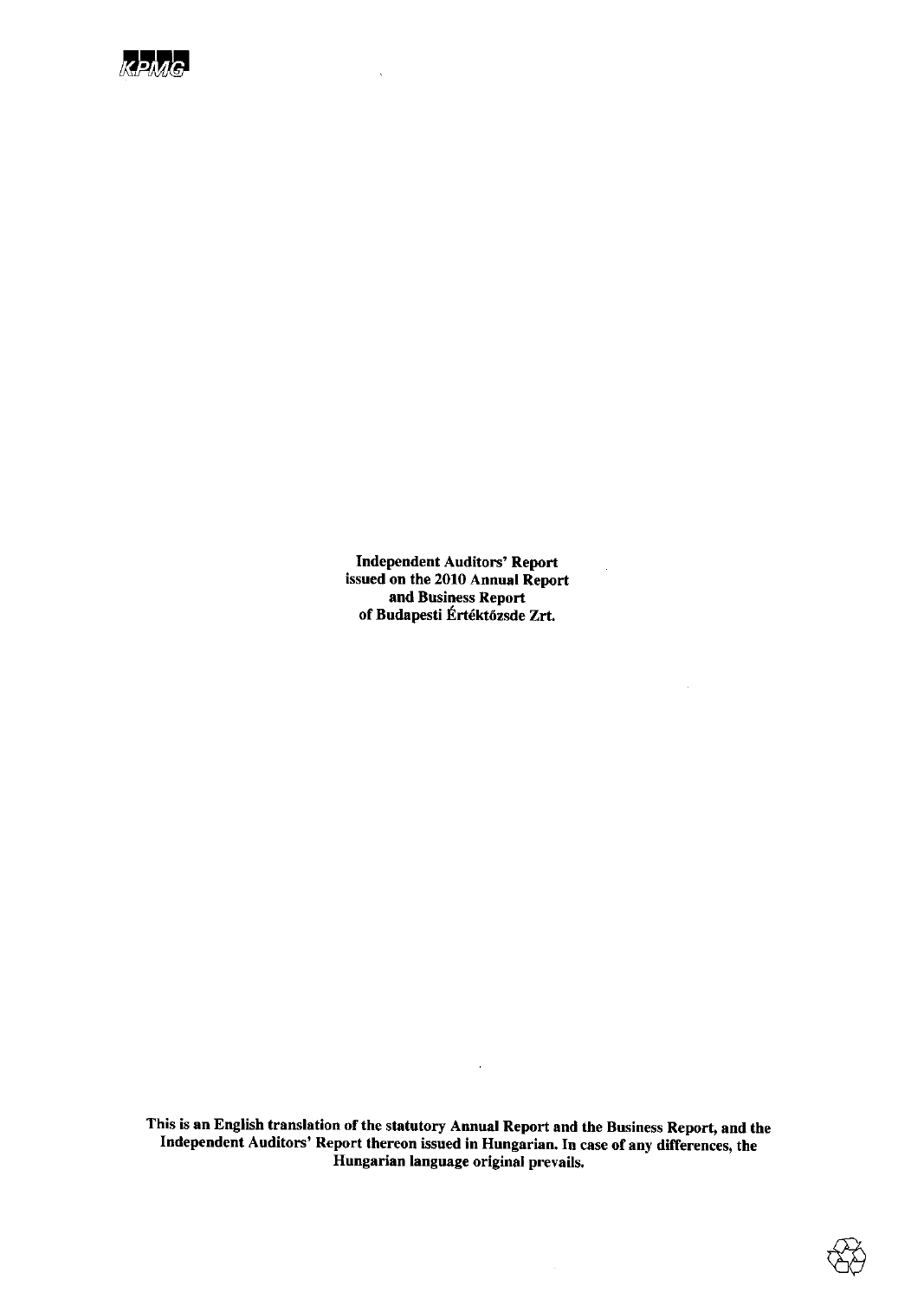

# **Table of Contents**

- I. Independent Auditors' Report
- II. Annual Report

**Balance Sheet** Profit and Loss Statement Supplementary Notes

III. Business Report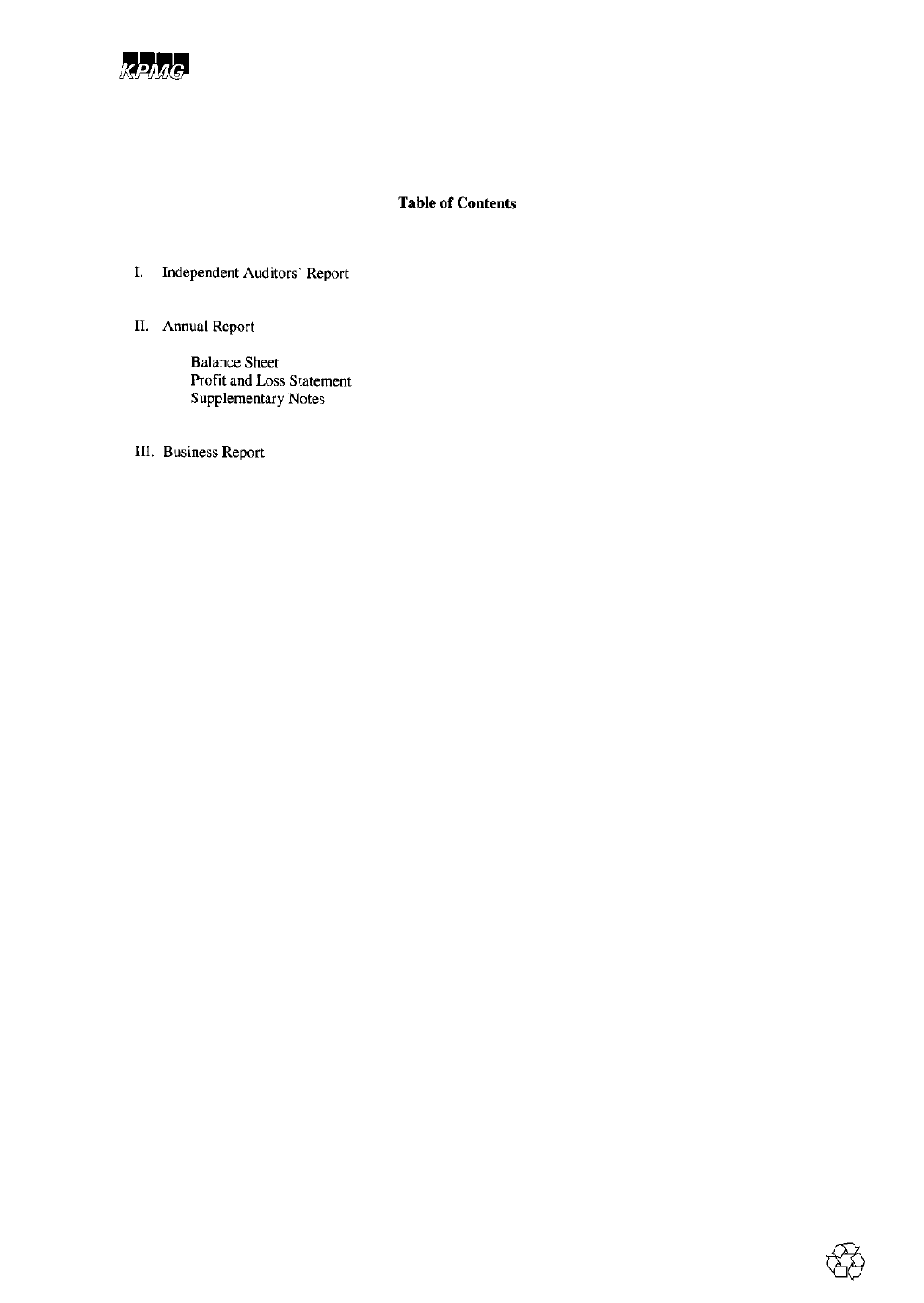

**KPMG Hungária Kft.** Váci út 99. H-1139 Budapest Hungary

Tel.: +36 (1) 887 71 00 Fax: +36 (1) 887 71 01 E-mail: info@kpmg.hu Internet: kpmg.hu

This is an English translation of the Independent Auditors' Report on the 2010 statutory Annual Report of Budapesti Értéktözsde Zrt. issued in Hungarian. If there are any differences, the Hungarian language original prevails. This report should be read in conjunction with the complete statutory Annual Report it refers to.

#### **Independent Auditors' Report**

To the shareholders of Budapesti Értéktőzsde Zrt.

#### **Report on the Annual Report**

We have audited the accompanying 2010 annual report of Budapesti Értéktőzsde Zrt. (hereinafter referred to as "the Company"), which comprise the balance sheet as at 31 December 2010, which shows total assets of THUF 7,359,484 and retained profit for the year of THUF 21,395, and the income statement for the year then ended, and supplementary notes, comprising a summary of significant accounting policies and other explanatory information.

#### Management's Responsibility for the Annual Report

Management is responsible for the preparation and fair presentation of this annual report in accordance with the provisions of the Act on Accounting and accounting principles generally accepted in Hungary, and for such internal control as management determines is necessary to enable the preparation of annual report are free from material misstatement, whether due to fraud or error.

#### Auditors' Responsibility

Our responsibility is to express an opinion on this annual report based on our audit. We conducted our audit in accordance with the Hungarian National Standards on Auditing and applicable laws and regulations in Hungary. Those standards require that we comply with ethical requirements and plan and perform the audit to obtain reasonable assurance about whether the annual report is free from material misstatement.

An audit involves performing procedures to obtain audit evidence about the amounts and disclosures in the annual report. The procedures selected depend on our judgment, including the assessment of the risks of material misstatement of the annual report, whether due to fraud or error. In making those risk assessments, we consider internal control relevant to the entity's preparation and fair presentation of the annual report in order to design audit procedures that are appropriate in the circumstances, but not for the purpose of expressing an opinion on the effectiveness of the entity's internal control. An audit also includes evaluating the appropriateness of accounting policies used and the reasonableness of accounting estimates made by management, as well as evaluating the overall presentation of the annual report.

We believe that the audit evidence we have obtained is sufficient and appropriate to provide a basis for our audit opinion.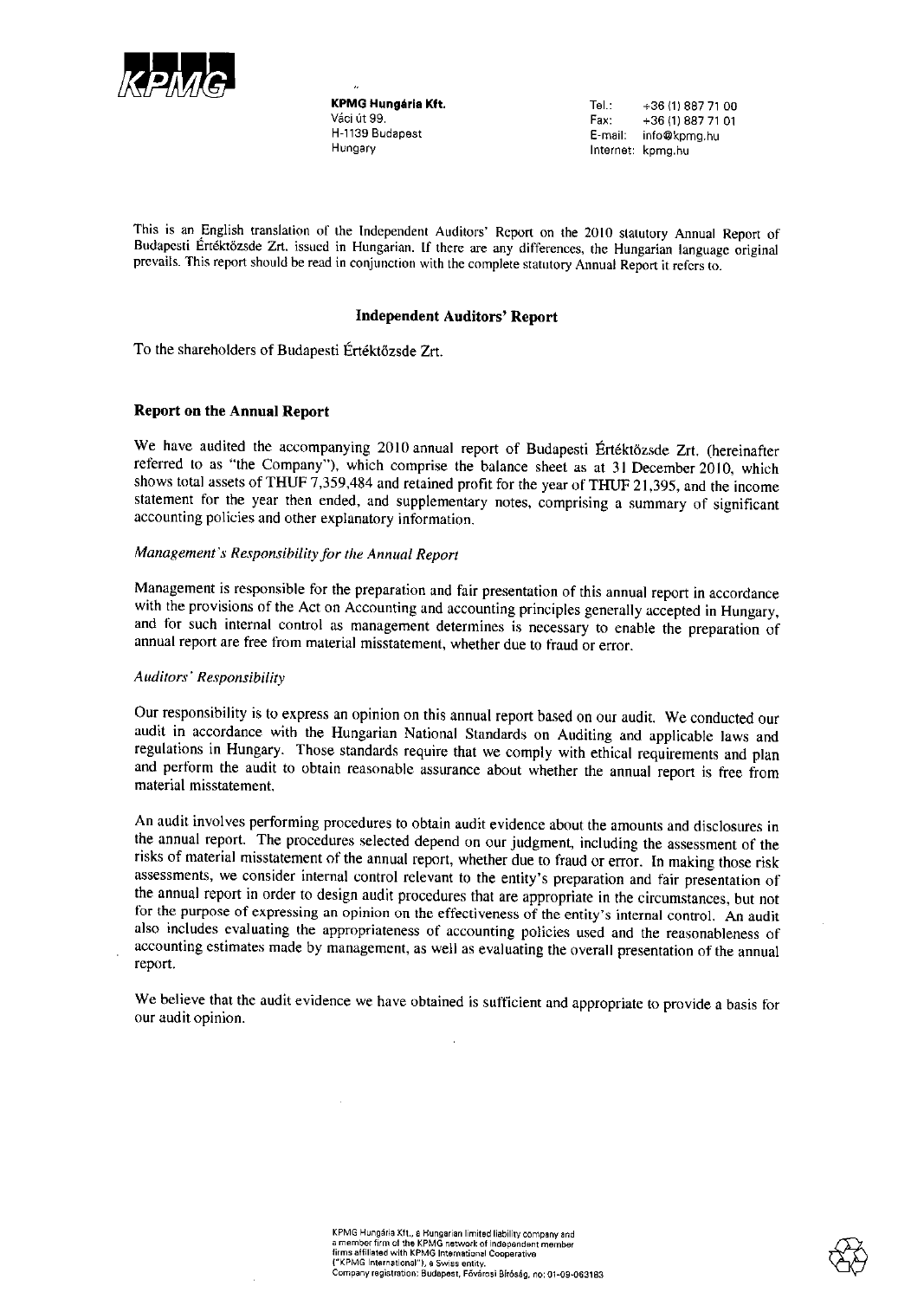

#### Opinion

We have audited the annual report of Budapesti Értéktőzsde Zrt., its components and elements and their accounting and documentary support in accordance with Hungarian National Standards on Auditing and gained sufficient and appropriate evidence that the annual report has been prepared in accordance with the provisions of the Act on Accounting and accounting principles generally accepted in Hungary. In our opinion, the annual report gives a true and fair view of the financial position of Budapesti Értéktözsde Zrt. as of 31 December 2010, and of its financial performance and of the result of its operations for the year then ended.

#### **Other Matters**

We have issued an Auditor's Report dated 6 April 2011 on the annual report submitted to the general meeting for approval and have considered the events after the balance sheet date only up to that date. The general meeting amended the annual report in terms of the amount of dividend payments, which resulted in a decrease in the retained profit for the year of THUF 1,299,235.

#### **Report on the Business Report**

We have audited the accompanying 2010 business report of Budapesti Értéktőzsde Zrt.

Management is responsible for the preparation of the business report in accordance with the provisions of the Act on Accounting and accounting principles generally accepted in Hungary. Our responsibility is to assess whether this business report is consistent with the 2010 annual report. Our work with respect to the business report was limited to the assessment of the consistency of the business report with the annual report, and did not include a review of any information other than that drawn from the audited accounting records of the Company.

In our opinion, the 2010 business report of Budapesti Értéktőzsde Zrt. is consistent with the data included in the 2010 annual report of Budapesti Értéktőzsde Zrt.

Budapest, 29 April 2011 KPMG Hungária Kft. Registration number: 000202

Gábor Agócs Partner, Registered auditor Registration number: 005600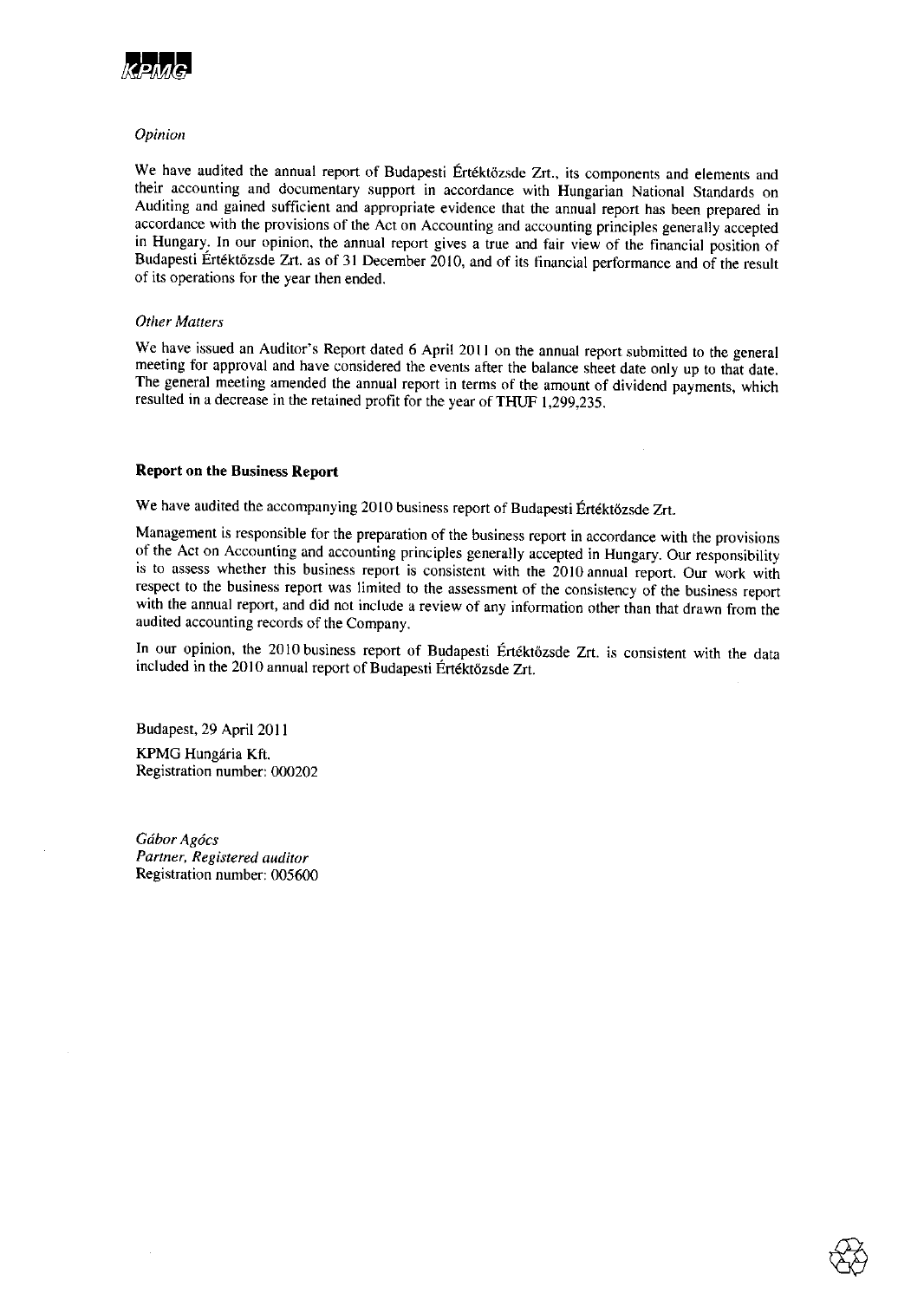

# **FINANCIAL STATEMENTS OF THE BUDAPEST STOCK EXCHANGE FOR THE YEAR 2010**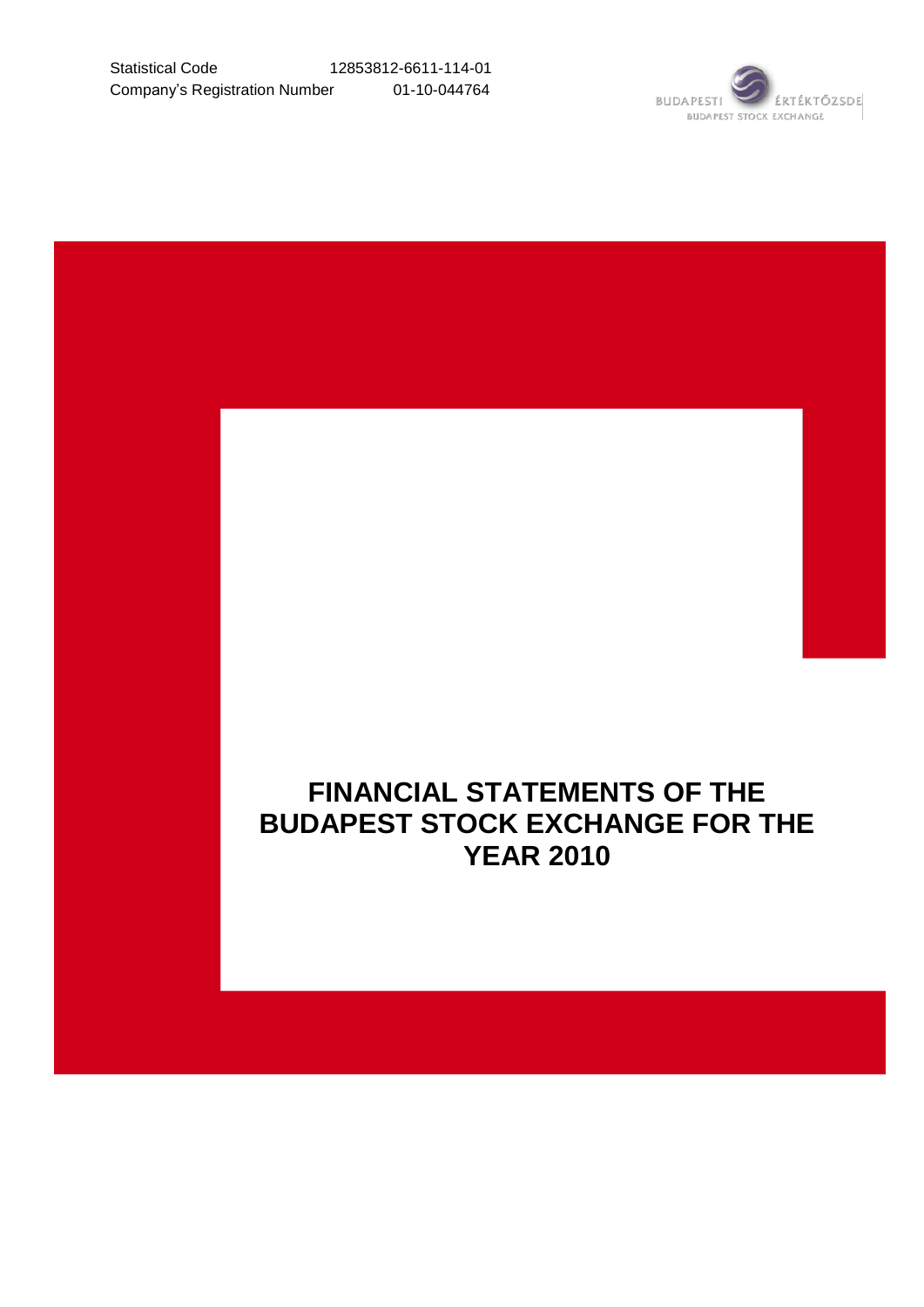

# **Table of Contents**

| 3  |
|----|
| 5  |
| 6  |
| 35 |
|    |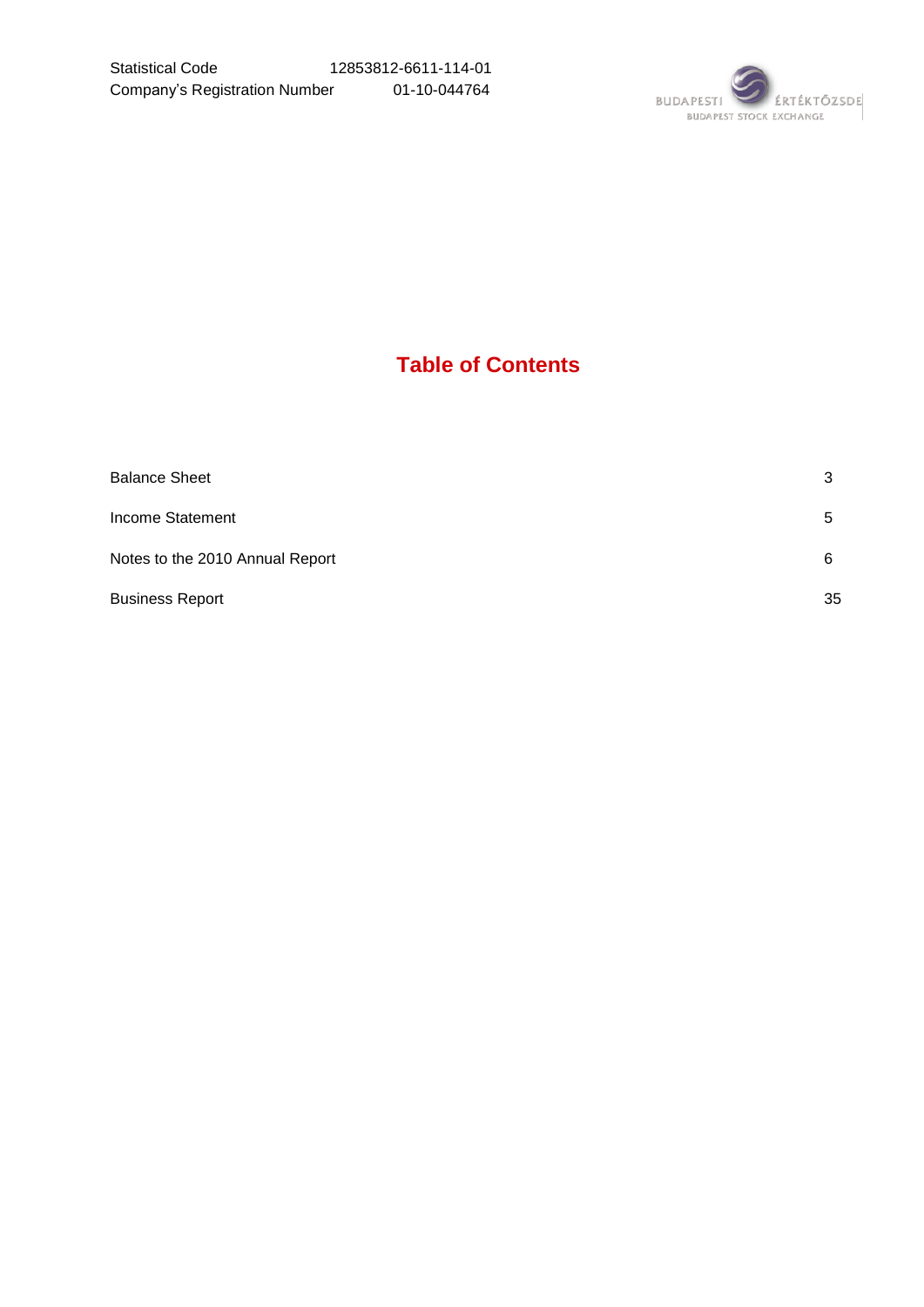

|                |                                                                      |                | <b>HUF '000</b>  |
|----------------|----------------------------------------------------------------------|----------------|------------------|
|                | <b>Denomination</b>                                                  | 31.12.2009     | 31.12.2010       |
| a              | b                                                                    | c              | d                |
| 1              | A. Long-term assets                                                  | 5 265 116      | 5 239 4 25       |
| $\overline{2}$ | Intangible assets                                                    | 34 276         | 40 183           |
| 3              | Capitalized value of formation, promotion and restructuring expenses | 0              | $\boldsymbol{0}$ |
| 4              | Capitalized value of research and development                        | $\Omega$       | $\overline{0}$   |
| 5              | Rights, representing assets                                          | 1 376          | 1 1 6 4          |
| 6              | Intellectual products                                                | 32 900         | 39 019           |
| $\overline{7}$ | Goodwill                                                             | 0              | $\mathbf 0$      |
| 8              | Advences and prepayments on intangible assets                        | $\Omega$       | $\overline{0}$   |
| 9              | Value correction of intangible assets                                | $\Omega$       | $\overline{0}$   |
| 10             | II. Tangible assets                                                  | 115 218        | 83 820           |
| 11             | Buildings and related concessions and similar rights                 | 19614          | 11 790           |
| 12             | Plant machinery                                                      | 24 800         | 20 700           |
| 13             | Other equipments and fittings, vehicles                              | 69 591         | 51 330           |
| 14             | Assets in course of constructions                                    | 1 2 1 3        | $\mathbf 0$      |
| 15             | Prepayments made on fixed assets                                     | 0              | $\mathbf 0$      |
| 16             | Value correction of tangible assets                                  | $\Omega$       | $\overline{0}$   |
| 17             | III. Invested financial assets                                       | 5 115 622      | 5 115 422        |
| 18             | <b>Shares</b>                                                        | 5 115 022      | 5 115 022        |
| 19             | Securities                                                           | 0              | $\mathbf 0$      |
| 20             | Long term loan                                                       | 600            | 400              |
| 21             | Securities signifying a long-term creditor relationship              | $\Omega$       | $\overline{0}$   |
| 22             | <b>B.</b> Current assets                                             | 1722 096       | 1 799 447        |
| 23             | Ι.<br><b>Stocks</b>                                                  | 14 094         | 7 731            |
| 24             | Raw materials and consumable goods                                   | $\Omega$       | $\mathbf 0$      |
| 25             | Work in progress                                                     | $\Omega$       | $\mathbf 0$      |
| 26             | Finished goods                                                       | $\Omega$       | $\Omega$         |
| 27             | Merchandise                                                          | 14 094         | 7 731            |
| 28             | Prepayments made on stocks                                           | $\Omega$       | $\Omega$         |
| 29             | II. Receivables                                                      | 116 201        | 216 789          |
| 30             | Trade debtors                                                        | 77 161         | 198 330          |
| 31             | Receivables from affiliated undertaking                              | 0              | $\mathbf 0$      |
| 32             | Receivables from independent undertakings                            | $\Omega$       | $\mathbf 0$      |
| 33             | <b>Bills receivalble</b>                                             | $\Omega$       | $\overline{0}$   |
| 34             | Other debtors                                                        | 39 040         | 18 459           |
| 35             | III. Securities                                                      | $\mathbf 0$    | $\bf{0}$         |
| 36             | Paticipation in affiliated undertaking                               | $\overline{0}$ | $\mathbf 0$      |
| 37             | Other participation                                                  | $\mathbf 0$    | $\mathbf 0$      |
| 38             | exchangable shares                                                   | $\mathbf 0$    | $\mathbf 0$      |
| 39             | Debt securities held for sale                                        | $\mathbf 0$    | $\mathbf 0$      |
| 40             | IV. Cash and cash equivalents                                        | 1 591 801      | 1 574 927        |
| 41             | Cash                                                                 | 60             | 145              |
| 42             | Current account                                                      | 1 591 741      | 1 574 782        |
| 43             | C. Accrued income and prepayments                                    | 320 872        | 320 612          |
| 44             | Accrued income                                                       | 295 437        | 292 985          |
| 45             | Prepayments                                                          | 25 4 35        | 27 627           |
| 46             | deferred expenditures                                                | $\mathbf 0$    | $\mathbf 0$      |
|                |                                                                      |                |                  |
| 47             | <b>TOTAL ASSETS</b>                                                  | 7 308 084      | 7 359 484        |

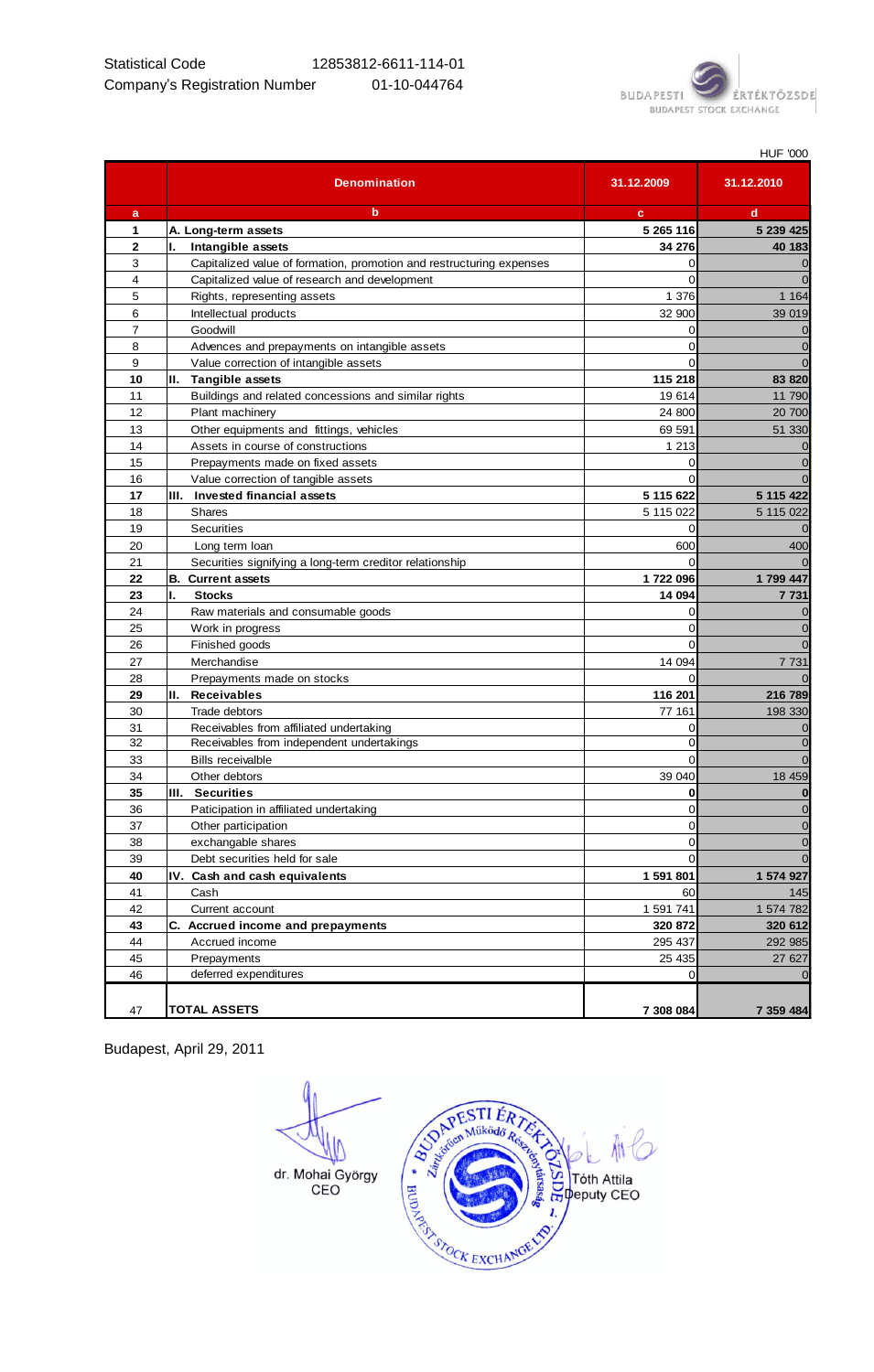

| sorszám | <b>Denomination</b>                                 | 31.12.2009     | 31.12.2010     |
|---------|-----------------------------------------------------|----------------|----------------|
| a       | $\mathbf b$                                         | c.             | $\mathbf d$    |
| 48      | D. Shareholders' equity                             | 5 420 479      | 5 441 874      |
| 49      | Share capital<br>I.                                 | 541 348        | 541 348        |
| 50      | thereof: ownership shares repurchased at face value | $\Omega$       | $\overline{0}$ |
| 51      | II. UNPAID ISSUED CAPITAL                           | $\Omega$       | $\overline{0}$ |
| 52      | III. Capital reserve                                | 2 576 356      | 2 576 356      |
| 53      | IV. Retained earnings                               | 2 2 9 2 4 4 2  | 2 302 775      |
| 54      | V. NON DISTRIBUTABLE RESERVES                       | $\Omega$       | $\mathbf 0$    |
| 55      | <b>VI. REVALUATION RESERVE</b>                      | $\Omega$       | $\Omega$       |
| 56      | VII. Net profit for the year                        | 10 333         | 21 395         |
| 57      | E. Provisions                                       | 0              | $\bf{0}$       |
| 58      | Provisions for expected liablities                  | $\overline{0}$ | $\mathbf 0$    |
| 59      | Provisions for costs in the future                  | $\Omega$       | $\mathbf 0$    |
| 60      | Other provisions                                    | $\Omega$       | $\mathbf 0$    |
| 61      | F. Liabilities                                      | 1 538 439      | 1 368 234      |
| 62      | <b>I. SUBORDINATED LIABILITIES</b>                  | 0              | $\bf{0}$       |
| 63      | Subordinated libilities to affiliated undertaking   | $\overline{0}$ | $\overline{0}$ |
|         | Subordinated libilities to independent              |                |                |
| 64      | undertaking                                         | 0              | $\overline{0}$ |
| 65      | Subordinated libilities to other economic entities  | $\overline{0}$ | $\mathbf 0$    |
| 66      | <b>II. LONG-TERM LIABILITIES</b>                    | $\mathbf 0$    | $\bf{0}$       |
| 67      | Long-term loans                                     | $\overline{0}$ | $\overline{0}$ |
| 68      | Convertible bonds                                   | $\Omega$       | $\overline{0}$ |
| 69      | Debts on the issue of of bonds                      | $\overline{0}$ | $\mathbf 0$    |
| 70      | Investment and development credits                  | $\overline{0}$ | $\overline{0}$ |
| 71      | Other long-term credits                             | 0              | $\overline{0}$ |
| 72      | Long-term liabilities to affiliated undertaking     | $\overline{0}$ | $\mathbf 0$    |
| 73      | Long-term liabilities to independent undertaking    | $\overline{0}$ | $\mathbf 0$    |
| 74      | Other long-term liabilities                         | $\Omega$       | $\overline{0}$ |
| 75      | III. Short term liabilities                         | 1 538 439      | 1 368 234      |
| 76      | Short-term loans                                    | 0              | $\overline{0}$ |
| 77      | thereof: convertible bonds                          | $\Omega$       | $\mathbf 0$    |
| 78      | Prepayments received from customer                  | $\overline{0}$ | $\mathbf 0$    |
| 79      | Trade accounts payables                             | 35 482         | 31 4 35        |
| 80      | <b>Bills payable</b>                                | 0              | $\overline{0}$ |
| 81      | Short-term liabilities to affiliated undertaking    | $\Omega$       | $\Omega$       |
| 82      | <b>Dividends</b>                                    | 1 380 438      | 1 299 235      |
| 83      | Other short term liabilities                        | 122 519        | 37 564         |
| 84      | G. Accrued expenses and deferred income             | 349 166        | 549 376        |
| 85      | Deferred income                                     | 85 900         | 142 663        |
| 86      | Accrued expenses                                    | 263 266        | 406 713        |
| 87      | Deffered revenues                                   | $\Omega$       | $\overline{0}$ |
| 88      | TOTAL LIABILITIES AND SHAREHOLDERS' EQUITY          | 7 308 084      | 7 359 484      |

A SO APESTIER TANKOLO AND RESERVED TO THE ALL ON THE RESERVED ON THE ALL OF THE ALL OF THE ALL OF THE ALL OF THE ALL OF THE ALL OF THE ALL OF THE ALL OF THE ALL OF THE ALL OF THE ALL OF THE ALL OF THE ALL OF THE ALL OF THE dr. Mohai György<br>CEO A REACHANGE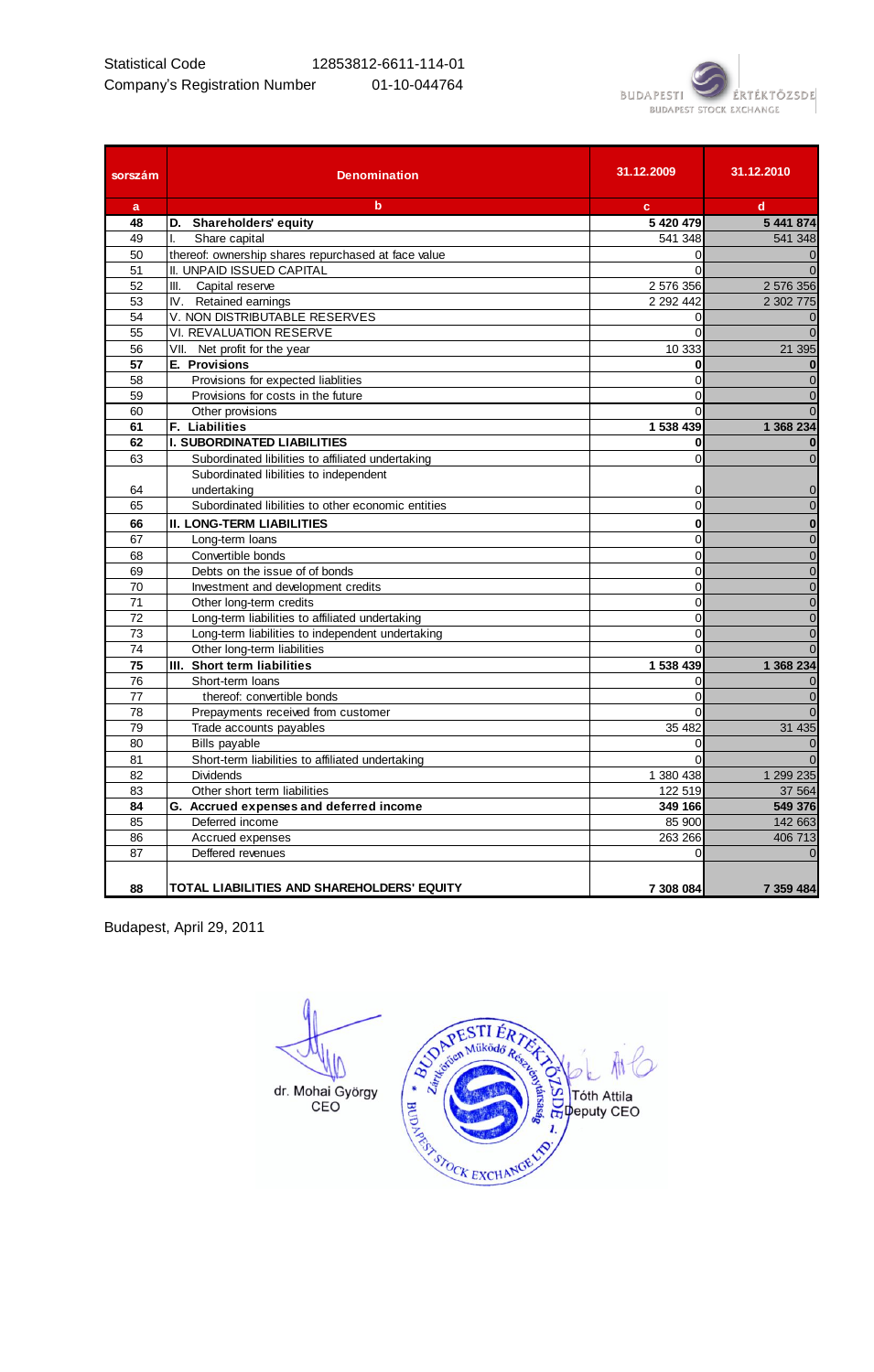

|                | <b>Denomination</b>                                 | 31.12.2009           | 31.12.2010           |
|----------------|-----------------------------------------------------|----------------------|----------------------|
| a              | b                                                   | c                    | d                    |
| 1              | Net domestic sale                                   | 2 513 710            | 2 502 710            |
| $\overline{2}$ | Net external sale                                   | 679 209              | 894 761              |
| Ι.             | Revenues from stock exchange activities             | 3 192 919            | 3 397 471            |
| 3              | Change in self-manufactured stocks                  | 0                    | 0                    |
| 4              | Own work capitalized                                | $\Omega$             | $\mathbf 0$          |
| Ш              | Own performance capitalized                         | 0                    | $\bf{0}$             |
| Ш.             | Other revenues                                      | 8 2 1 1              | 12 942               |
|                | thereof: write-back of loss in value                |                      | $\mathbf 0$          |
| 5              | Cost of materials                                   | 31 907               | 29 5 61              |
| 6<br>7         | Values of services utilized                         | 465 548<br>6 2 31    | 477 484              |
| 8              | Other costs<br>Cost of good sold                    | $\Omega$             | 6679<br>$\Omega$     |
| 9              | Sub-contracted services                             | 74 956               | 67 572               |
| IV.            | <b>Material-type costs</b>                          | 578 642              | 581 296              |
| 10             | Wages and salaries                                  |                      |                      |
|                |                                                     | 661839               | 669 124              |
| 11             | Ther employee benefits                              | 33 762               | 37 809               |
| 12             | Contributions on wages and salaries                 | 224 636              | 205 791              |
| ν.             | <b>Staff costs</b>                                  | 920 237              | 912724               |
| VI.            | Depreciation                                        | 81 649               | 65 515               |
| VII.           | Other expenses                                      | 150 570              | 345 066              |
|                | thereof: loss in value                              | 113                  | 1 903                |
| А.             | <b>OPERATING PROFIT (LOSS)</b>                      | 1 470 032            | 1 505 812            |
| 13             | Dividend received                                   | 0                    | $\mathbf 0$          |
|                | thereof: from affiliated undertakings               | 0                    | $\mathbf 0$          |
| 14             | Capital gains on investments                        | 0                    | $\mathbf 0$          |
|                | thereof: from affiliated undertakings               | 0                    | $\mathbf 0$          |
| 15             | Interest and capital gains on financial investments | 0                    | $\mathbf 0$          |
|                | thereof: from affiliated undertakings               | 0                    | $\mathbf 0$          |
| 16             | Interests received                                  | 165 827              | 91 892               |
|                | thereof: from affiliated undertakings               | 0                    | $\mathbf 0$          |
| 17             | Other incomes from financial transasrions           | 105 436              | 13 948               |
| VIII           | Income from financial operations                    | 271 263              | 105 840              |
| 18             | Losses on financial investments                     | 0                    | $\mathbf 0$          |
|                | thereof: to affiliated undertakings                 | 0                    | $\boldsymbol{0}$     |
| 19             | Interest payable and and similar changes            | 0                    | $\mathbf 0$          |
|                | thereof: to affiliated undertakings                 | 0                    | $\mathbf 0$          |
| 20             | Losses on shares, securities and bank deposits      |                      | $\pmb{0}$            |
| 21             | Other expenses on financial transactions            | 21 254               | 8 1 0 4              |
| IX             | <b>Expenses of financial operations</b>             | 21 254               | 8 1 0 4              |
| В.             | <b>FINANCIAL RESULT</b>                             | 250 009              | 97 736               |
| C.             | <b>ORDINARY PROFIT (LOSS)</b>                       | 1720 041             | 1 603 548            |
| X              | <b>Extraordinary income</b>                         | 0                    | $\bf{0}$             |
| XI.            | <b>Extraordinary expenses</b>                       | 0                    | $\bf{0}$             |
| D.             | <b>Extraordinary profit (loss)</b>                  |                      | $\bf{0}$             |
| Е.             | Profit before income tax                            | 1720 041             | 1 603 548            |
| XII.<br>F.     | Income tax<br>PROFIT (LOSS) AFTER INCOME TAX        | 329 270<br>1 390 771 | 282 918<br>1 320 630 |
| 22             | Retained earnings for dividend                      | $\Omega$             | $\mathbf 0$          |
| 23             | Approved dividend                                   | 1 380 438            | 1 299 235            |
|                |                                                     |                      |                      |
| G.             | NET PROFIT FOR THE YEAR                             | 10 333               | 21 395               |

ESTIERTERTERT ⋔ dr. Mohai György<br>CEO A REACHANGE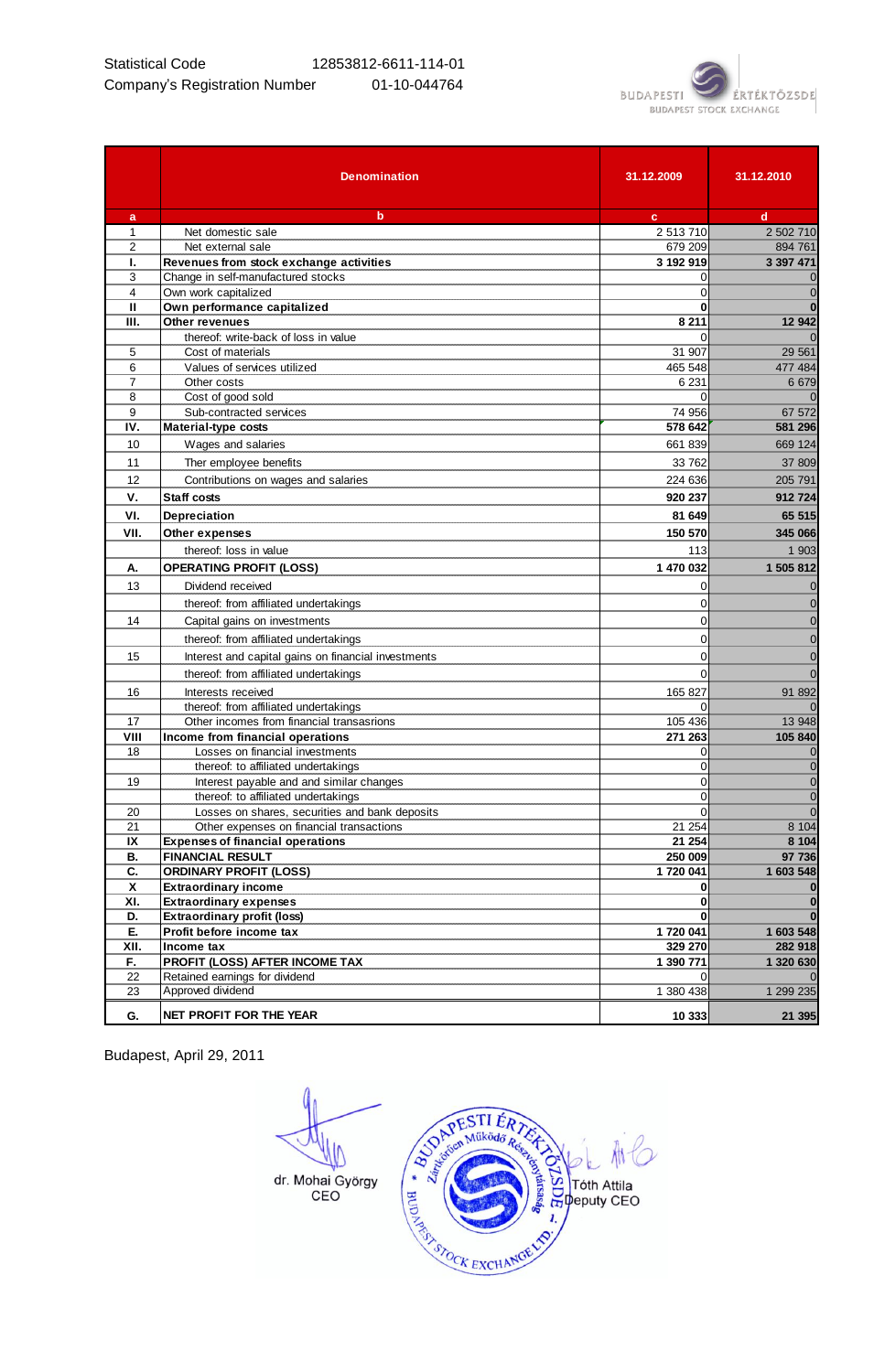

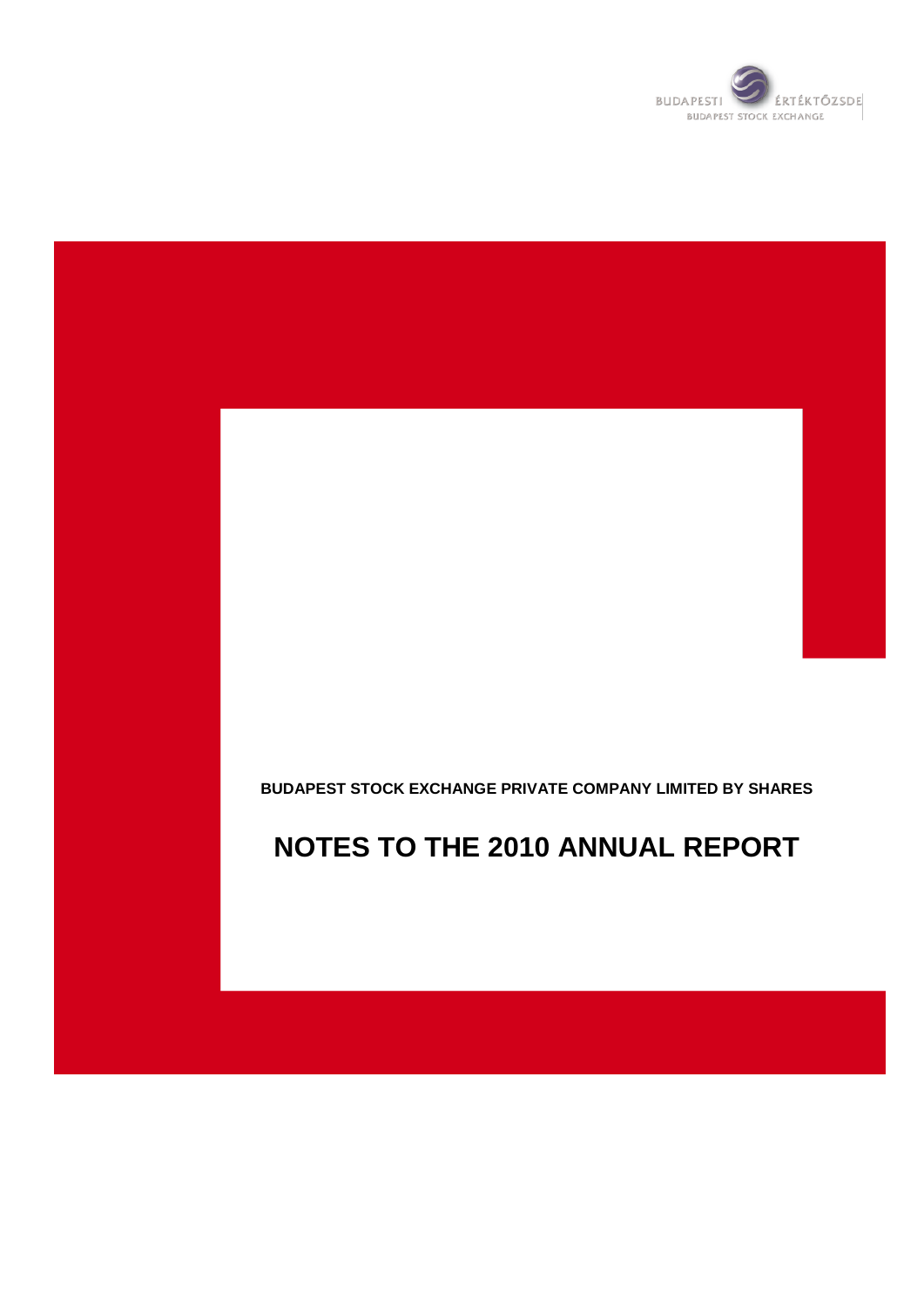

# **GENERAL COMPANY INFORMATION**

| <b>Name of Company:</b>                                                 | Értéktőzsde Zártkörűen<br>Budapesti<br>Működő<br>Részvénytársaság (Budapest Stock Exchange Private<br>Company Limited by Shares) |
|-------------------------------------------------------------------------|----------------------------------------------------------------------------------------------------------------------------------|
| <b>Address of Company:</b>                                              | H-1062 Budapest, Andrássy út 93.                                                                                                 |
| <b>Company's Registration No.:</b>                                      | Cg. 01-10-044764                                                                                                                 |
| Data of persons authorised to sign the report on behalf of the Company: |                                                                                                                                  |
| Cg. 01-10-044764 /117                                                   | Dr. György Mohai, CEO                                                                                                            |
|                                                                         | Address: H-1029 Budapest, Ábránd u. 10.                                                                                          |
| Cg. 01-10-044764 / 119                                                  | Attila Tóth, Deputy CEO                                                                                                          |
|                                                                         | Address: H-1094 Budapest, Bokréta u. 5. 1. em. 109.                                                                              |
| Cg. 01-10-044764 /117                                                   | Sándor Ferenc Pittner, Deputy CEO                                                                                                |
|                                                                         | Address: H-1161 Budapest, Rákosi út 49. I. em. 3.                                                                                |

The person charged with the management of bookkeeping tasks and the preparation of the annual report: Ildikó Auguszt (address: H-1138 Budapest, Róbert Károly krt. 18/C, registration No. 120433).

#### **Data of the Auditor**

KPMG Hungary, Audit, Tax and Advisory Services Limited Liability Company HU-1139 Budapest, Váci út 99. Company registration No.: 01-09-063183 Data of the person responsible for the audit: Gábor Agócs (*mother's maiden name: Piroska Kotogán*) 6825 Szeged, Vadkerti tér 8 Start date of engagement: 31 March 2008 End date of engagement: 29 May 2011

#### **Form of operation:**

Private Company Limited by Shares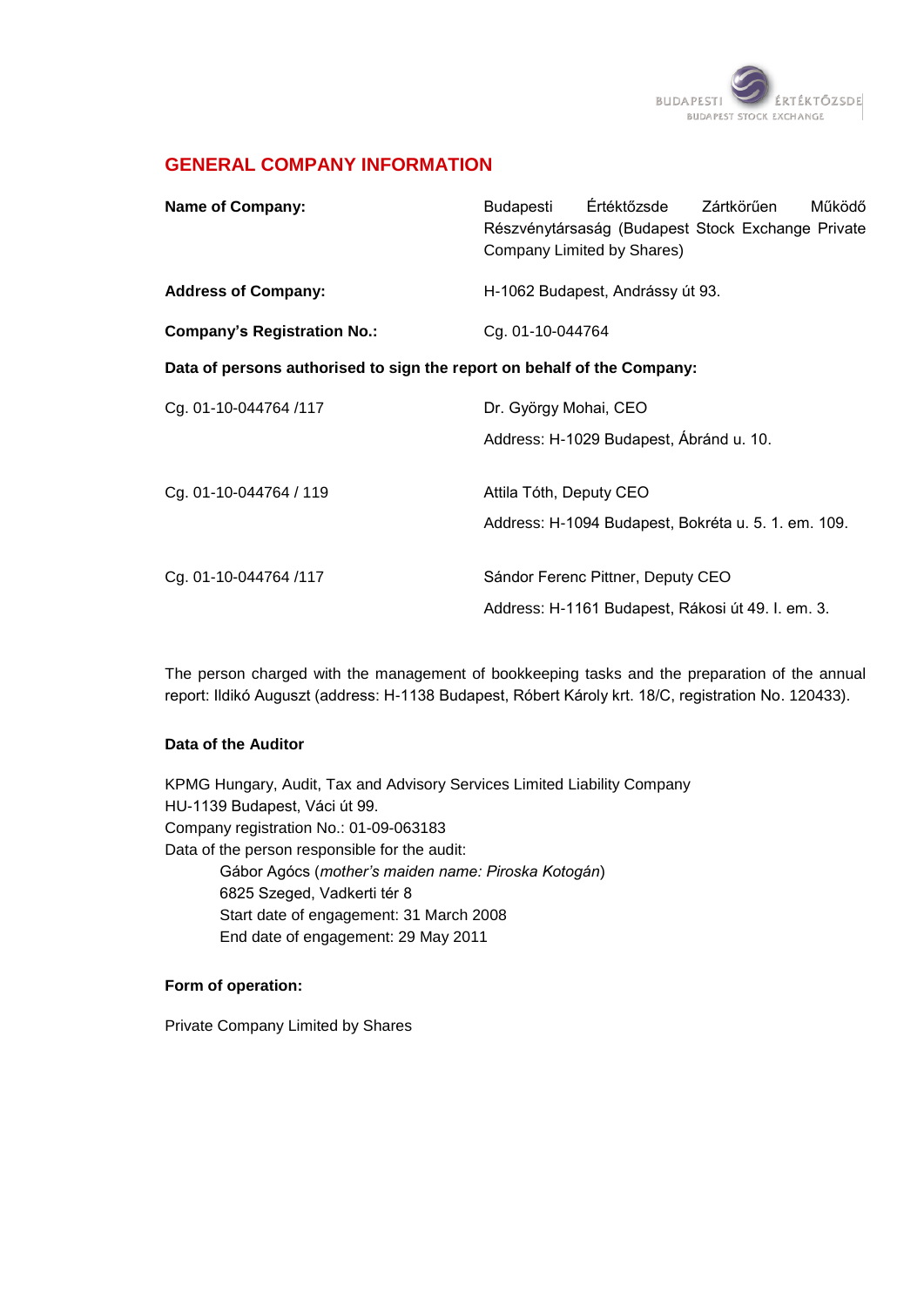

#### **Foundation**

The Budapest Stock Exchange, originally established on 19 June 1990, was registered by the Metropolitan Court of Justice as a Court of Registration on 30 June 2002 under No. 01-10-044764 as a company limited by shares due to general succession.

The subscribed capital of the Company upon the foundation totalled HUF 550 million, which consisted of registered ordinary shares issued in dematerialised form, with a par value of HUF 100 each, all conferring equal and identical membership rights.

With its resolution No. 7/2003 dated 28 April 2003, the General Meeting decreased the share capital of the Budapest Stock Exchange Private Company Limited by Shares by withdrawing the shares of Garmond Capital Hungarian-American Service Providing Company Limited by Shares (i.e. by HUF 8,651,900 that is 86,519 shares with a par value of HUF 100 each). Thus the Company"s subscribed capital fell to HUF 541,348,100. *(Order No. 01-10-044764/24 of the Court of Registration, effective from 28 April 2003)*

#### **Scope of activity**

Main scope of activity: 6611 "08 Administration of financial markets

#### **Legal framework for the management of the Stock Exchange**

The conditions for the management of the Stock Exchange are stipulated in Act CXX of 2001 (hereinafter: "the Act"). Accordingly, **"the Stock Exchange may not invest its free funds in the products listed and traded on the given stock exchange, excluding government securities and the shares issued by the Stock Exchange, the clearing house and central depository performing stock exchange settlements, and the financial holding company with a shareholding in the clearing house and the central depository.** During its operations, the Stock Exchange may only establish such business associations or companies limited by shares and it can only have a holding in such business associations which have the purpose of promoting exchange activities or any supporting complementary activities."

When the accounting procedures of the Stock Exchange are established, the provisions of Act C of 2000 on Accounting and Government Decree No. 348/2004 (XII.22.) must be taken into consideration. According to the rules on double-entry bookkeeping, the Stock Exchange prepares its annual report for the given business year with the last day of the business year (31 December 2010) as the balance sheet date. According to the Act on Accounting, the economic events that became known after the balance sheet date (31 December) but prior to the compilation of the annual report must be accrued. The last day for the receipt of items coming from external sources – i.e. the balance sheet preparation date – is 15 February 2011.

The Stock Exchange is listed by Section 3 (1) 4 l) of the Act on Accounting under "other organizations". The annual reporting and bookkeeping obligation of the Stock Exchange is stipulated by Government Decree No. 348/2004 (XII.22.).

The system of accounts was compiled based on the above decrees and accounting requirements. In our system of accounts, we set out the accounting policy developed and applied by the Budapest Stock Exchange and the evaluation regulations on assets and liabilities.

The 2010 annual balance sheet and income statement of the Budapest Stock Exchange Ltd. will be available on the BSE"s website [\(www.bet.hu\)](http://www.bet.hu/) after the Annual General Meeting.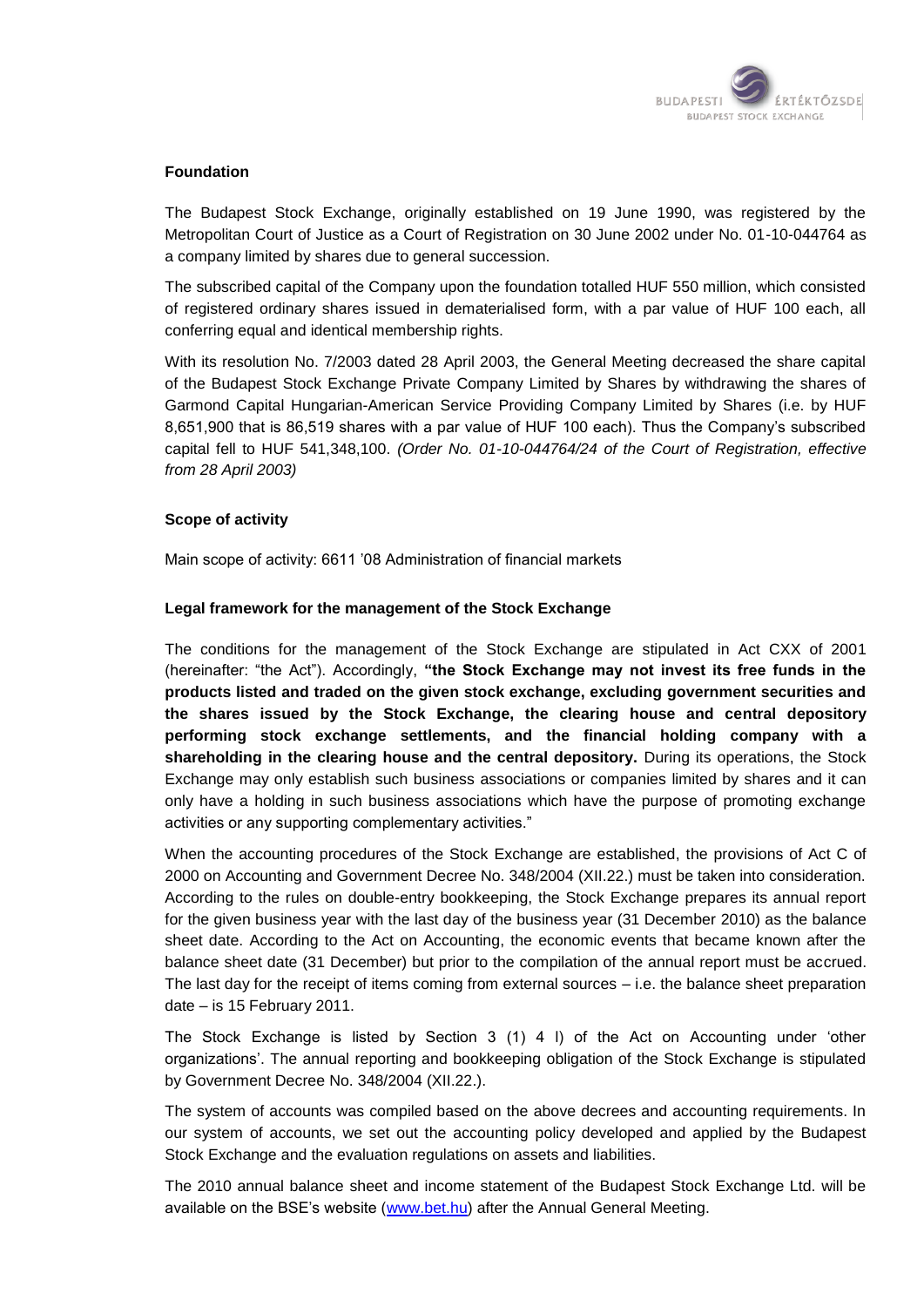

#### **Rules of the Stock Exchange**

The essential rules of the organization and operation of the Budapest Stock Exchange Ltd. are included in the Statutes accepted by the General Meeting.

According to the Act, the Budapest Stock Exchange is a self-regulating organization that develops regulations to specify the partial regulations on the operation of the Stock Exchange as well as the rights and obligations of the stock exchange traders and issuers. The Board of Directors is authorized to approve the regulations, which enter into force when ratified by the Hungarian Financial Supervisory Authority.

The regulations of the Stock Exchange are available on the BSE's website [\(www.bet.hu\)](http://www.bet.hu/), under the Markets and products/Regulations menu item.

As of 15 February 2011, the valid regulations of the Stock Exchange were as follows.

# **1. REGULATIONS**

| <b>Regulations of the Budapest Stock Exchange</b><br>Ltd.                                       | Nr.     | Date<br>of the approval by the Board<br>of Directors | Nr.               | Date<br>of approval by the Supervisory<br><b>Authority</b> |
|-------------------------------------------------------------------------------------------------|---------|------------------------------------------------------|-------------------|------------------------------------------------------------|
| for Listing, Continued Trading and Disclosure                                                   | 47/2010 | 24 November,<br>2010                                 | EN-III-81/2010    | 26 November, 2010                                          |
| on the Operations and Use of Remote Trading                                                     | 36/2009 | July 16, 2009                                        | EN-III/M-666/2009 | August 19, 2009                                            |
| on the Code of Trading                                                                          | 53/2009 | October 15,<br>2009                                  | EN-III/M-889/2009 | December 1, 2009                                           |
| on Section Membership                                                                           | 24/2010 | May 20, 2010                                         | E-III-51/2010     | June 24, 2010                                              |
| on Exchange Regulation Procedures and on the<br><b>Rules of Official Publications</b>           | 46/2008 | June 19, 2008                                        | E-III/1185/2008   | December 20, 2008                                          |
| on the Rules of Conflict of Interest of Persons in<br><b>Management Positions and Employees</b> | 43/2010 | November 24.<br>2010                                 | E-III-18/2011     | January 13, 2011                                           |
| on the Operational Risk Management                                                              | 36/2010 | September 15,<br>2010                                | EN-III-73/2010    | October 14, 2010                                           |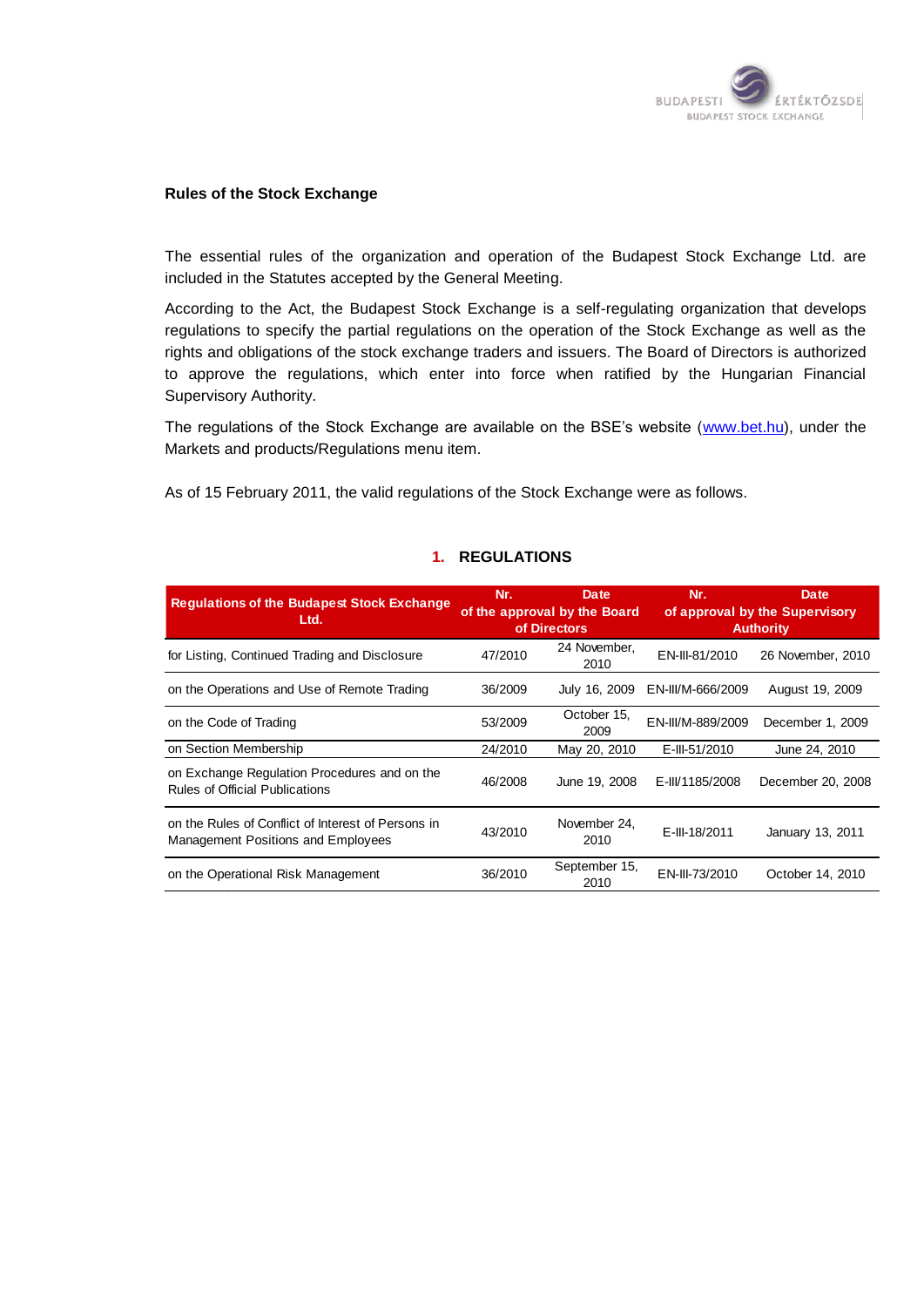

#### **2. ORDERS**

| Orders of the Budapest Stock Exchange Ltd. of the approval by the Board                            | Nr.     | Date<br>of Directors | Nr. | Date<br>of approval by the Supervisory<br><b>Authority</b> |
|----------------------------------------------------------------------------------------------------|---------|----------------------|-----|------------------------------------------------------------|
| regarding the Operational and Organizational Rules                                                 | 55/2008 | August 26,<br>2008   |     |                                                            |
| regarding Advocacy Procedures                                                                      | 33/2008 | May 13, 2008         |     |                                                            |
| regarding the Schedule of Fees Applied by the<br>Exchange                                          | 10/2010 | February 02,<br>2010 |     |                                                            |
| the Use of, the Registering and the Trading in the<br><b>MMTS</b> non-regulated Free Market System | 29/2002 | October 07,<br>2002  |     |                                                            |

The Hungarian Financial Supervisory Authority also supervises whether the operation of the Budapest Stock Exchange Ltd. complies with the relevant legal rules and the Exchange"s regulations. In order to fulfil this task, the person appointed by the Supervisory Authority is entitled to review and check the stock exchange trading on the terminal placed at the Supervisory Authority as well as to be present at the General Meeting of the Budapest Stock Exchange Ltd. and at the meetings of the Board of Directors and the Advisory Committees and to inspect the records of the Budapest Stock Exchange.

The Board of Directors provides for the following in stock exchange orders: the fees charged by the BSE for those who use the services of the Stock Exchange, the Bylaws of Organization and Operation in respect of the Stock Exchange's work organization, the trading regulation of the free market system and the order of the representation of interest for stock exchange traders, issuers and investors.

The Budapest Stock Exchange Ltd. has adopted the necessary mandatory regulations prescribed in the Act on Accounting as well as the stocktaking regulation for assets and liabilities and a cash management regulation. The evaluation of assets and liabilities is found in the accounting policy.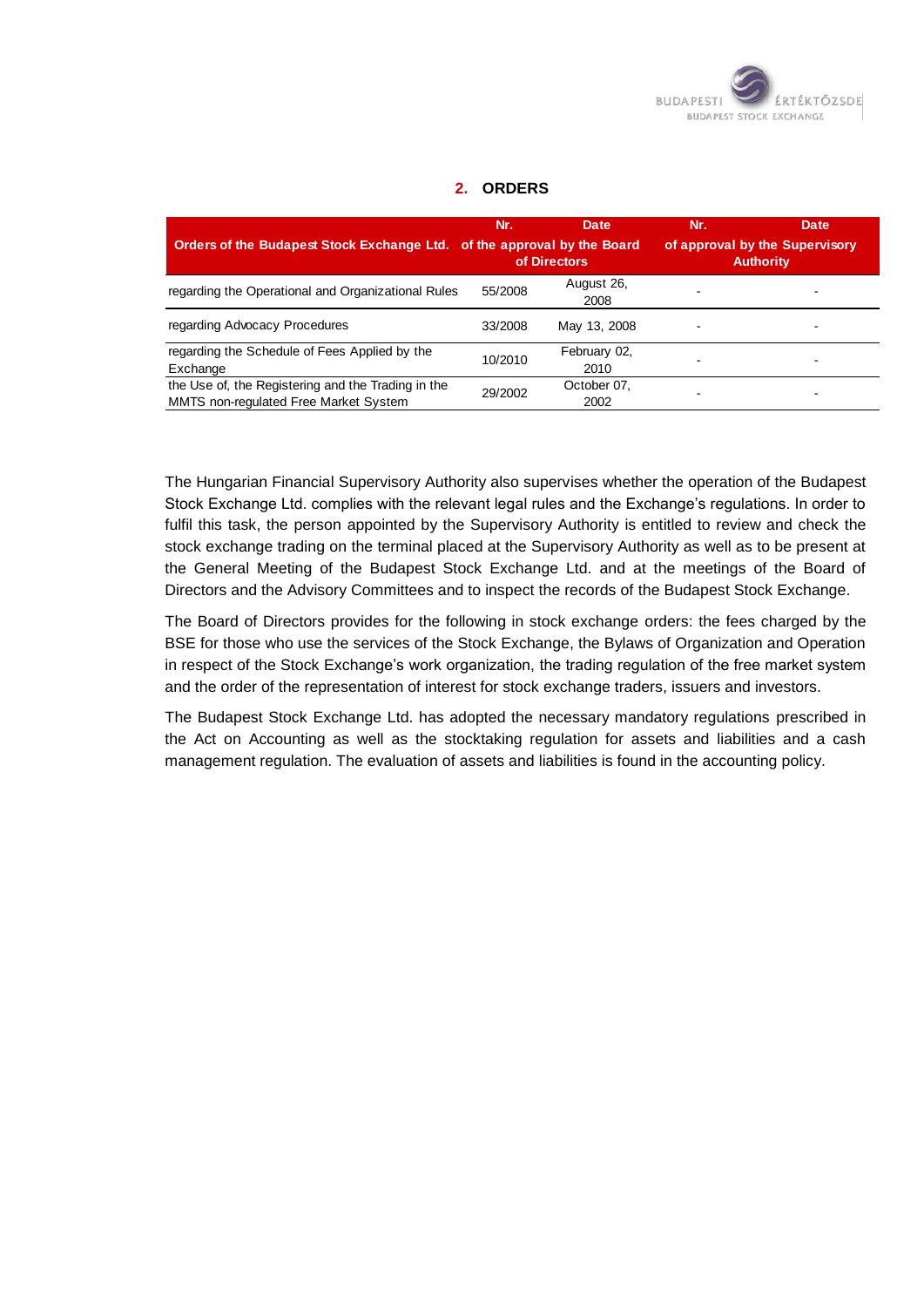

# **ACCOUNTING PRINCIPLES**

An **error** is **significant** if the aggregate amount of the errors and the impact of errors established for the same year (meaning that values have to be added up), increasing or decreasing the equity or the results (regardless of their sign), reaches 2% of the balance sheet total for the given year or if 2% of the balance sheet total exceeds HUF 500 million, then their aggregate amount reaches HUF 500 million.

**Upon the year-end revaluation of FX transactions, the threshold for significant amounts is HUF 3 million.** If at the end of the year the difference derived from the revaluation of all FX assets and liabilities exceeds HUF 3 million the revaluation must be performed. Otherwise, it is not necessary.

**Receivables in foreign funds** must be recalculated into HUF at the middle exchange rate published by the account holding bank.

**Liabilities in foreign funds** must be recalculated into HUF at the middle exchange rate published by the account holding financial institution and valid on the date of settlement.

When **evaluating receivables**, in the case of receivables which were not paid by the balance sheet preparation date, the difference between the book value of the receivable and the amount expected to be collected must be determined based on the information available at the balance sheet preparation date. **Impairment must be accounted for the difference but only when it proves to be permanent and is of a significant amount**. In the case of receivables, **impairment is significant** if it exceeds 10% of the book value of the receivables.

# **EVALUATION METHOD**

#### **BALANCE SHEET**

#### **Intangible assets**

Intangible assets must be recognised in the balance sheet at cost or at the book value less the accounted ordinary and extraordinary depreciation plus the reversed amount of the book value of the extraordinary depreciation, and advance payments made for intangible assets must be recognised at the transferred amount net of the deductible input VAT, at the book value increased by the reversed impairment.

The **purchased software application**s were evaluated at net value.

#### **Tangible assets**

**Tangible assets** must be evaluated at cost **in the balance sheet**, less the applied depreciation, plus the amount of the reversal. **Tangible assets** were evaluated at net value.

**Investments** were evaluated at the actual acquisition cost.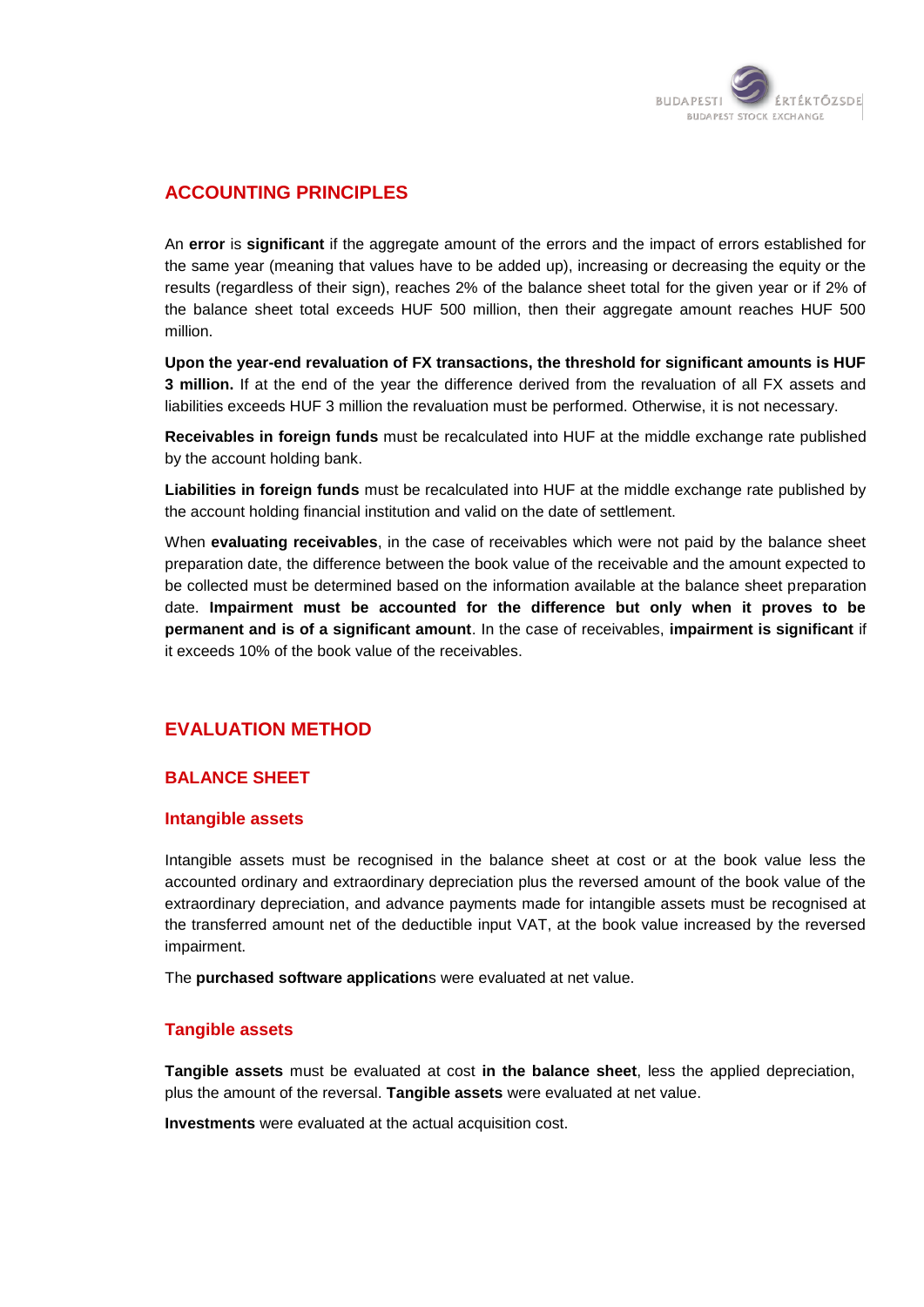

#### **Investments**

BSE recognises its investments as follows:

#### **E** Central Clearing House and Depository Ltd.

| registered office: | Budapest, VII. ker. Asbóth u. 9-11. |
|--------------------|-------------------------------------|
| ownership share:   | 46.67%                              |

KELER Ltd"s after-tax profit for 2010 will be HUF 2 billion.

#### **3. Ownership structure of Central Clearing House and Depository Ltd. (HUF '000)**

| <b>Owners</b>              | <b>Subscribed</b><br>capital | Ownership<br>share |
|----------------------------|------------------------------|--------------------|
| Budapesti Értéktőzsde Zrt. | 2 100 000                    | 46,67%             |
| <b>MNB</b>                 | 2 400 000                    | 53,33%             |
| Total:                     | 4 500 000                    | 100,00%            |

#### **KELER CCP LLC.**

| registered office: | Budapest, VII. ker. Asbóth u. 9-11. |
|--------------------|-------------------------------------|
| ownership share:   | 11.9%                               |

KELER KSZF Kft."s after-tax profit for 2010 will be HUF 176 million.

# **4. Ownership structure of KELER Central Contracting Party Limited Liability Company (HUF '000)**

| <b>Owners</b>                                     | <b>Subscribed</b><br>capital | Ownership<br>share | <b>Shareholders'</b><br>capital |
|---------------------------------------------------|------------------------------|--------------------|---------------------------------|
| Budapesti Értéktőzsde Zrt.                        | 2 3 8 0                      | 11.90%             | 3 5 7 0                         |
| <b>MNB</b>                                        | 2 7 2 0                      | 13,60%             | 4 0 8 0                         |
| Központi Elszámolóház és Értéktár (Budapest) Zrt. | 14 900                       | 74.50%             | 22 350                          |
| Total                                             | 20 000                       | 100,00%            | 30 000                          |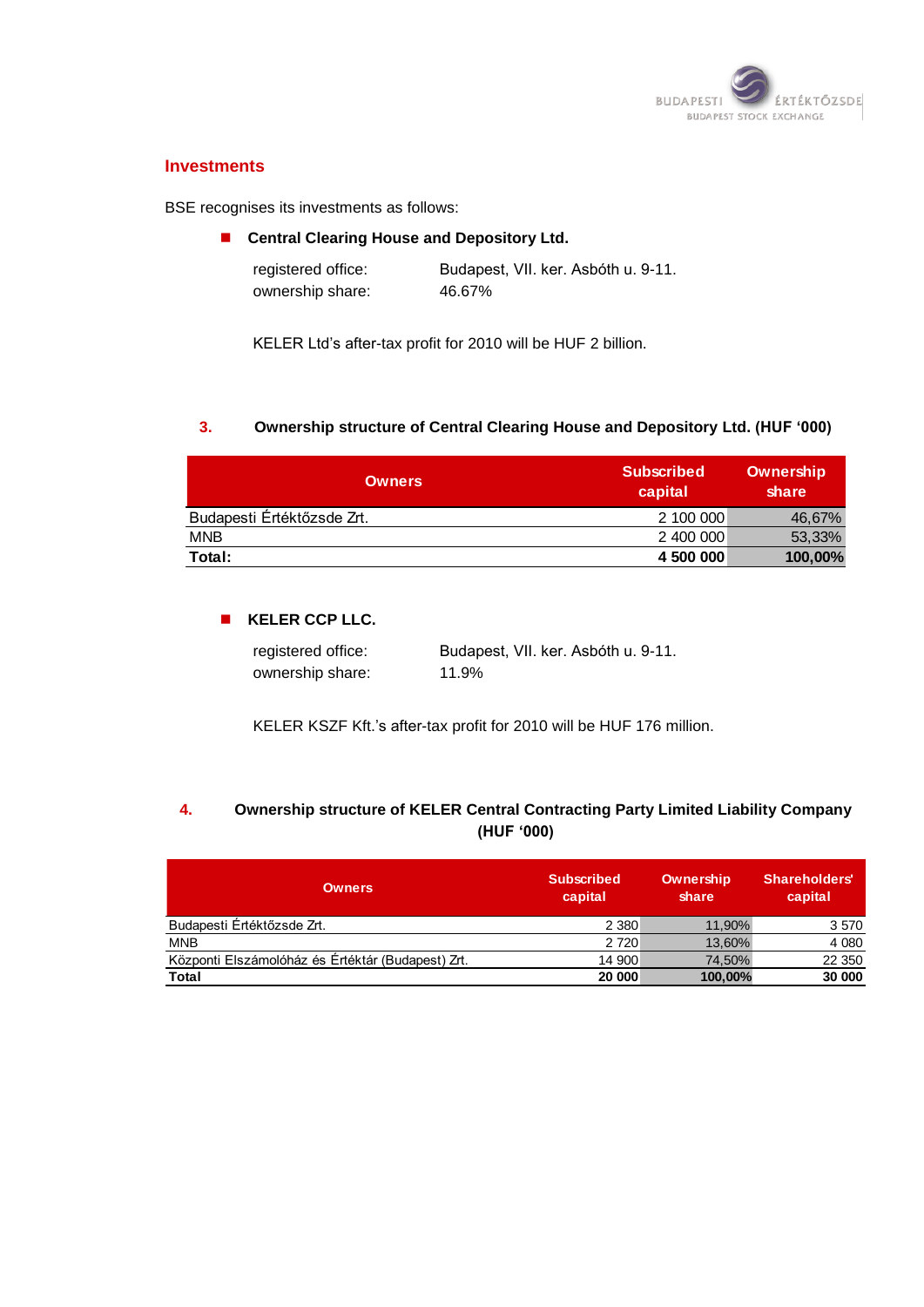

#### **Calculation of depreciation**

**Fixed assets** were **depreciated** with the straight-line method as follows:

The acquisition price of **rights and concessions** can be written off over a 5-year period or longer. Rights and concessions are written off over 50 years, with a **depreciation rate of 2% annually**, according to the accounting policies of the stock exchange.

**Intellectual property** and software are written off over **3 years**, with a depreciation rate of **33%**, **except for intangible property received from a legal predecessor** where the time of use at the legal predecessor must be taken into account when defining the period of depreciation. *However, the remaining time of use cannot be shorter than 1 year*, and depreciation must be accounted for the remaining period.

**Tangible assets** are depreciated with the straight-line method from the date of putting into use, based on the gross value, taking into account the time of use **except for tangible property received from a legal predecessor** where the time of use at the legal predecessor must be taken into account when defining the period of depreciation. *However, the remaining time of use cannot be shorter than 1 year*, and depreciation must be accounted for the remaining period. Depreciation is accounted for on a monthly basis.

Upon the calculation of depreciation, the following rates were applied:

#### **5. Depreciation norms applied for assets capitalised after 1 January 1992**

| CWIP on rented properties                  | 6.0 %  |
|--------------------------------------------|--------|
| Technical instruments, machinery, vehicles | 14.5 % |
| IT equipment                               | 33.0 % |

Assets with an individual purchase price below HUF 100,000 (i.e. the amount allowed by Section 80 (2) of the Act on Accounting) are depreciated in one amount immediately when put into use.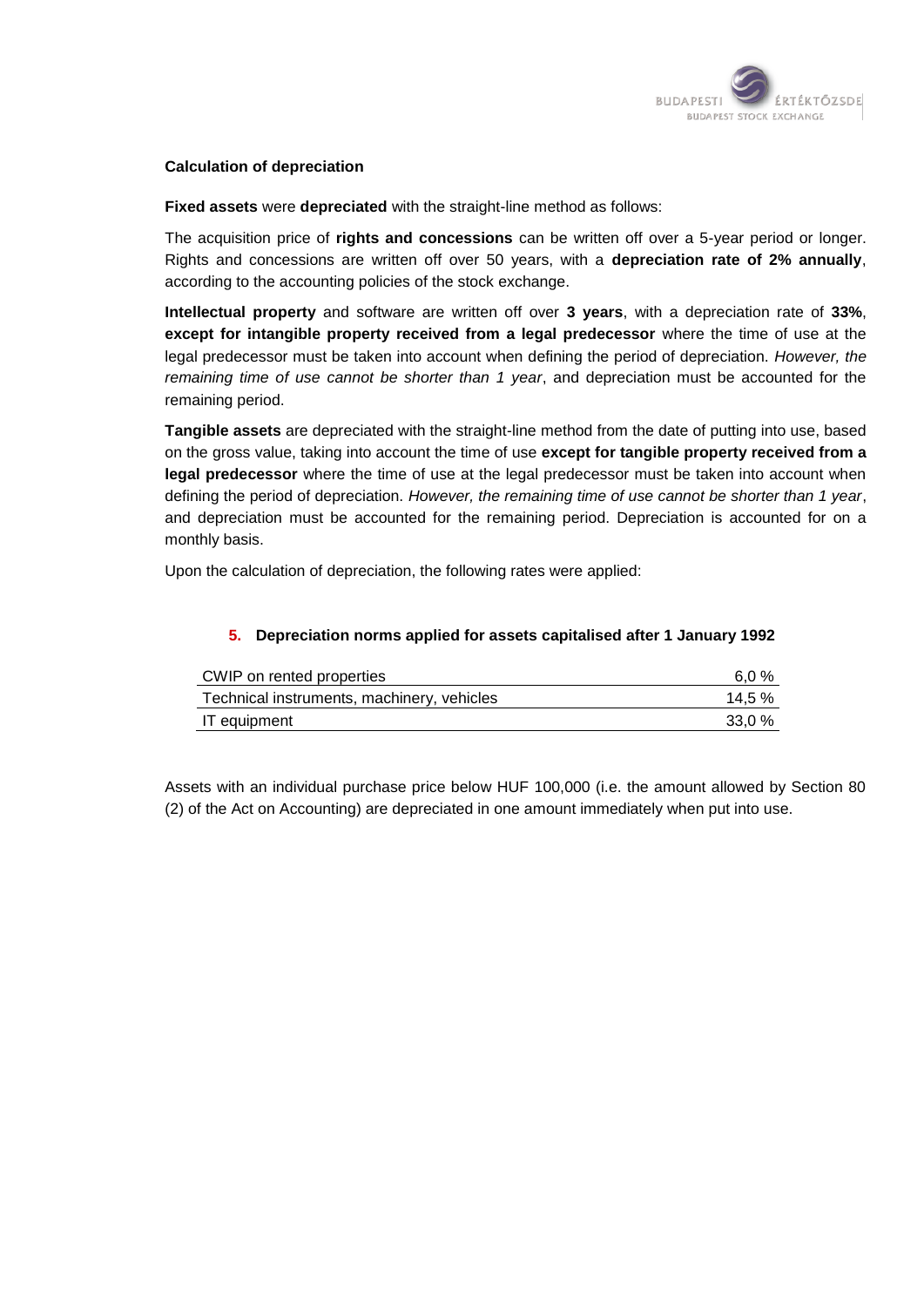

# **6. Changes to intangible and tangible assets (HUF '000)**

# **Changes to the gross value of intangible and tangible assets**

| <b>Denomination</b>                 | <b>Opening</b><br>amount | <b>Interim</b><br>arowth | <b>Interim</b><br>decrease | <b>Reclassification</b> | <b>Closing</b><br>amount |
|-------------------------------------|--------------------------|--------------------------|----------------------------|-------------------------|--------------------------|
| I. Intangible assets                | 997 292                  | 23 386                   | 0                          | 0                       | 1 020 678                |
| I/1. Concessions and similar rights |                          |                          |                            |                         |                          |
| and assets                          | 10 679                   |                          |                            |                         | 10 679                   |
| I/2. Intellectual products          | 986 613                  | 23 386                   |                            |                         | 1 009 999                |
| I/2.1. WIP on intangible assets     | 0                        |                          |                            |                         |                          |
| II. Tangible assets                 | 460 772                  | 17851                    | 11 657                     | 0                       | 466 966                  |
| II/1. Real estates                  | 42 395                   | 0                        | 0                          | 0                       | 42 395                   |
| II/11. Buildings                    | 0                        |                          |                            |                         | $\Omega$                 |
| II/12. Buildings and related        |                          |                          |                            |                         |                          |
| concessions and similar rights      | 0                        |                          |                            |                         | $\Omega$                 |
| II/13. CWIP on rented properties    | 42 395                   |                          |                            |                         | 42 395                   |
| II/2. Cables                        | 0                        |                          |                            |                         | 0                        |
| II/3. Technical equipments,         |                          |                          |                            |                         |                          |
| machinery                           | 10 527                   | 392                      | 1 201                      |                         | 9718                     |
| II/4. IT equipments                 | 221 895                  | 14 548                   | 5988                       | $-32$                   | 230 423                  |
| II/5. Telecommunication equipments  | 8838                     | 238                      | 8                          | 32                      | 9 100                    |
| II/6 Other equipments and fittings  | 145 685                  | 2 103                    | 2697                       |                         | 145 091                  |
| II/7. Securities                    | 343                      |                          | 0                          |                         | 343                      |
| II/8. Vehicles                      | 29 876                   | 570                      | 550                        |                         | 29 8 96                  |
| II/9. Capital Work in Progress      |                          |                          |                            |                         |                          |
| (CWIP)                              | 0                        |                          |                            |                         | $\Omega$                 |
| II/10. Advance payments on CWIP     | 1 2 1 3                  |                          | 1 2 1 3                    |                         |                          |
| I-II. Total                         | 1 458 064                | 41 237                   | 11 657                     | 0                       | 1 487 644                |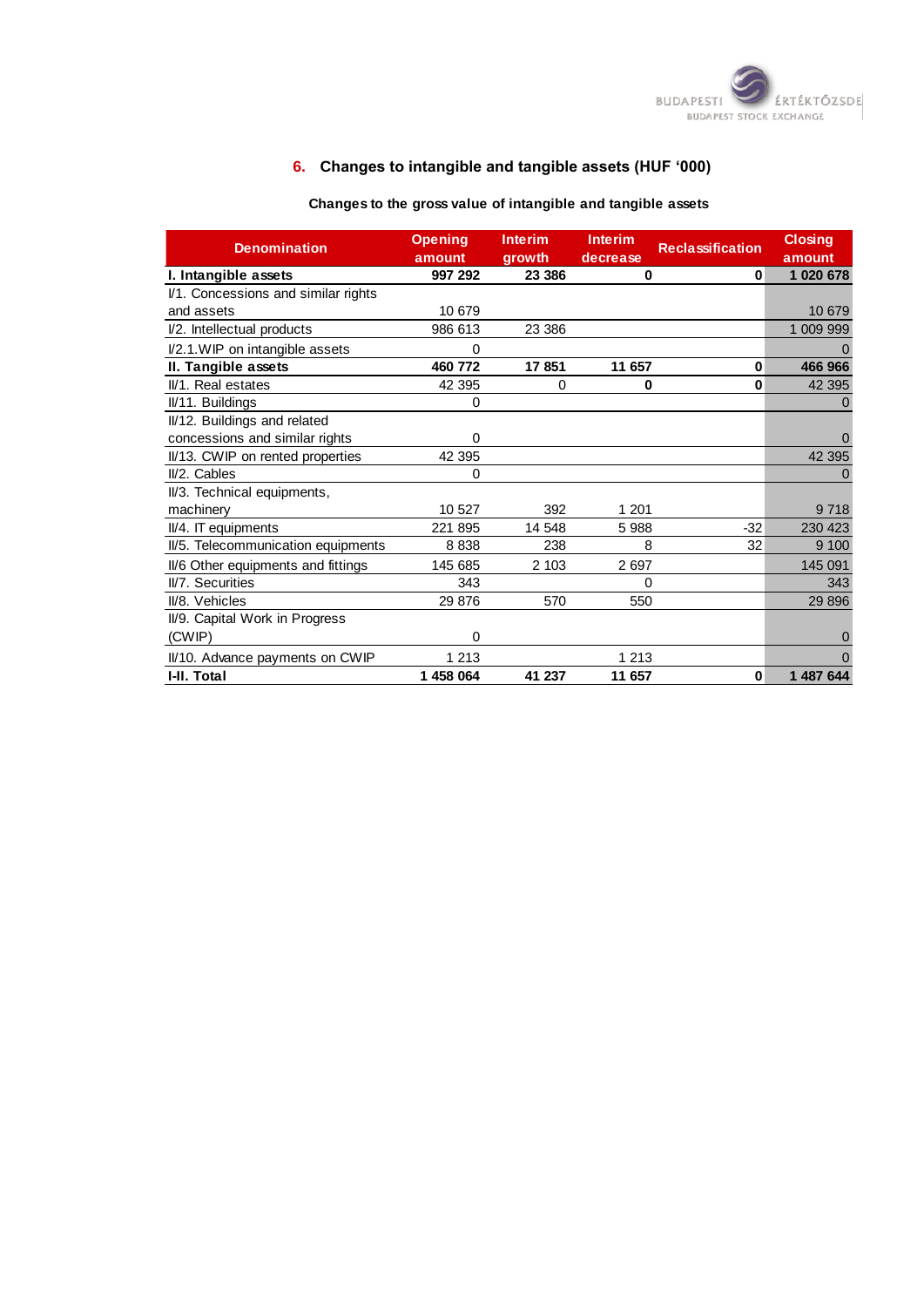

| <b>Denomination</b>                 | <b>Opening</b><br>amount | <b>Interim</b><br>growth | <b>Interim</b><br>decrease | <b>Reclassification</b> | <b>Closing</b><br>amount |
|-------------------------------------|--------------------------|--------------------------|----------------------------|-------------------------|--------------------------|
| I. Intangible assets                | 963 016                  | 17 479                   | 0                          | 0                       | 980 495                  |
| I/1. Concessions and similar rights |                          |                          |                            |                         |                          |
| and assets                          | 9 3 0 3                  | 212                      | 0                          |                         | 9515                     |
| I/2. Intellectual products          | 953 713                  | 17 267                   |                            |                         | 970 980                  |
| I/2.1. WIP on intangible assets     |                          |                          |                            |                         |                          |
| II. Tangible assets                 | 345 554                  | 48 036                   | 10 444                     | $\bf{0}$                | 383 146                  |
| II/1. Real estates                  | 22 781                   | 7824                     | 0                          | $\bf{0}$                | 30 605                   |
| II/11. Buildings                    | 0                        |                          |                            |                         | $\Omega$                 |
| II/12. Buildings and related        |                          |                          |                            |                         |                          |
| concessions and similar rights      | $\Omega$                 |                          |                            |                         | $\Omega$                 |
| II/13. CWIP on rented properties    | 22 781                   | 7824                     |                            |                         | 30 605                   |
| $II/2$ . Cables                     | $\Omega$                 |                          |                            |                         | $\Omega$                 |
| II/3. Technical equipments,         |                          |                          |                            |                         |                          |
| machinery                           | 7467                     | 1 1 6 4                  | 1 201                      |                         | 7 4 3 0                  |
| II/4. IT equipments                 | 200 155                  | 17876                    | 5 9 8 8                    | $-32$                   | 212 011                  |
| II/5. Telecommunication equipments  | 8638                     | 399                      | 8                          | 32                      | 9 0 61                   |
| II/6 Other equipments and fittings  | 95 924                   | 15 648                   | 2697                       |                         | 108 875                  |
| II/7. Securities                    | $\Omega$                 |                          |                            |                         | $\Omega$                 |
| II/8. Vehicles                      | 10 589                   | 5 1 2 5                  | 550                        |                         | 15 164                   |
| II/9. Capital Work in Progress      |                          |                          |                            |                         |                          |
| (CWIP)                              | $\Omega$                 |                          |                            |                         | $\overline{0}$           |
| II/10. Advance payments on CWIP     | $\Omega$                 |                          |                            |                         | $\Omega$                 |
| I-II. Total                         | 1 308 570                | 65 515                   | 10 444                     | $\bf{0}$                | 1 363 641                |

#### **Changes to the depreciation of intangible and tangible assets**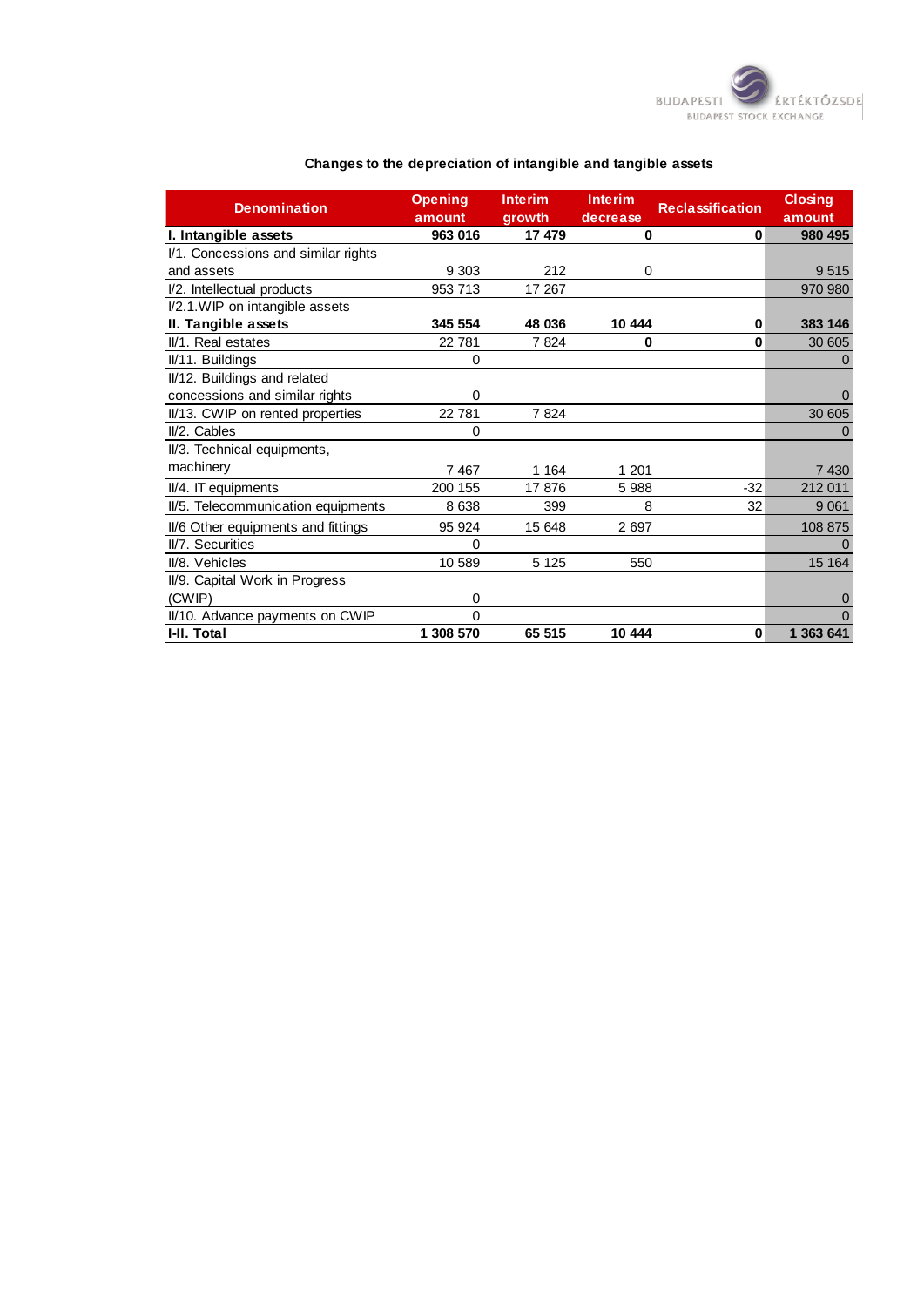

| <b>Denomination</b>                 | <b>Opening</b> | <b>Interim</b> | <b>Interim</b> | <b>Reclassification</b> | <b>Closing</b> |
|-------------------------------------|----------------|----------------|----------------|-------------------------|----------------|
|                                     | amount         | growth         | decrease       |                         | amount         |
| I. Intangible assets                | 34 276         | 5 9 0 7        | 0              | $\bf{0}$                | 40 183         |
| I/1. Concessions and similar rights |                |                |                |                         |                |
| and assets                          | 1 376          | $-212$         | 0              |                         | 1 1 64         |
| I/2. Intellectual products          | 32 900         | 6 1 1 9        | 0              |                         | 39 019         |
| I/2.1. WIP on intangible assets     | $\Omega$       |                |                |                         |                |
| II. Tangible assets                 | 115 218        | $-30185$       | 1 2 1 3        | $\bf{0}$                | 83 820         |
| II/1. Real estates                  | 19614          | $-7824$        | 0              | 0                       | 11 790         |
| II/11. Buildings                    | 0              |                |                |                         |                |
| II/12. Buildings and related        |                |                |                |                         |                |
| concessions and similar rights      | $\Omega$       |                |                |                         | 0              |
| II/13. CWIP on rented properties    | 19614          | $-7824$        | $\Omega$       |                         | 11 790         |
| II/2. Cables                        | 0              | 0              | 0              |                         | $\Omega$       |
| II/3. Technical equipments,         |                |                |                |                         |                |
| machinery                           | 3 0 6 0        | $-772$         | 0              |                         | 2 2 8 8        |
| II/4. IT equipments                 | 21 740         | $-3328$        | 0              |                         | 18 4 12        |
| II/5. Telecommunication equipments  | 200            | -161           | 0              |                         | 39             |
| II/6 Other equipments and fittings  | 49 761         | $-13545$       | 0              |                         | 36 216         |
| II/7. Securities                    | 343            | 0              | 0              |                         | 343            |
| II/8. Vehicles                      | 19 287         | $-4555$        | 0              |                         | 14 732         |
| II/9. Capital Work in Progress      |                |                |                |                         |                |
| (CWIP)                              | $\Omega$       | 0              | 0              |                         | 0              |
| II/10. Advance payments on CWIP     | 1 2 1 3        | 0              | 1 2 1 3        |                         | $\Omega$       |
| I-II. Total                         | 149 494        | $-24278$       | 1 2 1 3        | 0                       | 124 003        |

#### **Changes to the net value of intangible and tangible assets**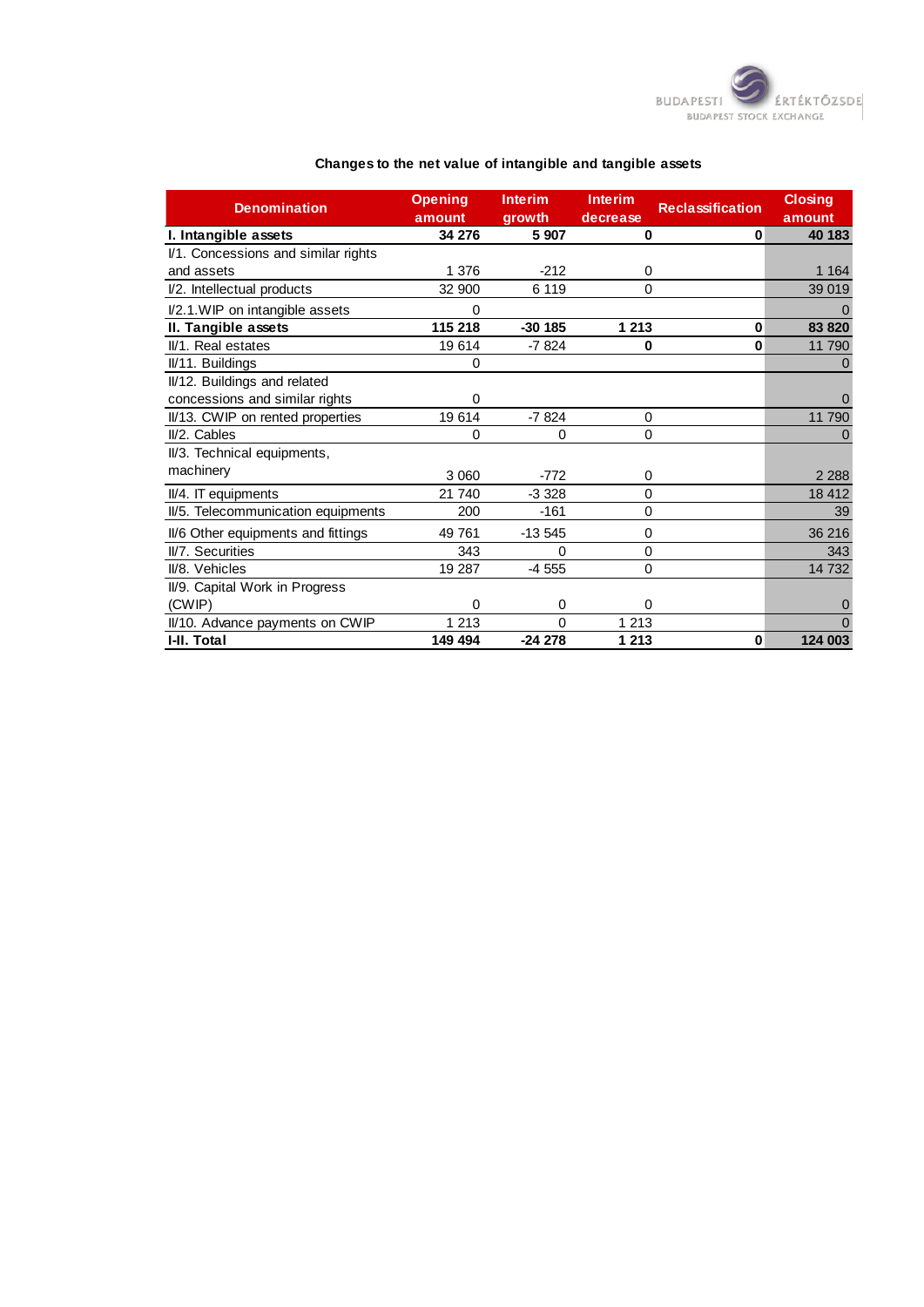

#### **Purchased inventories**

**Purchased inventories** were evaluated at the actual acquisition price except for print forms and other materials.

**Forms** and **other materials** were fully accounted for as use of materials (cost) at the date of acquisition. Year-end closing inventories were evaluated at the actual acquisition price, based on the stocktaking.

#### **7. Inventories (HUF '000)**

| <b>Description</b>       | 2009    | 2010    |
|--------------------------|---------|---------|
| PR material              | 3 4 3 9 | 2 1 4 7 |
| Forms, other materials   | 1 3 5 3 | 1 4 6 7 |
| Library books            | 799     | 1 0 0 8 |
| Meal vouchers            | 8       | 5       |
| Intermediated services   | 8 4 9 5 | 3 1 0 4 |
| <b>Total inventories</b> | 14 094  | 7 7 3 1 |

#### **Accounts receivable**

**Trade debtors** must be recognised in the balance sheet at the known and accepted amount or at the book value decreased by the accounted impairment and increased by the reversed impairment. Receivables from **employees** and **tax authorities** were evaluated based on an item-by-item reconciliation with the sub-ledgers.

#### **8. Inventories (HUF '000)**

| <b>Description</b>                           | 2009     | 2010           |
|----------------------------------------------|----------|----------------|
| Receivables from goods delivery and services | 77 161   | 198 330        |
| Corporate tax                                | 22 4 8 5 | 2 0 8 2        |
| Special tax                                  | 6 3 3 2  | $\overline{0}$ |
| <b>VAT</b>                                   | 8 3 3 6  | 12 946         |
| Local tax                                    | 1 1 2 1  | 148            |
| Receivables from employees                   | 766      | 3 2 8 3        |
| <b>Total receivables</b>                     | 116 201  | 216 789        |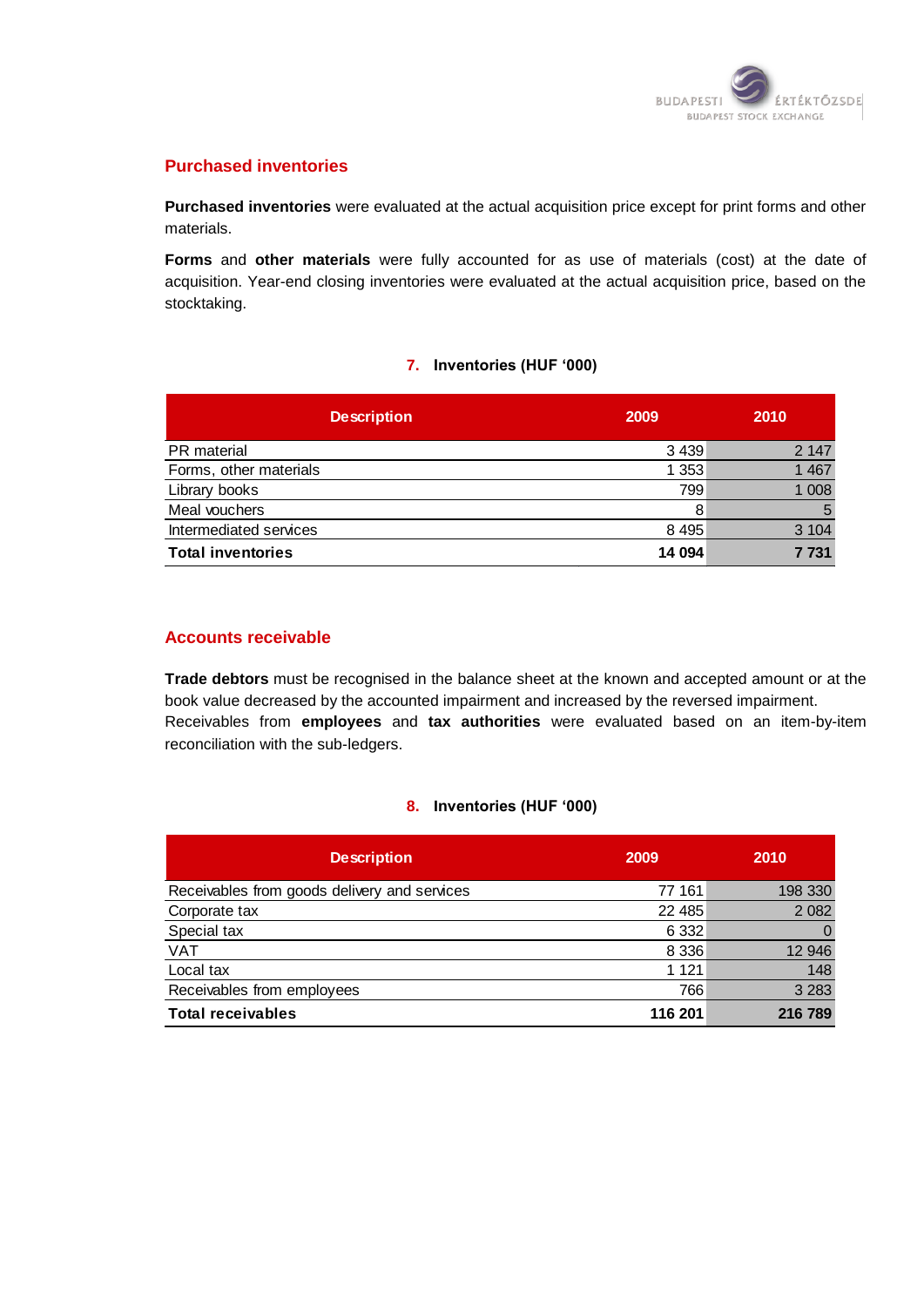

#### **9. Impairment accounted for receivables (HUF '000)**

| <b>Description</b>                     | Year of the<br>accounting of<br>impairment | <b>Amount of</b><br>in $%$ | 31 December<br>impairment 2010 Amount<br>οf<br>impairment |
|----------------------------------------|--------------------------------------------|----------------------------|-----------------------------------------------------------|
| Kormos Jánosné                         | 2008                                       | 100%                       | 12                                                        |
| <b>ULLINK</b>                          | 2008                                       | 100%                       | 20                                                        |
| ABN AMRO Bank N.V.                     | 2010                                       | 100%                       | 501                                                       |
| <b>Total impairment on receivables</b> |                                            |                            | 533                                                       |

### **Cash**

**Cash** was recognised at the values of the last bank account statements of 2010 and the stocktaking of the cash desk.

# **10. Cash (HUF '000)**

| <b>Description</b>        | 2009      | 2010      |
|---------------------------|-----------|-----------|
| Cash desk                 | 60        | 145       |
| <b>HUF</b> accounts       | 13 267    | 33 595    |
| Fixed HUF deposits        | 1 424 778 | 1 328 791 |
| EURO accounts             | 12 062    | 35 0 22   |
| <b>Fixed EUR deposits</b> | 141 634   | 177 374   |
| Total cash                | 1 591 801 | 1 574 927 |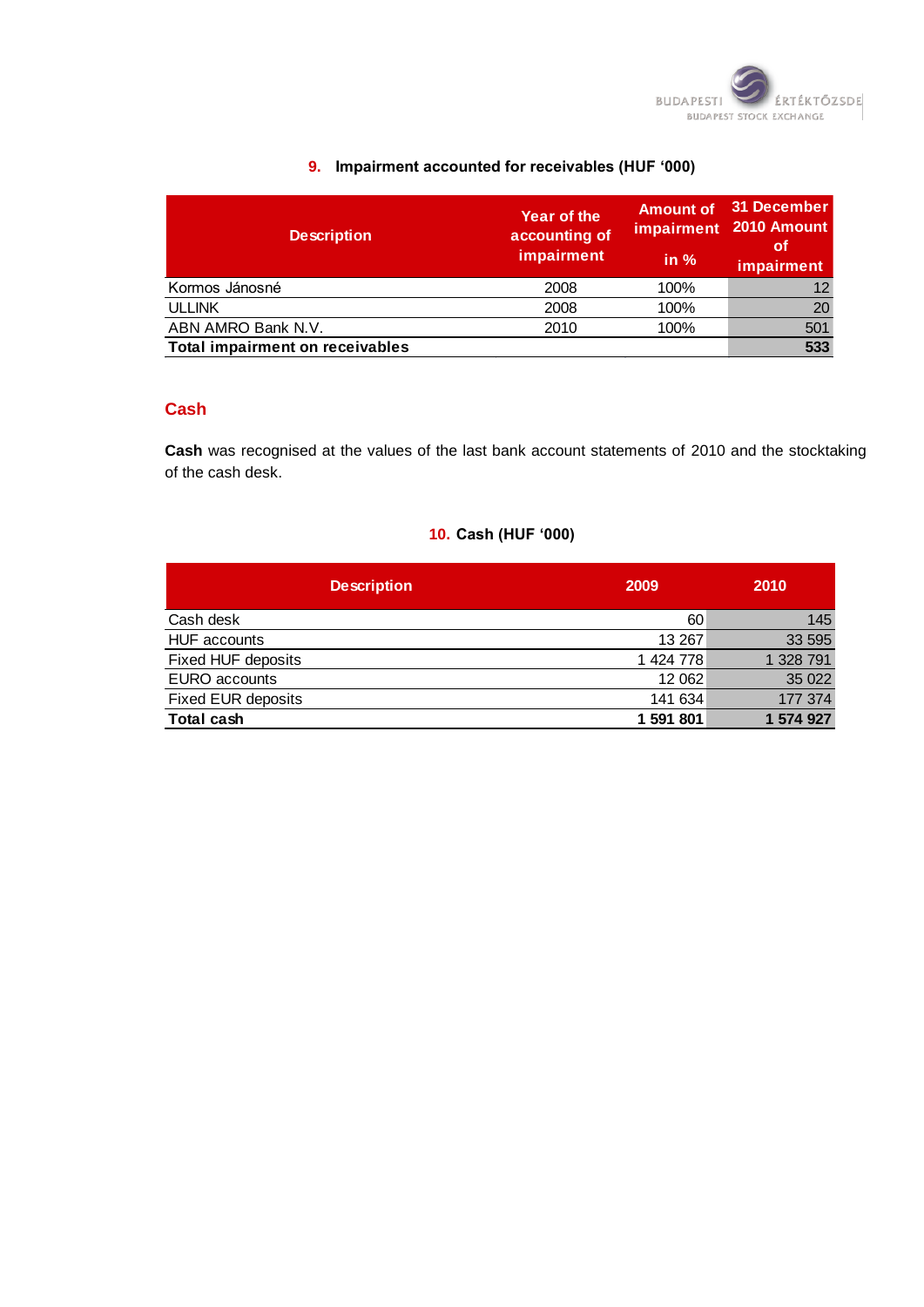

#### **Prepaid expenses and accrued income**

Expenses incurred before the balance sheet date which can only be accounted as cost for the period following the balance sheet date, and income which is only due after the balance sheet date but that should be accounted for the period closed by the balance sheet, as well as the amount not yet accounted for as an item decreasing the profit from the difference defined in Section 68 (1) of the Act on Accounting, must be recognised separately as prepaid expenses and accrued income.

#### **11. Prepayments and accrued income (HUF '000)**

| <b>Description</b>                                                                                  | 2009    | 2010    |
|-----------------------------------------------------------------------------------------------------|---------|---------|
| Interest on tied-up deposits and bank accounts due for the<br>reporting period but not yet realised | 49 108  | 28 623  |
| Transaction fee for December, 2009/2010                                                             | 105 049 | 85 737  |
| Fee for continued trading for the 4th quarter, 2009/2010                                            | 83 206  | 120 601 |
| Vendor fees for 2009/2010                                                                           | 50 986  | 51 046  |
| Other income                                                                                        | 7 0 8 8 | 6978    |
| <b>Total accrued income</b>                                                                         | 295 437 | 292 985 |
|                                                                                                     |         |         |
| Accrued VAT on investments                                                                          | 296     | 25      |
| Insurance                                                                                           | 1 3 1 5 | 1782    |
| Newspaper subscriptions                                                                             | 1 2 3 4 | 1 309   |
| Annual membership dues for international organisations<br>2010/2011                                 | 382     | 47      |
| Registered office rental and operation fee for January<br>2010/2011                                 | 15 040  | 15 043  |
| Other                                                                                               | 7 1 6 8 | 9421    |
| <b>Total prepayments</b>                                                                            | 25 435  | 27 627  |
|                                                                                                     |         |         |
| Total prepayments and accrued income                                                                | 320 872 | 320 612 |

#### **Equity**

**Equity** is recognised at book value.

#### **12. Changes to equity (HUF '000)**

| <b>Denomination</b>               | 2009          | <b>Additions</b> | <b>Disposals</b> | 2010      |
|-----------------------------------|---------------|------------------|------------------|-----------|
| Share capital                     | 541 348       |                  |                  | 541 348   |
| Capital reserve                   | 2 576 356     |                  |                  | 2 576 356 |
| Retained earnings                 | 2 2 9 2 4 4 2 |                  |                  | 2 302 775 |
| Net profit for the year 2009      | 10 333        |                  |                  |           |
| Net profit for the year 2010      |               | 21 395           |                  | 21 395    |
| <b>Total shareholder's equity</b> | 5 420 479     | 21 395           |                  | 5 441 874 |

The subscribed capital of the Company upon the foundation totalled HUF 550 million which consisted of registered ordinary shares issued in a dematerialised form, with a par value of HUF 100 each, all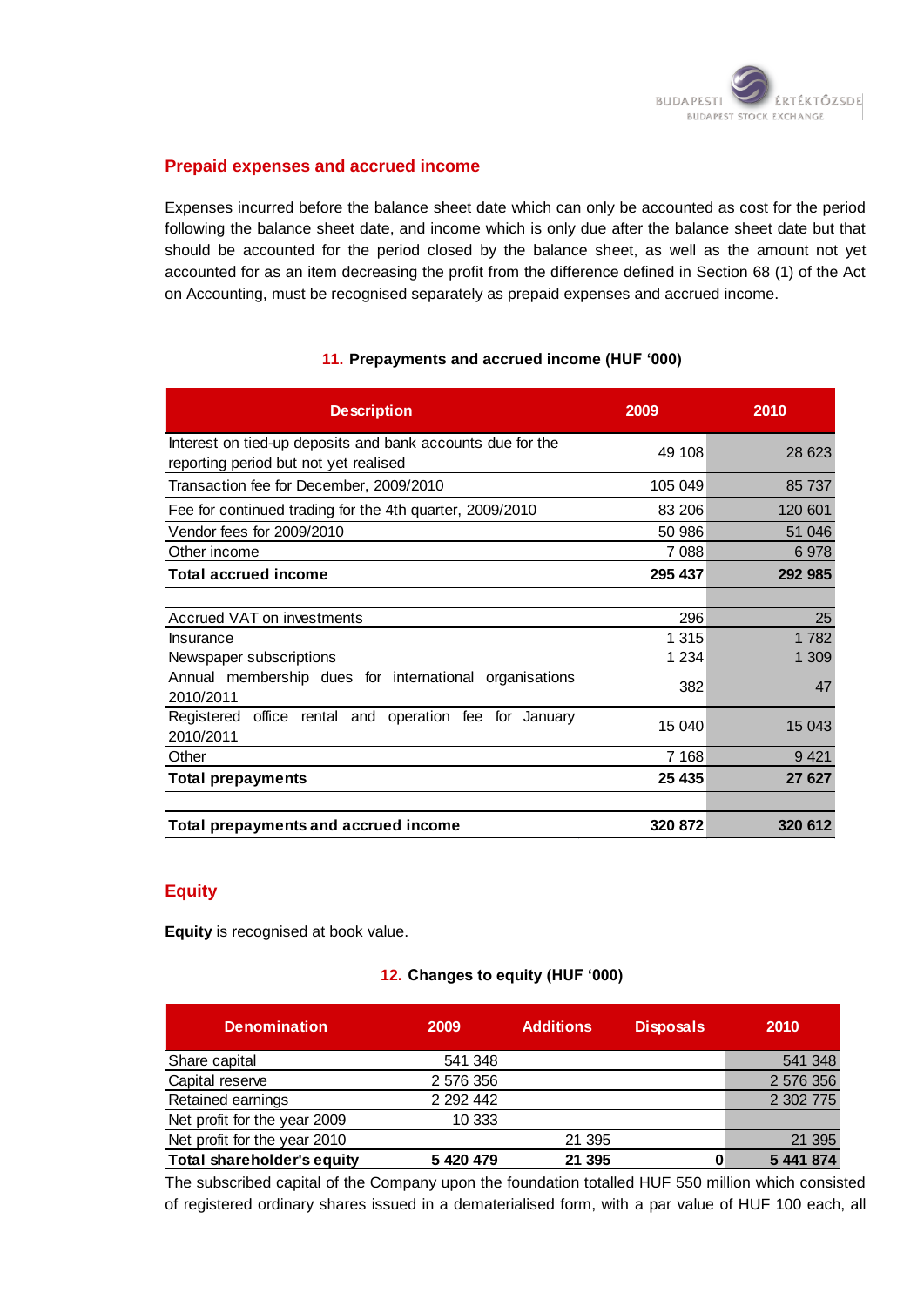

conferring equal and identical membership rights. With its resolution No. 7/2003 dated 28 April 2003, the General Meeting decreased the share capital of the Budapest Stock Exchange Private Company Limited by Shares by withdrawing the shares of Garmond Capital Hungarian-American Service Providing Company Limited by Shares (i.e. by HUF 8,651,900 that is 86,519 shares with a par value of HUF 100 each). Thus the Company"s subscribed capital fell to HUF 541,348,100.

Based on the resolution No. 9/2011 of the Annual General Meeting of the Budapest Stock Exchange Ltd. which was held on 29nd April of 2011, AGM approved a payment in dividend in the amount of HUF 1 299 235 440 (HUF 240 /share) following the financial year 2010.

#### **Liabilities**

#### Out of **current liabilities**

- trade creditors including VAT were evaluated at the acknowledged, invoiced amount;
- **I** liabilities to employees and tax authorities were recognised in the balance sheet based on a reconciliation with the sub-ledgers.

#### **13. Current liabilities (HUF '000)**

| <b>Description</b>                                                                    | 2009      | 2010      |
|---------------------------------------------------------------------------------------|-----------|-----------|
| Liabilities on delivery of goods and services                                         | 35 482    | 31 435    |
| Taxes and contributions payable:                                                      |           |           |
| Personal income tax                                                                   | 51 501    | 16 301    |
| Special tax for private individuals                                                   | 3 2 9 3   | $\Omega$  |
| Employer's contribution                                                               | 4 0 3 0   | O         |
| Employee's contribution                                                               | 2 0 6 6   | $\Omega$  |
| Rehabilitation contribution                                                           | 133       | 712       |
| Vocational contribution                                                               | 4 0 7 2   | 17        |
| Car tax                                                                               | 149       | 146       |
| Innovation contribution                                                               | 3938      | 776       |
| Social security contribution (to the Pension Insurance and<br>Health Insurance funds) | 50 005    | 19 367    |
| Healthcare contribution                                                               | 551       | 91        |
| Pension funds                                                                         | 2 7 2 0   | $\Omega$  |
| Health funds                                                                          | 4         | 154       |
| Wages                                                                                 | 57        | $\Omega$  |
| Dividends paid from the 2009/2010 profit                                              | 1 380 438 | 1 299 235 |
| <b>Total liabilities</b>                                                              | 1 538 439 | 1 368 234 |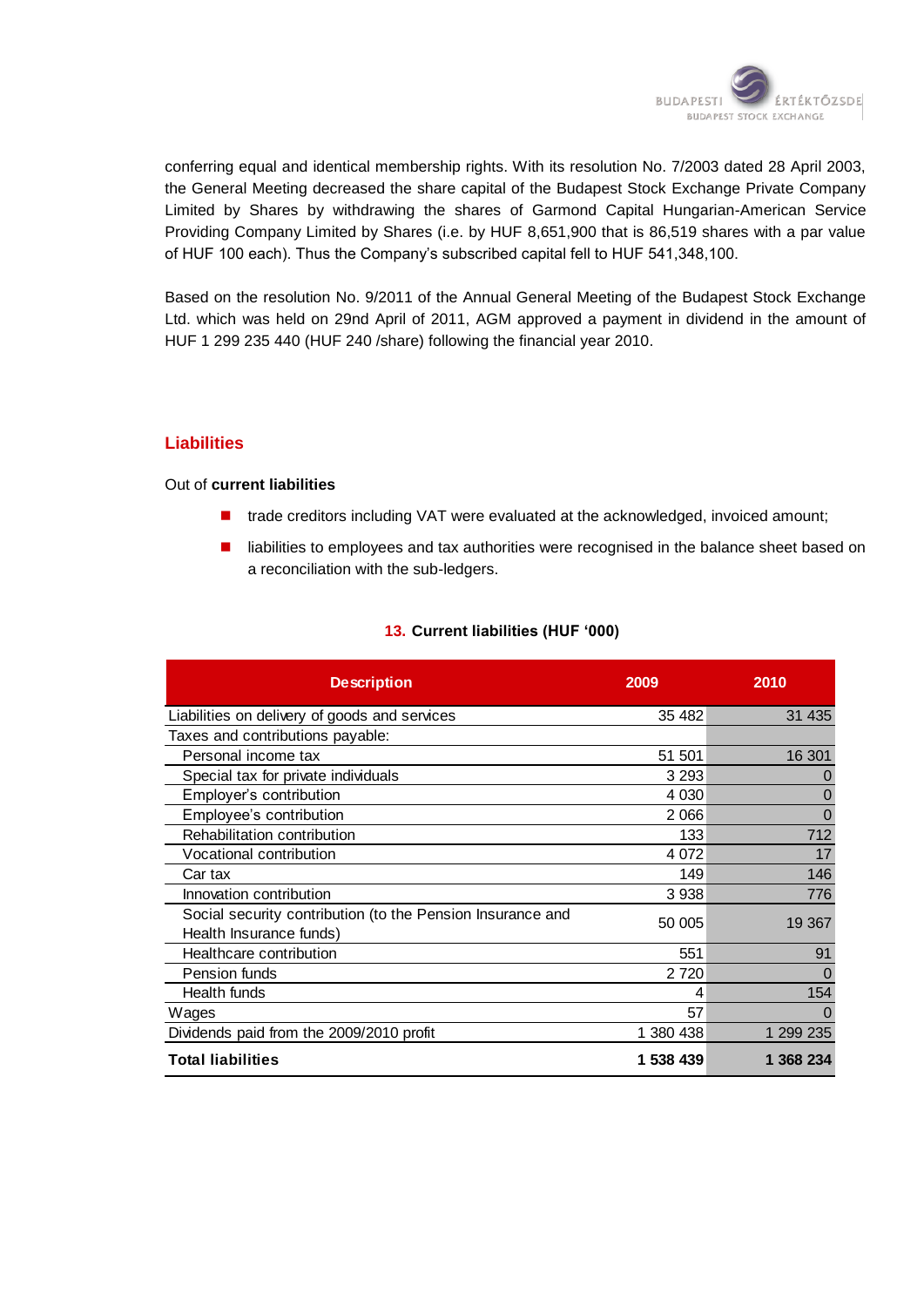

#### **Accrued expenses and deferred income**

The following must be recognised separately as accrued expenses and deferred income:

- income received before the balance sheet date which will form the sales revenue of the period after the balance sheet date;
- $\blacksquare$  costs and expenses for the period before the balance sheet date which will only be incurred and invoiced in the period after the balance sheet date;
- **n** compensation claims, default interest and court costs enforced and submitted against the Stock Exchange between the balance sheet date and the balance sheet preparation date.

The amounts of the accruals must be supported by accounting records (invoices, calculations, resolutions issued by the competent persons, etc.) which prove the legal nature and justification of such accruals.

| <b>Description</b>                                                         | 2009    | 2010    |
|----------------------------------------------------------------------------|---------|---------|
| 2010/2011 minimum section fees invoiced in 2009/2010                       | 85 900  | 92 500  |
| Other income for 2011                                                      |         | 50 163  |
| <b>Total deferred income</b>                                               | 85 900  | 142 663 |
|                                                                            |         |         |
| Audit                                                                      | 3 3 3 7 | 3 5 4 7 |
| MMTS licence fee                                                           | 55 718  | 65 885  |
| Other                                                                      | 33 727  | 34 522  |
| Bonus accrued to the debit of the 2009/2010 profit (with<br>contributions) | 170 484 | 302 759 |
| <b>Total accrued expenses</b>                                              | 263 266 | 406 713 |
|                                                                            |         |         |
| Total accrued expenses and deferred income                                 | 349 166 | 549 376 |

#### **14. Accrued expenses and deferred income (HUF '000)**

#### **INCOME STATEMENT**

The results of the stock exchange activity were defined with the **total cost method** (version A) by decreasing the income in the business year by material-type, personnel and other expenses as well as depreciation.

The annual reporting and bookkeeping obligation of the Stock Exchange is stipulated by Government Decree No. 348/2004 (XII.22.). In accordance with the government decree, the fees charged for the services recorded in the Fee Schedule were recognised as "Income from exchange activities" instead of "Net sales".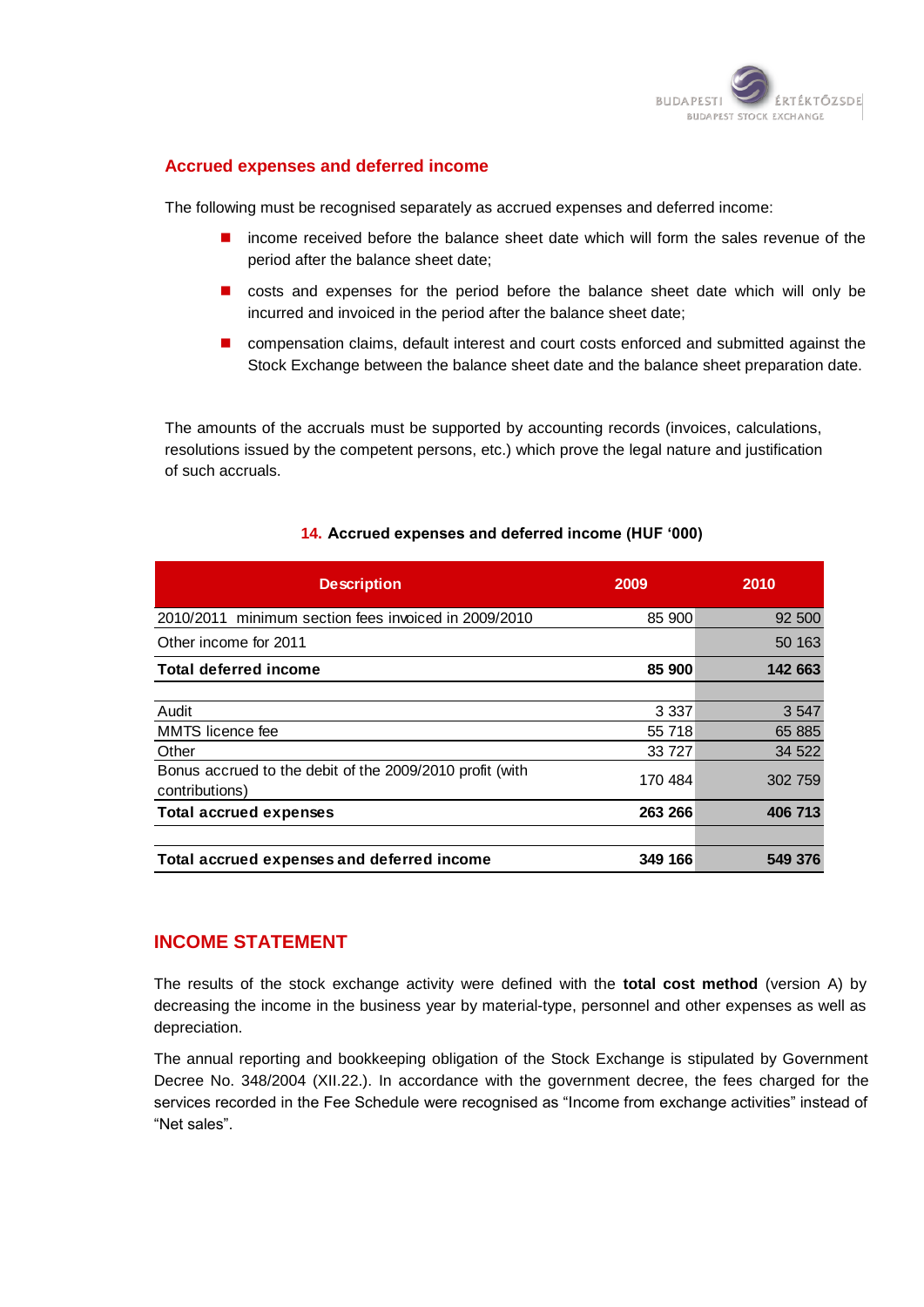

# **15. Revenues (HUF '000)**

| <b>Description</b>                            | 2009      | 2010      |
|-----------------------------------------------|-----------|-----------|
| Revenues from listing fees                    | 607 041   | 624 728   |
| Revenues from trading fees                    | 1865835   | 1 994 052 |
| Revenues from information services            | 645 087   | 711 119   |
| Sub-contracted services                       | 74 956    | 67 572    |
| Total revenues from stock exchange activities | 3 192 919 | 3 397 471 |

| <b>Description</b>                              | 2009      | 2010      |
|-------------------------------------------------|-----------|-----------|
| Domestic revenue from exchange activities       | 2 513 710 | 2 502 710 |
| <b>Export</b>                                   |           |           |
| <b>USA</b>                                      | 222 123   | 261 166   |
| Switzerland                                     | 13 998    | 12 119    |
| Japan                                           | 1 1 5 5   | 1 0 4 3   |
| Guernsey                                        | 535       | 1 7 2 4   |
| European Union                                  | 441 398   | 618 709   |
| <b>Export revenues from exchange activities</b> | 679 209   | 894 761   |
| Total net sales from exchange activities        | 3 192 919 | 3 397 471 |

| <b>Description</b>                        | 2009    | 2010    |
|-------------------------------------------|---------|---------|
| Revenue from the sales of tangible assets | 18      | 18      |
| Income from training                      | 1 940   | 2 9 6 5 |
| Other income                              | 2416    | 9 4 1 5 |
| Default interest                          | 3837    | 544     |
| <b>Total other income</b>                 | 8 2 1 1 | 12 942  |

| <b>Description</b>                           | 2009    | 2010    |
|----------------------------------------------|---------|---------|
| Interest on securities                       | 11 399  |         |
| Interest on fixed deposits                   | 153 261 | 91 129  |
| Other interest                               | 1 1 6 8 | 763     |
| Exchange gains                               | 105 435 | 13 948  |
| Income from financial transactions           | 271 263 | 105 840 |
| Exchange loss                                | 21 254  | 8 1 0 4 |
| <b>Expenses of financial transactions</b>    | 21 254  | 8 1 0 4 |
| <b>Profit/loss from financial activities</b> | 250 009 | 97 736  |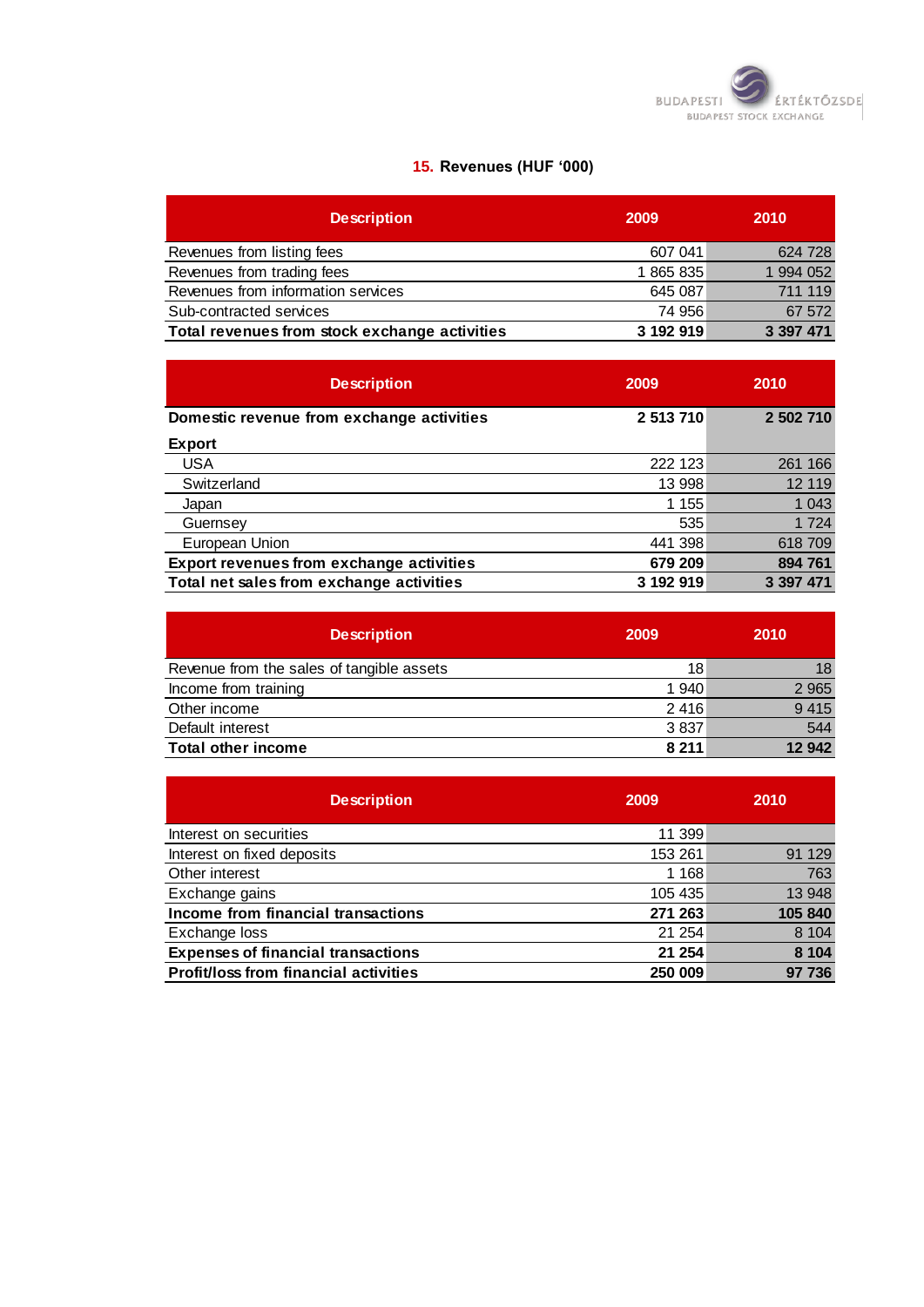

#### **Material-type expenses**

As of 2001, if Section 123 (2) of the VAT Act requires that the input VAT of the service be divided proportionally, the non-deductible VAT must be accounted for under other expenses rather than as a cost.

#### **16. Material-type expenses (HUF '000)**

| <b>Description</b>                                | 2009    | 2010    |
|---------------------------------------------------|---------|---------|
| Intermediated services                            | 74 956  | 67 572  |
| Material costs                                    | 31 907  | 29 5 61 |
| Travel costs                                      | 9510    | 13 209  |
| Repair, maintenance costs                         | 22 803  | 23 865  |
| Communication and mail costs, newspapers          | 30 398  | 33 547  |
| Other rentals                                     | 10 188  | 9571    |
| K2 licence fee                                    | 19 362  | 17917   |
| Trading system licence fee                        | 44 575  | 52 708  |
| <b>Expert fees</b>                                | 93 769  | 91 700  |
| Training costs                                    | 4 7 2 8 | 7 9 6 0 |
| PR expenses                                       | 26 823  | 44 955  |
| Membership fees in international organisations    | 13 259  | 784     |
| Other services                                    | 27 593  | 24 008  |
| Internet access                                   | 4 1 9 1 | 3 5 6 3 |
| Deutsche Börse technical connection fees          | 10 160  | 9978    |
| Costs related to the rented Andrássy út property: |         |         |
| Rental                                            | 122 761 | 120 981 |
| Operating expenses                                | 25 4 28 | 22 738  |
| Insurance premiums, duties, banking fees          | 6 2 31  | 6679    |
| Total material-type expenses                      | 578 642 | 581 296 |

#### **17. Fees paid to KPMG for the audit and other services (HUF '000)**

| <b>Description</b>                     | 2009    | 2010    |
|----------------------------------------|---------|---------|
| Audit of the HAL annual report         | 3 0 0 0 | 3 180   |
| Audit of the IFRS financial statements | 1 450   | 550     |
| Audit of consolidated reports          | 700     |         |
| Self-assessment report                 | 480     | 510     |
| Valuation comfort letter               |         | 1 3 9 3 |
| Tax advisory                           |         | 400     |
| <b>Total fees paid to KPMG</b>         | 5 630   | 7 033   |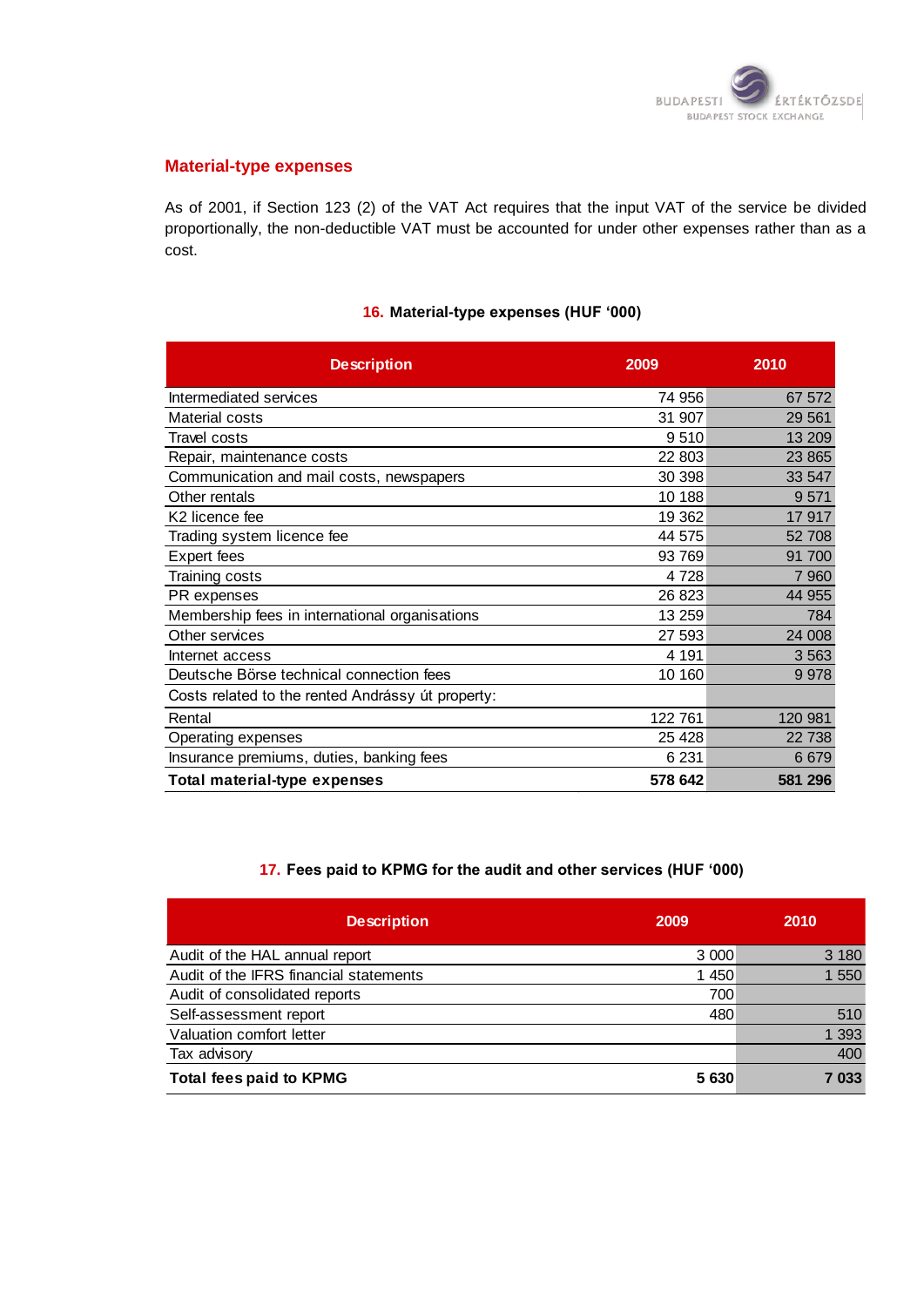

#### **Personnel costs**

In 2009, the average number of staff at the Budapest Stock Exchange was 61 and in 2010, 59. The average statistical staff number and wage costs did not include those on maternity leave or on unpaid leave.

#### **18. Personnel-type expenses (HUF '000)**

| <b>Description</b>                                                                      | 2009    | 2010    |
|-----------------------------------------------------------------------------------------|---------|---------|
| Wage costs for full-time employees                                                      | 631 355 | 639 545 |
| Honoraria for Board members                                                             | 17 244  | 16 080  |
| Honoraria for Supervisory Board members                                                 | 8 5 3 8 | 7800    |
| Wage costs for off-payroll staff                                                        | 4 702   | 5 6 9 9 |
| Wages for sick leave                                                                    | 2 9 9 8 | 3 1 1 5 |
| Other personnel-type expenses (contributions, fringe<br>benefits, representation costs) | 255 400 | 240 485 |
| <b>Total personnel costs</b>                                                            | 920 237 | 912 724 |

#### **Honoraria to the officers of the Budapest Stock Exchange Private Company Limited by Shares**

In accordance with resolution No. 10/2010 of the General Meeting held on 2 April 2010, the honoraria were as follows:

#### **19. Honoraria of elected officers**

Board of Directors

| Chairman        | HUF 290 000 /month |
|-----------------|--------------------|
| Deputy Chairman | HUF 250 000 /month |

- Members HUF 200 000 /month
- 
- **Supervisory Board**

| Chairman          | HUF 200 000 / month |
|-------------------|---------------------|
| Deputy Chairmen   | HUF 150 000 / month |
| Members of the SB | HUF 100 000 / month |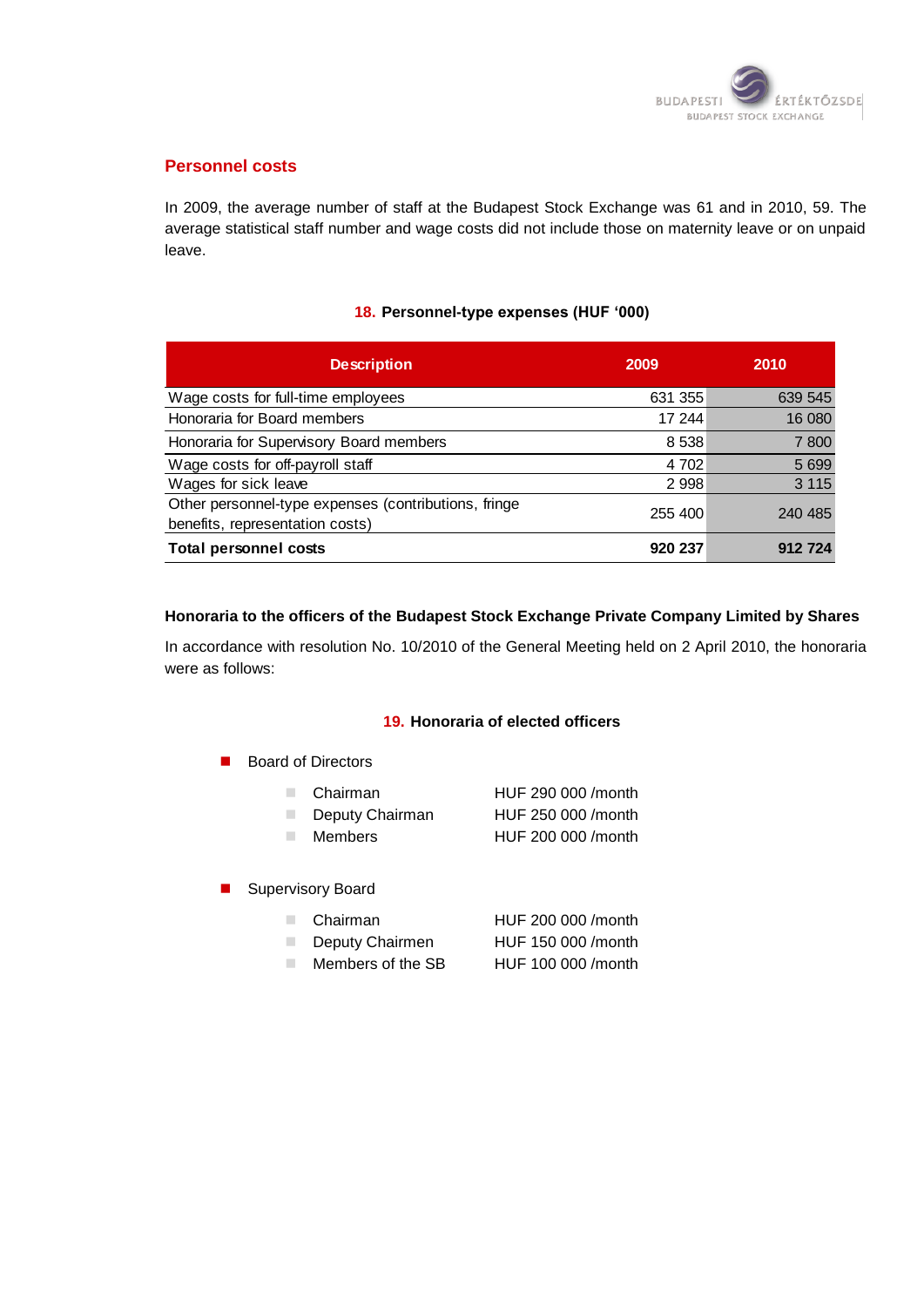

# **20. Other expenses (HUF '000)**

| <b>Description</b>                                       | 2009    | 2010    |
|----------------------------------------------------------|---------|---------|
| Derecognition due to scrapping/Impairment/Lending losses | 113     | 1 903   |
| Other                                                    | 3 3 4 7 | 3 3 8 6 |
| Innovation contribution                                  | 9 0 48  | 9646    |
| Bank tax                                                 |         | 179 263 |
| Local taxes and local business tax                       | 60 321  | 64 352  |
| Supervisory Authority fee                                | 1662    | 1672    |
| Non-deductible VAT on fixed assets                       | 4 251   | 7 5 7 2 |
| Non-deductible VAT on costs                              | 71 828  | 77 272  |
| <b>Total other expenses</b>                              | 150 570 | 345 066 |

# **TRANSACTIONS WITH RELATED PARTIES**

#### **Related party**

Name: Name: CEESEG Aktiengesellschaft Tax number: EU Tax No: ATU43751-3-01 Company registration No.: FN 161826 f Court of registration: Commercial Court of Vienna Registered office of court of registration: Marxergasse 1a, 1030 Vienna Ownership share: 50.45251%

Registered office: 1010. WIEN WALLNERSTRASSE 8. ÖSTERREICH

#### **21. Transactions with related parties**

| <b>Description</b>                                     | <b>Amount</b> |                 |
|--------------------------------------------------------|---------------|-----------------|
|                                                        | €             | <b>HUF '000</b> |
|                                                        |               |                 |
| Technical accession fee after FIDESSA PLC              | 10 000,00 €   | 2 7 9 2         |
| Technical accession fee after SIX GROUP AG.            | 10 000,00 €   | 2792            |
| Technical accession fee after Sungard SAS.             | 5 041,00 €    | 1 407           |
| Technical accession fee after Interactive Data         | 5480,00€      | 1 530           |
| Technical accession fee after VWD.                     | 5 000,00 €    | 1 3 9 6         |
| Manager liability insurance (BSE master D&O insurance) | 4 275,16 €    | 1 1 4 1         |
| <b>Expenses</b>                                        | 39 796,16 €   | 058             |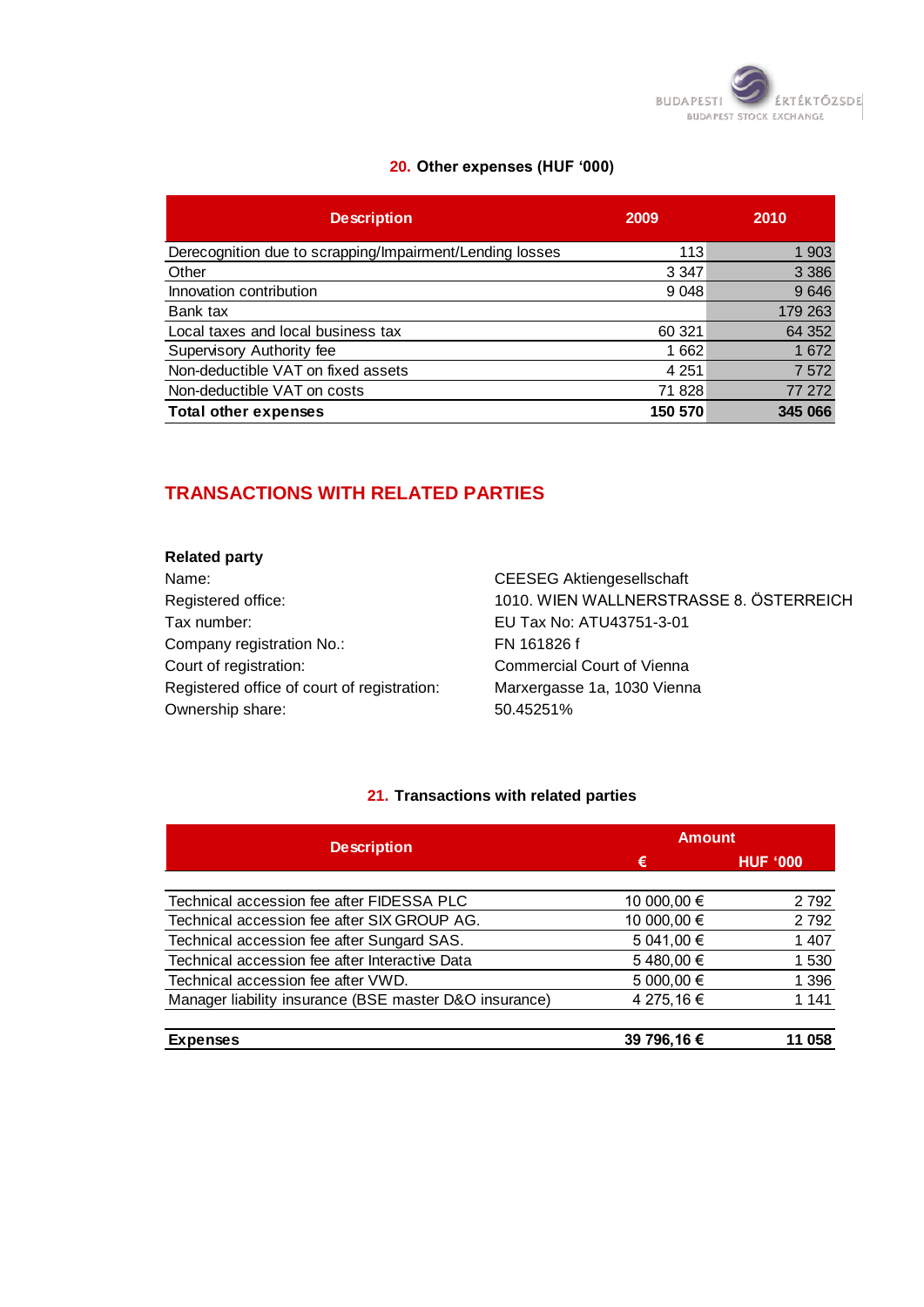

# **CORPORATE TAX**

In accordance with the obligation to file a returns, we have adjusted the tax base as follows:

| <b>Description</b>                                                                            | 2010    |
|-----------------------------------------------------------------------------------------------|---------|
| Items increasing pre-tax profits:                                                             |         |
| Amount accounted for as depreciation in the tax year in accordance with the Act on Accounting | 65 515  |
| Reversing accrued VAT on investments between 2002 and 2004                                    | 271     |
| Impairment loss recognized for receivables in the tax year                                    | 1 903   |
| Costs for the previous years                                                                  |         |
| Not recognized costs/Annex 3 (entertainment, business gifts, assets transferred               |         |
| free of charge)                                                                               | 41 412  |
| Gross value of non-repayable funds granted and of assets transferred free of charge           | 2 0 0 0 |
| Mentőőv Gyermekekért 2002 alapítvány (közhasznú)<br>50                                        |         |
| Segítő Kéz Alapítvány (Közhasznú)<br>50                                                       |         |
| Együtt könnyebblehet Alapítvány (közhasznú)<br>50                                             |         |
| A Szív Hangja (közhasznú)<br>50                                                               |         |
| Virgonc Gyermeksegélyező Alapítvány (közhasznú)<br>50                                         |         |
| ADRA-VITUM Esélyegyenlőség Alapítvány<br>50                                                   |         |
| Remény Gyermekeinkért (közhasznú)<br>50                                                       |         |
| Meseország Gyermek Alapítvány (közhasznú)<br>50                                               |         |
| Gvermekélet<br>50                                                                             |         |
| Reménytadó Alapítvány (közhasznú)<br>50                                                       |         |
| Gyermek Habilitációs Alapítvány (Kiemelkedően közhasznú)<br>50                                |         |
| Együtt az egészségünkért<br>50                                                                |         |
| Reménycsillag Gyermekeinkért Alapítvány (közhasznú)<br>50                                     |         |
| Örangyal Európai Alapítvány (közhasznú)<br>50                                                 |         |
| Vésztői Sérült Gyermekekért Egyesület<br>475                                                  |         |
| Medicopter Alapítvány<br>50                                                                   |         |
| Mosoly Alapítvány<br>200                                                                      |         |
| Csodalámpa Alapítvány<br>100                                                                  |         |
| Déméter Alapítvány<br>75                                                                      |         |
| Magyar Kármentő Alapítvány<br>400                                                             |         |
|                                                                                               |         |
| Assets and products transferred free of charge                                                |         |
| Amounts accounted for as expenses and assessed as a result of the self-revision               |         |
| Total items increasing the tax base                                                           | 111 105 |

# **22. Calculation of corporate tax (HUF '000)**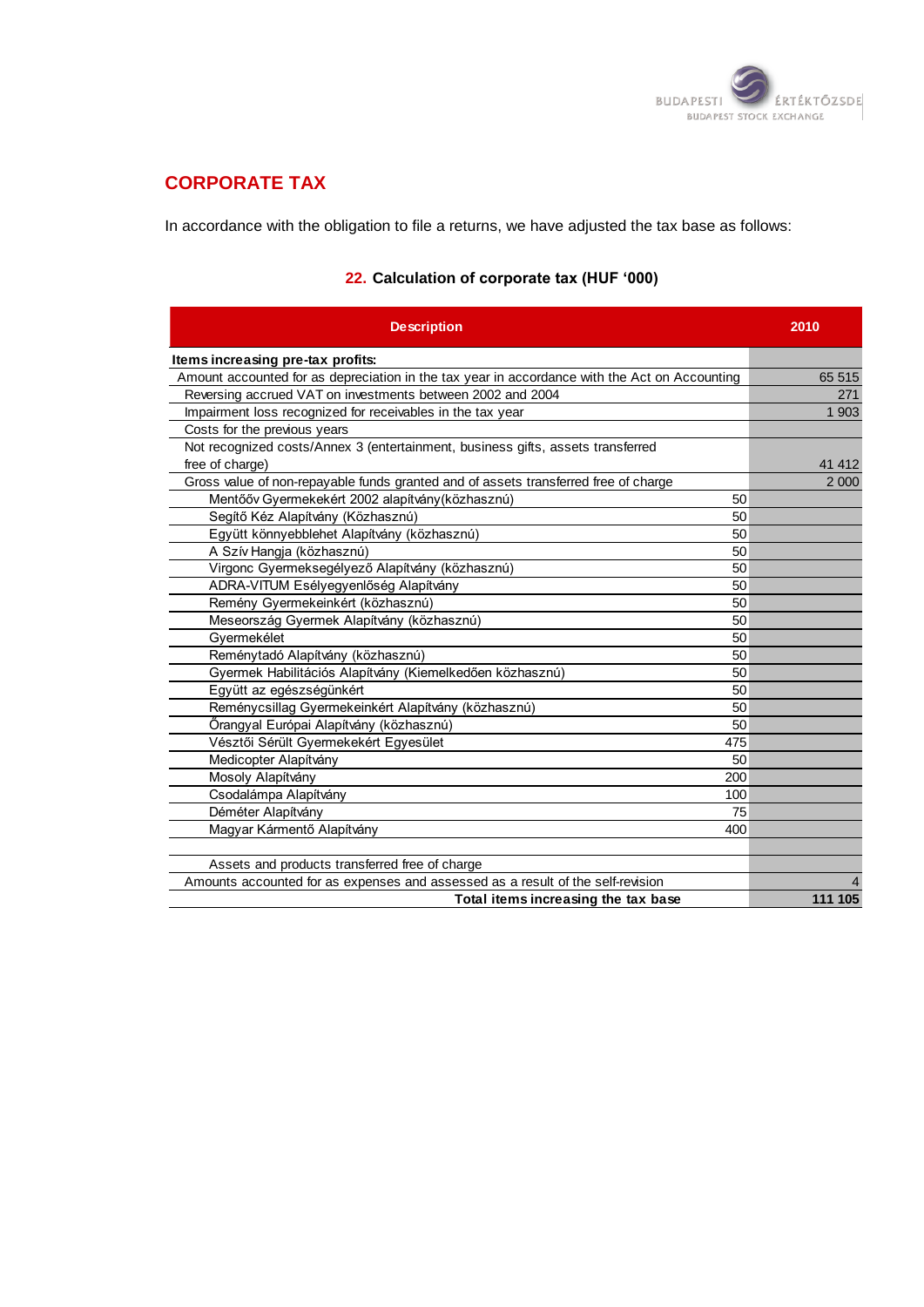

| <b>Description</b>                                                              | 2010      |
|---------------------------------------------------------------------------------|-----------|
| Items decreasing pre-tax profits:                                               |           |
| Amount accounted for as income in the tax year due to the use of the provisions |           |
| allocated for expected costs                                                    |           |
| Depreciation in accordance with tax law                                         | 62 647    |
| Revenues accounted for as dividends received                                    |           |
| 50% of revenues accounted among pre-tax results in the tax year based on the    |           |
| royalty received                                                                | 42 545    |
| Amount accounted for as revenues in the given year, established during a self-  |           |
| revision                                                                        |           |
| Donations to foundations                                                        | 2 0 0 0   |
| Mentőőv Gyermekekért 2002 alapítvány (közhasznú)<br>50                          |           |
| Segítő Kéz Alapítvány (Közhasznú)<br>50                                         |           |
| Együtt könnyebblehet Alapítvány (közhasznú)<br>50                               |           |
| A Szív Hangja (közhasznú)<br>50                                                 |           |
| Virgonc Gyermeksegélyező Alapítvány (közhasznú)<br>50                           |           |
| ADRA-VITUM Esélyegyenlőség Alapítvány<br>50                                     |           |
| Remény Gyermekeinkért (közhasznú)<br>50                                         |           |
| Meseország Gyermek Alapítvány (közhasznú)<br>50                                 |           |
| Gyermekélet<br>50                                                               |           |
| Reménytadó Alapítvány (közhasznú)<br>50                                         |           |
| Gyermek Habilitációs Alapítvány (Kiemelkedően közhasznú)<br>50                  |           |
| Együtt az egészségünkért<br>50                                                  |           |
| Reménycsillag Gyermekeinkért Alapítvány (közhasznú)<br>50                       |           |
| Őrangyal Európai Alapítvány (közhasznú)<br>50                                   |           |
| Vésztői Sérült Gyermekekért Egyesület<br>475                                    |           |
| Medicopter Alapítvány<br>50                                                     |           |
| Mosoly Alapítvány<br>200                                                        |           |
| Csodalámpa Alapítvány<br>100                                                    |           |
| 75<br>Déméter Alapítvány                                                        |           |
| Magyar Kármentő Alapítvány<br>400                                               |           |
| Total items decreasing the tax base                                             | 107 192   |
| Corporate tax                                                                   |           |
| Profit/loss before taxation                                                     | 1 603 548 |
| Total items decreasing pre-tax profits                                          | 107 192   |
| Items increasing pre-tax profits                                                | 111 105   |
| Tax base                                                                        | 1 607 461 |
| Tax base for a day                                                              | 4 4 0 4   |
| Tax base for the 1st half of the year                                           | 797 125   |
| Tax base for the 2nd half of the year                                           | 810 337   |
|                                                                                 |           |
| Corporate tax (19 %) for the 1st half of the year                               | 151 454   |
| Corporate tax for the 2nd half of the year                                      | 131 464   |
| till HUF 250 million (10%)                                                      | 25 000    |
| from HUF 250 million (19%)                                                      | 106 464   |
|                                                                                 |           |
| <b>TOTAL Corporate tax</b>                                                      | 282 918   |
| Corporate tax deposit                                                           | 285 000   |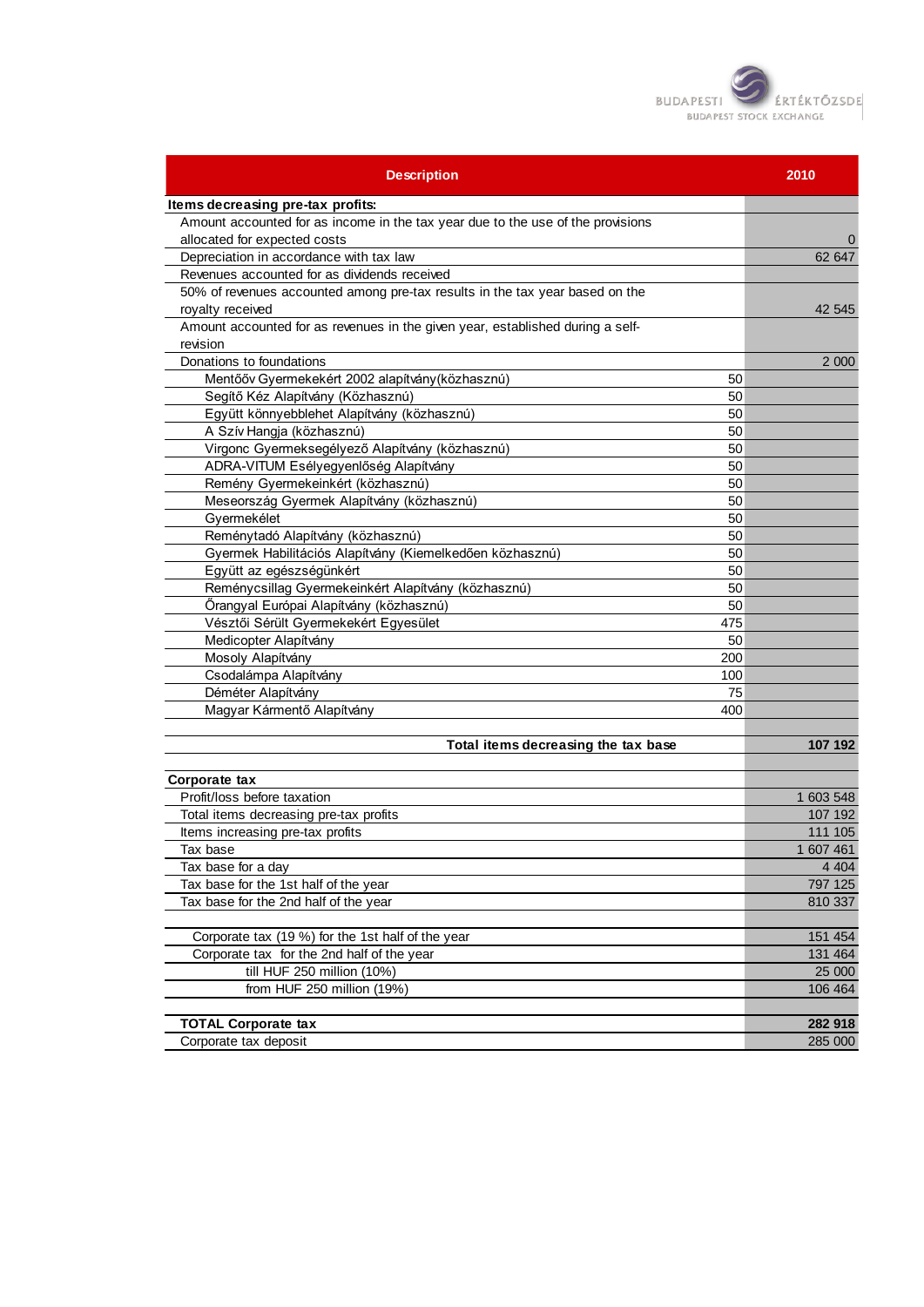

# **SECTION MEMBERSHIP**

The number of section members at the Budapest Stock Exchange Ltd. totalled 38 as of 31 December 2010. At the end of 2010, 28 members in the equities section, 20 members in the debt securities section, and 22 members in the derivatives section (futures market - 22 members, options market - 14 members) and 7 members in the commodities section had trading rights.

#### **Granting Section Memberships in 2010**

25 January 2010 To The Royal Bank of Scotland in the Debt Securities Section

25 January 2010 To the SOLAR Capital Markets Értékpapír Kereskedelmi Zrt. in the Equities and Derivatives Section

19 March 2010 To the HUNGAROGRAIN Tőzsdeügynöki Szolgáltató Zrt. in the Equities Securities Section

26 April 2010. To the FHB Commercial Bank ltd. in the Equities and Debt Securities Sections

1 June 2010 To the NOMURA International plc in the Debt Securities Section

14 June 2010 To the BNP Paribas in the Debt Securities Section

24 September 2010 To the Equilor Ltd. in the Debt Securities Section

25 November 2010 To the iFOREX Befektetési Szolgáltató Zrt. in the Equities Section

3 December 2010 To the Goldman Sachs International in the Debt Securities Section

31 December 2010 To the Cashline Securities Ltd. in the Debt Securities Section

#### **Termination of section membership in 2010**

15 July 2010 The termination of section membership of the iFOREX Befektetési Szolgáltató Zrt. in the Commodities **Section**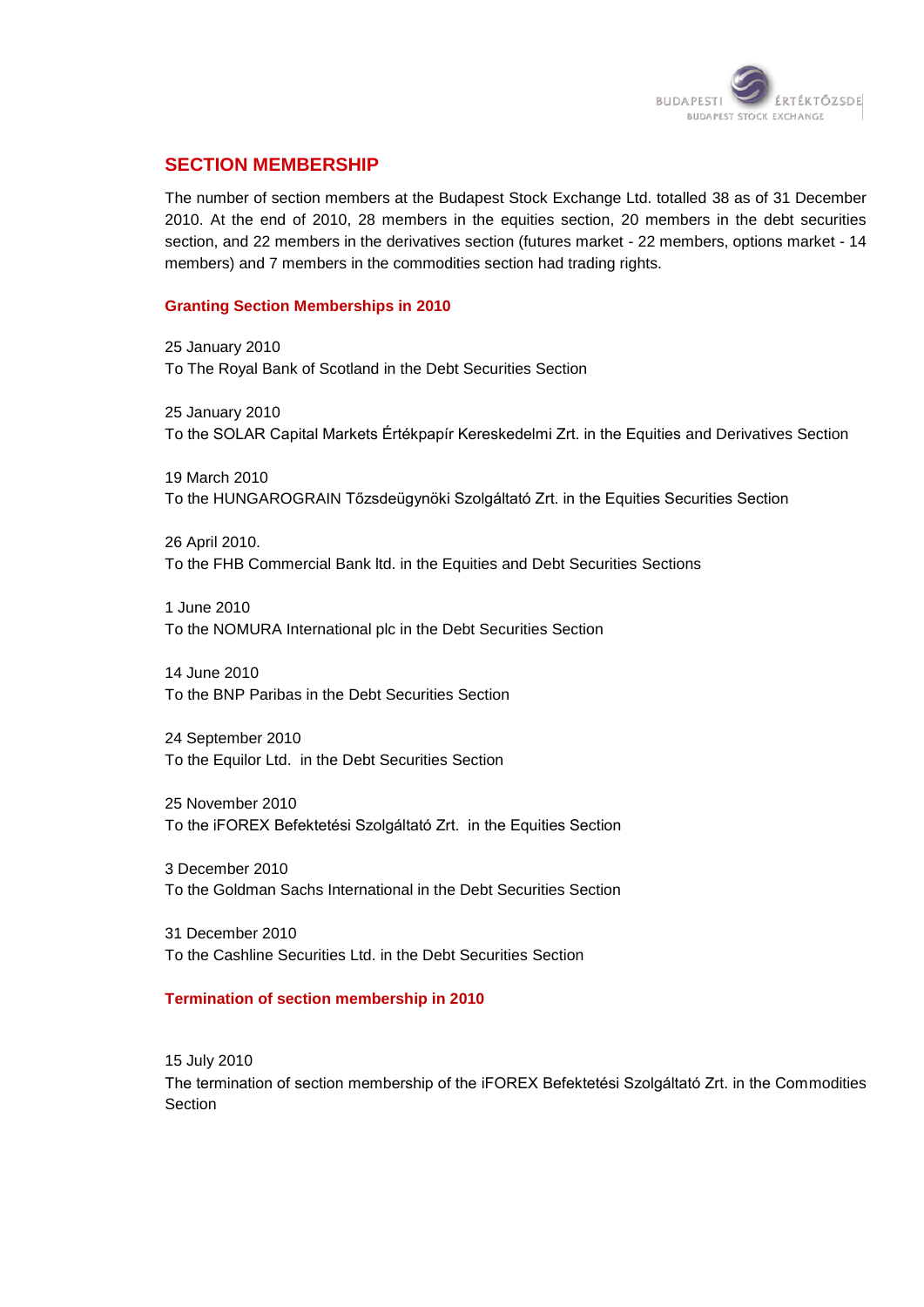

27 July 2010

The termination of section membership of the iFOREX Befektetési Szolgáltató Zrt. in the Equities and Derivatives Sections

2 September 2010 The termination of section membership of the Glencore Grain Hungary Kereskedelmi és Szolgáltató Kftt. in the Commodities Section

30 November 2010 The termination of section membership of the Aldberg Investment Tőzsdeügynöki Kft. in the Commodities Section

#### **Name changes in 2010:**

18 January 2010

The name of the Hamilton Tőzsdeügynöki Zrt. changed to iFOREX Befektetési Szolgáltató Zrt.

11 August 2010

The name of the Határidős Tőzsdeipar Kft. changed to Stocktrade Szolgáltató és Kereskedelmi Kft.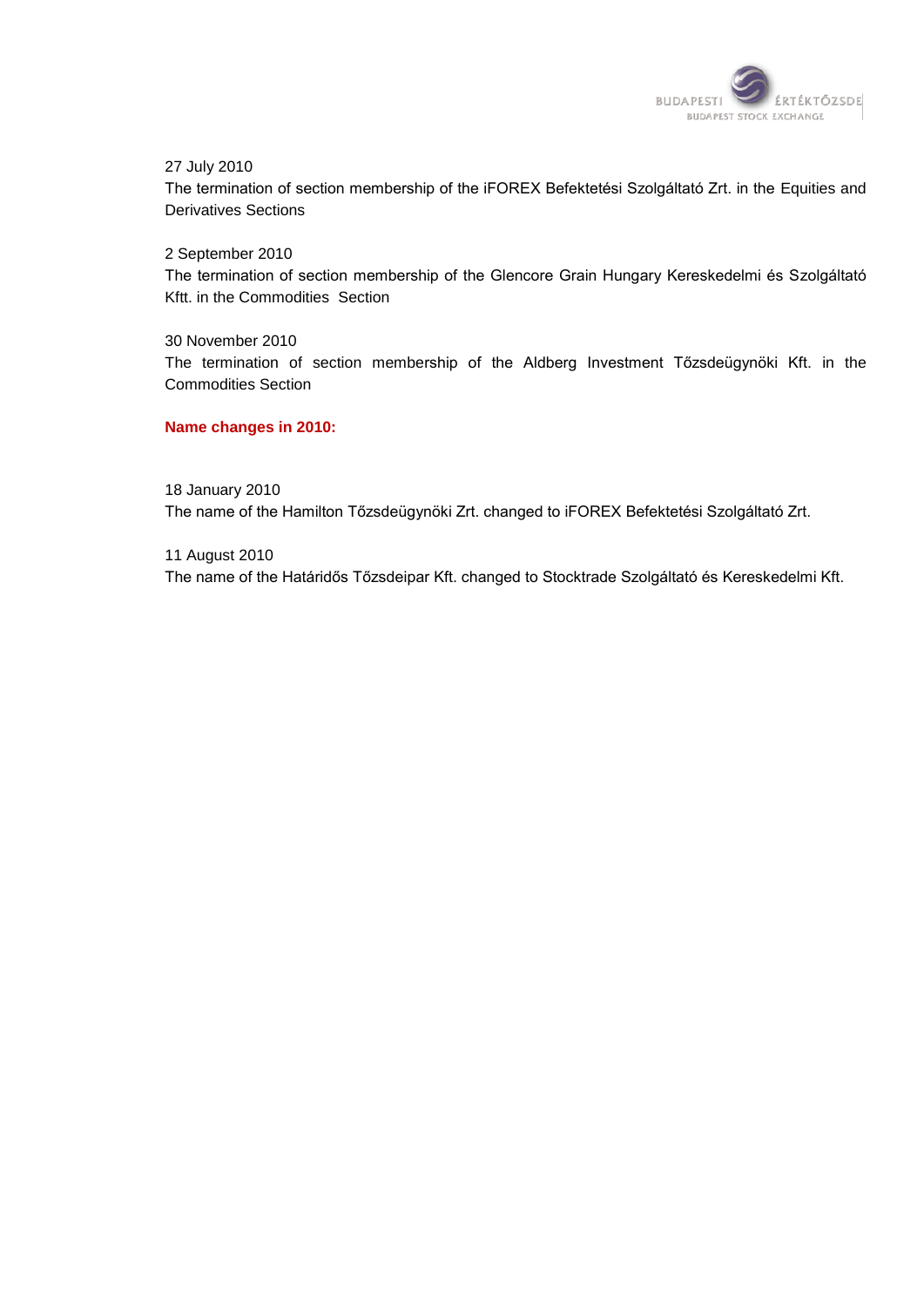

#### **23. List of section members**

| <b>Section member</b>                                                  |                          | <b>Debt</b><br><b>Securities</b> | <b>Derivatives section</b> | <b>Commodity</b>         |                          |
|------------------------------------------------------------------------|--------------------------|----------------------------------|----------------------------|--------------------------|--------------------------|
|                                                                        | section                  | <b>Section</b>                   | <b>Futures</b>             | <b>Options</b>           | section                  |
| 1 Agribróker Tőzsdeügynöki Kft.                                        | $\blacksquare$           | $\overline{a}$                   | $\overline{a}$             |                          | X                        |
| 2 Agrokont Brókerház Részvénytársaság                                  | $\mathbf{r}$             | $\blacksquare$                   | $\blacksquare$             | $\blacksquare$           | X                        |
| 3 BNP Paribas S.A.                                                     | $\blacksquare$           | X                                | $\tilde{\phantom{a}}$      | ÷,                       |                          |
| 4 BUDA-CASH Brókerház Zártkörűen Működő Részvénytársaság               | X                        | $\overline{a}$                   | X                          | X                        | $\sim$                   |
| 5 CASHLINE Értékpapír ZRt.                                             | X                        | $\circledcirc$                   | X                          | X                        | $\blacksquare$           |
| 6 Citibank Europe plc Magyarországi Fióktelepe                         | $\sim$                   | X                                | $\sim$                     | $\sim$                   | $\blacksquare$           |
| 7 CIB Bank Zrt.                                                        | X                        | X                                | X                          | X                        | $\sim$                   |
| 8 CODEX Értéktár és Értékpapír Zártkörűen működő Részvénytársaság      | X                        | $\mathbf{r}$                     | X                          | $\overline{a}$           | $\sim$                   |
| 9 CONCORDE Értékpapír ZRt.                                             | $\overline{\mathsf{x}}$  | X                                | X                          | X                        | $\overline{a}$           |
| 10 DB Securities Spólka Akcyjna                                        | X                        | $\blacksquare$                   | $\blacksquare$             | $\blacksquare$           | $\overline{\phantom{a}}$ |
| 11 Deutsche Bank ZRt.                                                  | $\blacksquare$           | X                                | $\sim$                     | $\sim$                   | $\sim$                   |
| 12 EQUILOR Befektetési Zártkörűen Működő Részvénytársaság              | X                        | X                                | X                          | X                        | X                        |
| 13 ERSTE Befektetési Zrt.                                              | X                        | X                                | X                          | X                        | $\sim$                   |
| 14 FHB Kereskedelmi Bank Zártkörűen Működő Részvénytársaság            | $\overline{\mathsf{x}}$  | $\overline{\mathsf{x}}$          | $\blacksquare$             | $\overline{a}$           | $\overline{a}$           |
| 15 Goldman Sachs International                                         |                          | $\odot$                          |                            |                          |                          |
| 16 Hungarograin Tőzsdeügynöki Szolgáltató Zrt.                         | X                        | ÷.                               | X                          | X                        | X                        |
| 17 HUNGÁRIA ÉRTÉKPAPÍR Befektetési és Értékpapírkereskedelmi Zrt.      | $\overline{\mathsf{x}}$  | $\blacksquare$                   | X                          | $\blacksquare$           | X                        |
| 18 iFOREX Befektetési Szolgáltató Zrt.                                 | $\circledcirc$           | $\overline{a}$                   | $\mathbf{r}$               | ×.                       | $\omega$                 |
| 19 IKR-Bróker Tőzsdeügynöki Kft.                                       | $\overline{\phantom{a}}$ | $\blacksquare$                   | $\blacksquare$             | ÷,                       | X                        |
| 20 ING Bank N.V. Magyarországi Fióktelepe                              | X                        | X                                | X                          | ÷.                       | $\blacksquare$           |
| 21 IPOPEMA Securities Spólka Akcyjna                                   | X                        | $\blacksquare$                   | $\blacksquare$             | ÷,                       | $\blacksquare$           |
| 22 KBC Securities Magyarországi Fióktelepe                             | X                        | X                                | X                          | $\blacksquare$           | $\sim$                   |
| 23 Kereskedelmi és Hitelbank Zrt.                                      | $\mathbf{r}$             | X                                | $\mathbf{r}$               | $\overline{a}$           | $\sim$                   |
| 24 Magyar Külkereskedelmi Bank Zrt.                                    | X                        | X                                | X                          | F                        | $\sim$                   |
| 25 Magyar Takarékszövetkezeti Bank Zrt.                                | $\mathsf{x}$             | $\times$                         | X                          | X                        | $\overline{a}$           |
| 26 Nomura International Plc                                            | $\blacksquare$           | X                                | $\blacksquare$             | $\blacksquare$           | $\overline{\phantom{a}}$ |
| 27 OTP Bank Nyrt.                                                      | X                        | X                                | X                          | X                        | $\blacksquare$           |
| 28 QUAESTOR Értékpapírkereskedelmi és Befektetési Nyrt.                | X                        | ä,                               | X                          | X                        | $\sim$                   |
| 29 Raiffeisen Centrobank AG                                            | X                        | $\blacksquare$                   | X                          | X                        | $\sim$                   |
| 30 Random Capital Broker Zártkörűen Működő Részvénytársaság            | $\overline{\mathsf{x}}$  | ä,                               | $\overline{X}$             | $\overline{a}$           | $\overline{a}$           |
| 31 RAIFFEISEN BANK Zrt.                                                | X                        | X                                | X                          | X                        | $\blacksquare$           |
| 32 REÁLSZISZTÉMA Értékpapír-forgalmazó és Befektető Zrt.               | X                        | $\overline{a}$                   | X                          | $\overline{a}$           | ÷.                       |
| 33 Solar Capital Markets Értékpapír Kereskedelmi Zártkörűen Működő Rt. | $\overline{\mathsf{x}}$  | $\overline{a}$                   | X                          |                          | $\overline{a}$           |
| 34 SPB Befektetési zRt.                                                | X                        | $\blacksquare$                   | $\blacksquare$             | $\blacksquare$           | $\blacksquare$           |
| 35 STOCKTRADE Szolgáltató és Kereskedelmi Kft.                         | $\overline{a}$           | $\overline{a}$                   | ÷.                         | $\overline{\phantom{a}}$ | X                        |
| 36 STRATEGON Értékpapír Zártkörűen Működő Részvénytársaság             | X                        | $\blacksquare$                   | X                          | $\ddot{\phantom{1}}$     | $\blacksquare$           |
| 37 The Royal Bank of Scotland plc                                      | $\overline{a}$           | X                                | $\overline{a}$             | $\overline{a}$           | $\sim$                   |
| 38 UniCredit Bank Hungary Zártkörűen Működő Részvénytársaság           | X                        | X                                | X                          | X                        |                          |
| 39 WOOD & Company Financial Services a.s.                              | X                        | $\blacksquare$                   | $\omega$                   | $\omega$                 | $\sim$                   |
|                                                                        |                          |                                  |                            |                          |                          |
| F: Suspended the right to trade                                        |                          |                                  |                            |                          |                          |
| X: It has the right to trade                                           | 27                       | 18                               | 22                         |                          | 7                        |
| -: It has not the right to trade                                       |                          |                                  |                            |                          |                          |

©: It is a section member w ithout the right to trade 1 1 2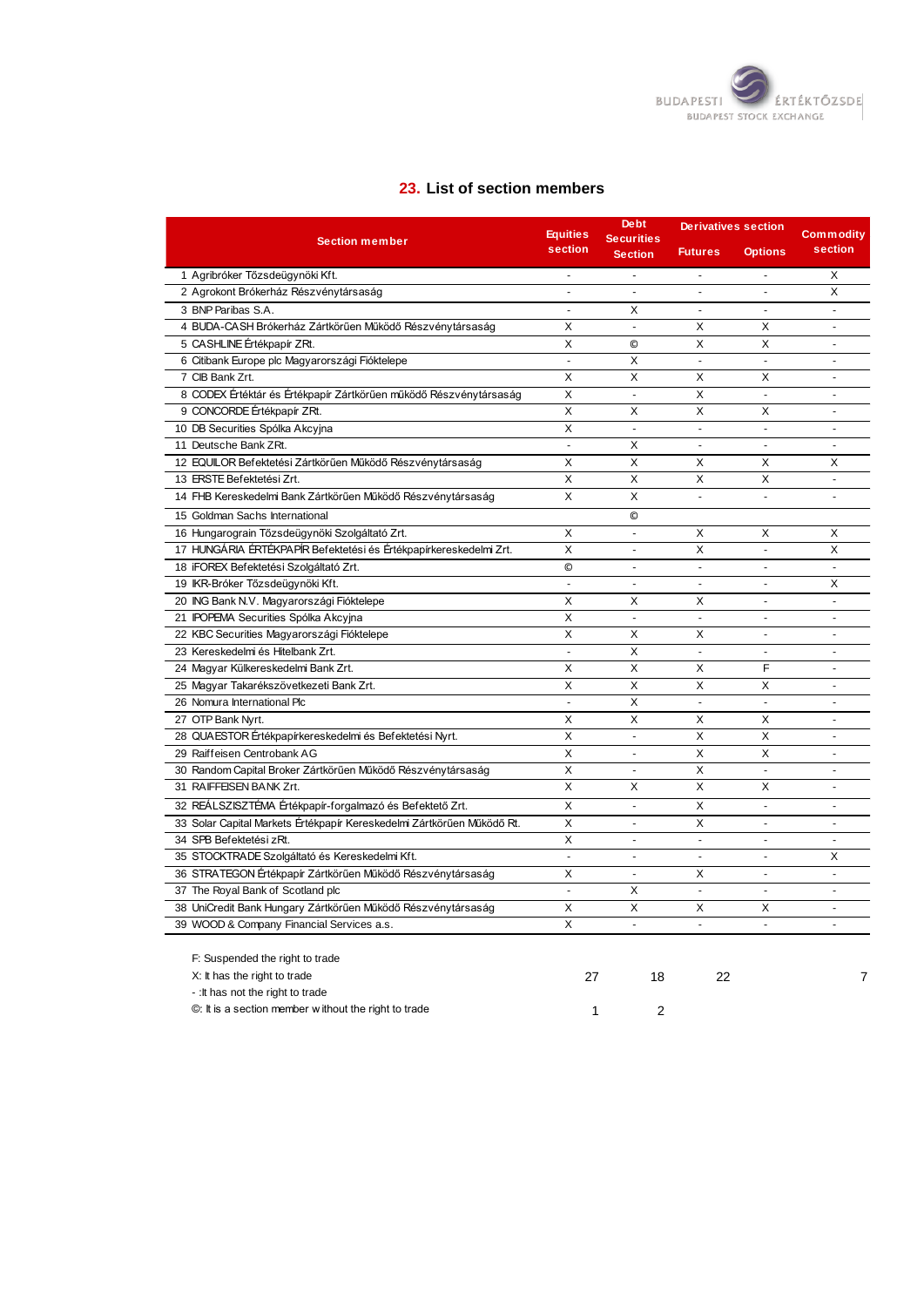

# **24. Shareholders exceeding 5% stake**

| <b>Serial</b> | <b>Shareholder</b>               |        | <b>Ownership ratio</b> |  |  |
|---------------|----------------------------------|--------|------------------------|--|--|
| No.           |                                  | %      | Nr of shares           |  |  |
|               | <b>CEESEG AG</b>                 | 50,45% | 2 731 237              |  |  |
| $\mathcal{P}$ | ÖSTERREICHISCHE Kontrollbank AG. | 18.35% | 993 106                |  |  |
| 3             | Magyar Nemzeti Bank              | 6.95%  | 376 204                |  |  |
| 4             | KBC Securities Mo. Fióktelepe    | 5.19%  | 281 003                |  |  |
|               | Osszesen:                        | 80.94% | 4 381 550              |  |  |

# **25. Equity or profit per share (HUF '000)**

| <b>Description</b>                       | 2009          | 2010      |
|------------------------------------------|---------------|-----------|
| <b>Shareholders' equity</b>              | 5 420 479     | 5 441 874 |
| Share capital                            | 541 348       | 541 348   |
| Capital reserve                          | 2 576 356     | 2 576 356 |
| Retained earnings                        | 2 2 9 2 4 4 2 | 2 302 775 |
| Net profit for the year                  | 10 333        | 21 395    |
|                                          |               |           |
| Profit after taxation                    | 1 390 771     | 1 320 630 |
| Number of issued shares                  | 5 413 481     | 5 413 481 |
| Nominal value of share HUF/share         | 100           | 100       |
| Value of issuing HUF/share               | 854           | 854       |
| Capital resources per share HUF/share    | 1 001         | 1 0 0 5   |
| <b>Dividend HUF/share</b>                | 255           | 0         |
| EPS (net profit / number of shares)      | 256,91        | 243,95    |
| ROE (Profit after taxation / (average of |               |           |
| opening and closing portfolio)           | 25,68%        | 24,32%    |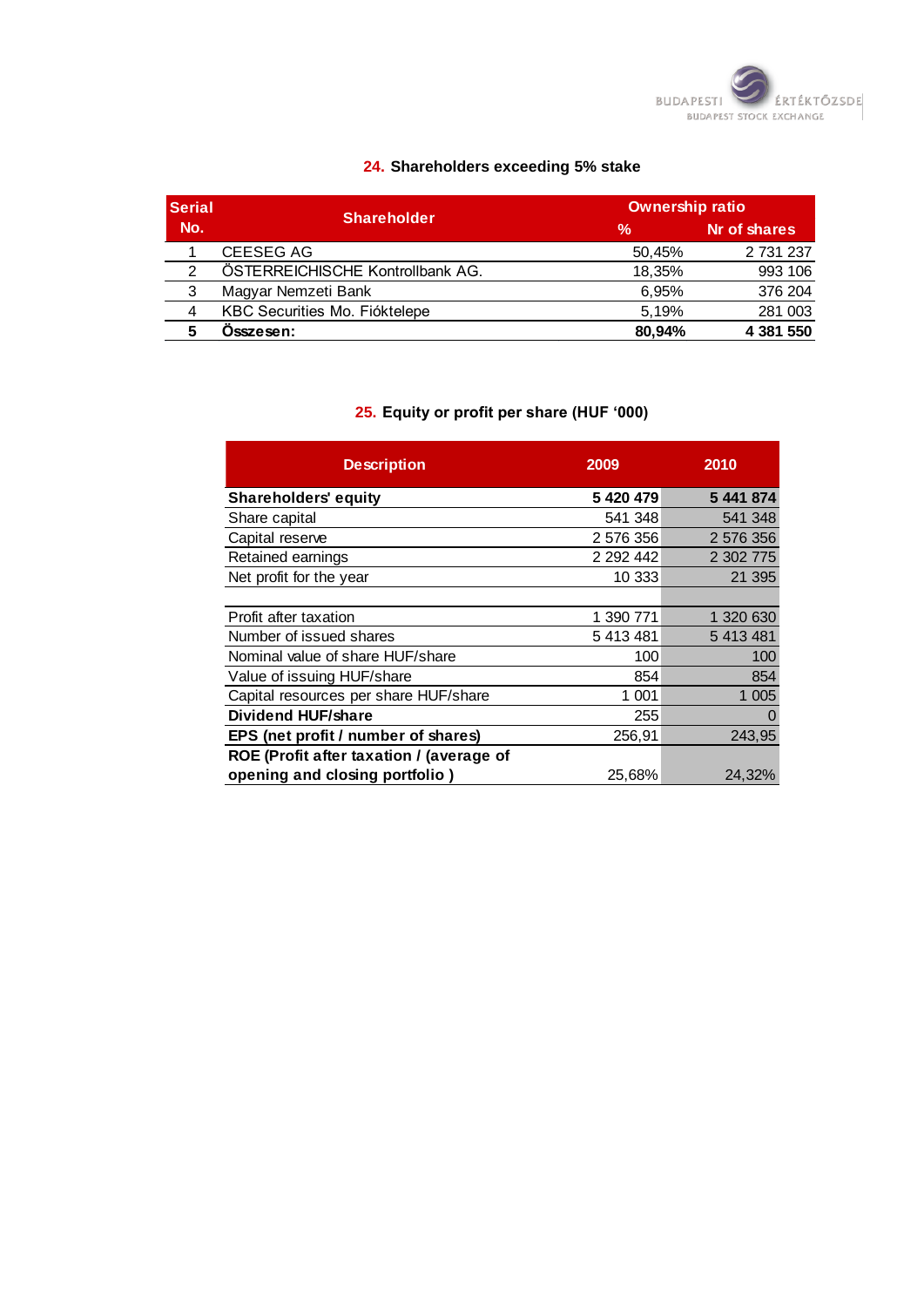

#### **26. The financial, asset and income position**

The following indices show the development of the financial, asset and income situation of the Stock Exchange.

|                                   |                       | 2009 |         | 2010                   |         |           |  |
|-----------------------------------|-----------------------|------|---------|------------------------|---------|-----------|--|
| <b>Indices</b>                    | <b>HUF'000</b>        |      |         | <b>HUF'000</b>         |         |           |  |
| Income to equity                  |                       |      |         |                        |         |           |  |
| (retained earnings for the year / | 10 333                |      |         | 21 395                 |         |           |  |
| equity)                           | 5 420 479             |      | 0,19%   | 5 441 874              | 0,39%   | 106,24%   |  |
| Income to sales                   |                       |      |         |                        |         |           |  |
| (retained earnings for the year / | 10 333                |      |         | 21 395                 |         |           |  |
| revenues from exchange            | 3 192 919             | $=$  | 0,32%   | 3 3 9 7 4 7 1<br>$=$   | 0,63%   | 94,59%    |  |
| activities)                       |                       |      |         |                        |         |           |  |
| <b>Liquidity ratio</b>            |                       |      |         |                        |         |           |  |
| (current assets - inventories/    |                       |      |         |                        |         |           |  |
| liabilities)                      | 1708 002<br>1 538 439 |      | 111,02% | 1 791 716<br>1 368 234 | 130,95% | 17,95%    |  |
|                                   |                       |      |         |                        |         |           |  |
|                                   |                       |      |         |                        |         |           |  |
| Capital adequacy                  |                       |      |         |                        |         |           |  |
| Equity                            | 5 420 479             |      | 74,17%  | 5 441 874              | 73,94%  | $-0,31%$  |  |
| <b>Balance sheet total</b>        | 7 308 084             |      |         | 7 359 484              |         |           |  |
| Assets to income                  |                       |      |         |                        |         |           |  |
| (retained earnings for the year / | 10 333                |      |         | 21 395                 |         |           |  |
| balance sheet total)              | 7 308 084             | $=$  | 0,14%   | 7 359 484              | 0,29%   | 105,61%   |  |
|                                   |                       |      |         |                        |         |           |  |
| Ratio of tangible assets          |                       |      |         |                        |         |           |  |
| Tangible assets                   | 115 218               |      | 1,58%   | 83 820                 | 1,14%   | $-27,76%$ |  |
| <b>Balance sheet total</b>        | 7 308 084             |      |         | 7 359 484              |         |           |  |
| <b>Ratio of current assets</b>    |                       |      |         |                        |         |           |  |
| Current assets                    | 1722 096              |      |         | 1799 447               |         |           |  |
| <b>Balance sheet total</b>        | 7 308 084             |      | 23,56%  | 7 359 484              | 24,45%  | 3,76%     |  |
|                                   |                       |      |         |                        |         |           |  |
| Ratio of equity and liabilities   |                       |      |         |                        |         |           |  |
| Liabilities                       | 1 538 439             |      | 28,38%  | 1 368 234              | 25,14%  | $-11,41%$ |  |
| Equity                            | 5 420 479             |      |         | 5 441 874              |         |           |  |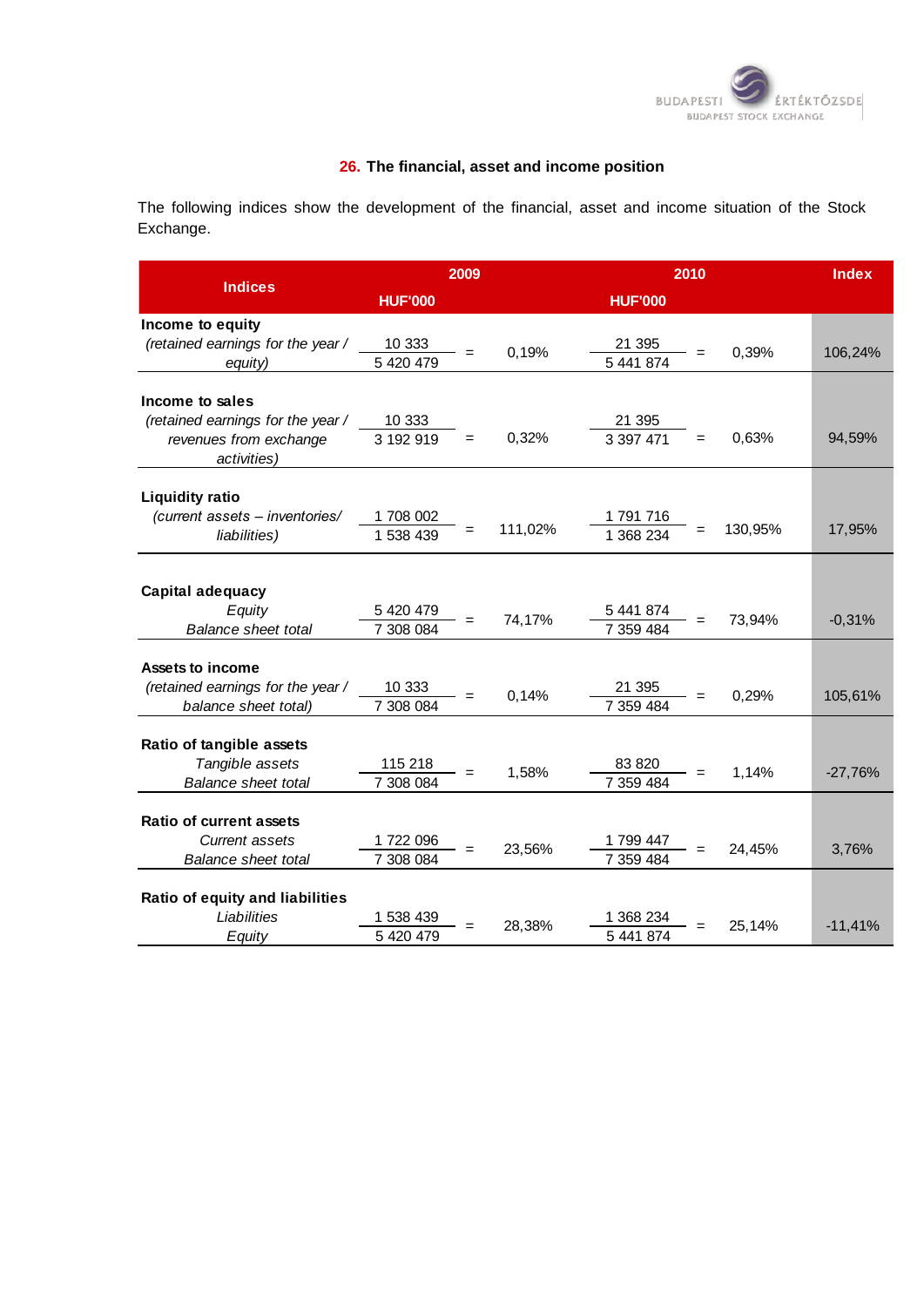

#### **27. EBITDA statement HUF'000**

| <b>Denomination</b>                               | 2009      | 2010      |
|---------------------------------------------------|-----------|-----------|
| Operating revenues + transferred service          | 3 192 919 | 3 397 471 |
| Other income                                      | 8 2 1 1   | 12 942    |
| Extraordinary profit                              | 0         | O         |
| <b>Total revenue</b>                              | 3 201 130 | 3 410 413 |
| Operating costs and expenses without depreciation | 1 589 128 | 1 595 471 |
| <b>Earnings Before Interest and Taxes</b>         | 1 612 002 | 1 814 942 |
| Depreciation                                      | 81 649    | 65 515    |
| Income from financial activities                  | 250 009   | 97 736    |
| Solidarity tax                                    | 68 882    |           |
| Bank tax                                          |           | 179 263   |
| Corporate tax                                     | 260 388   | 282 918   |
| Local community business tax                      | 60 321    | 64 352    |
| PROFIT AFTER INCOME TAX                           | 1 390 771 | 1 320 630 |
| Dividend                                          | 1 380 438 | 1 299 235 |
| <b>NET PROFIT FOR THE YEAR</b>                    | 10 333    | 21 395    |

# **28. Development expenses (HUF '000)**

| No. | <b>Denomination</b>               | 2009    | 2010    |
|-----|-----------------------------------|---------|---------|
| 1.  | <b>Trading System</b>             | 3977    | 25 406  |
| 1.1 | Hardware                          | 3 5 8 4 | 6 6 7 3 |
| 1.2 | Software                          | 393     | 18733   |
| 2.  | Security system basic investments | 1766    |         |
| 3.  | Data sales                        | 4 6 9 1 | 2648    |
| 4.  | Market and product development    | 1469    |         |
| 5.  | <b>BSE internal developments</b>  | 8 1 7 9 | 10 079  |
| 6.  | <b>Non-IT investments</b>         | 4972    | 3 1 0 5 |
|     | <b>TOTAL</b>                      | 25 054  | 238     |

Development expenses do not include VAT.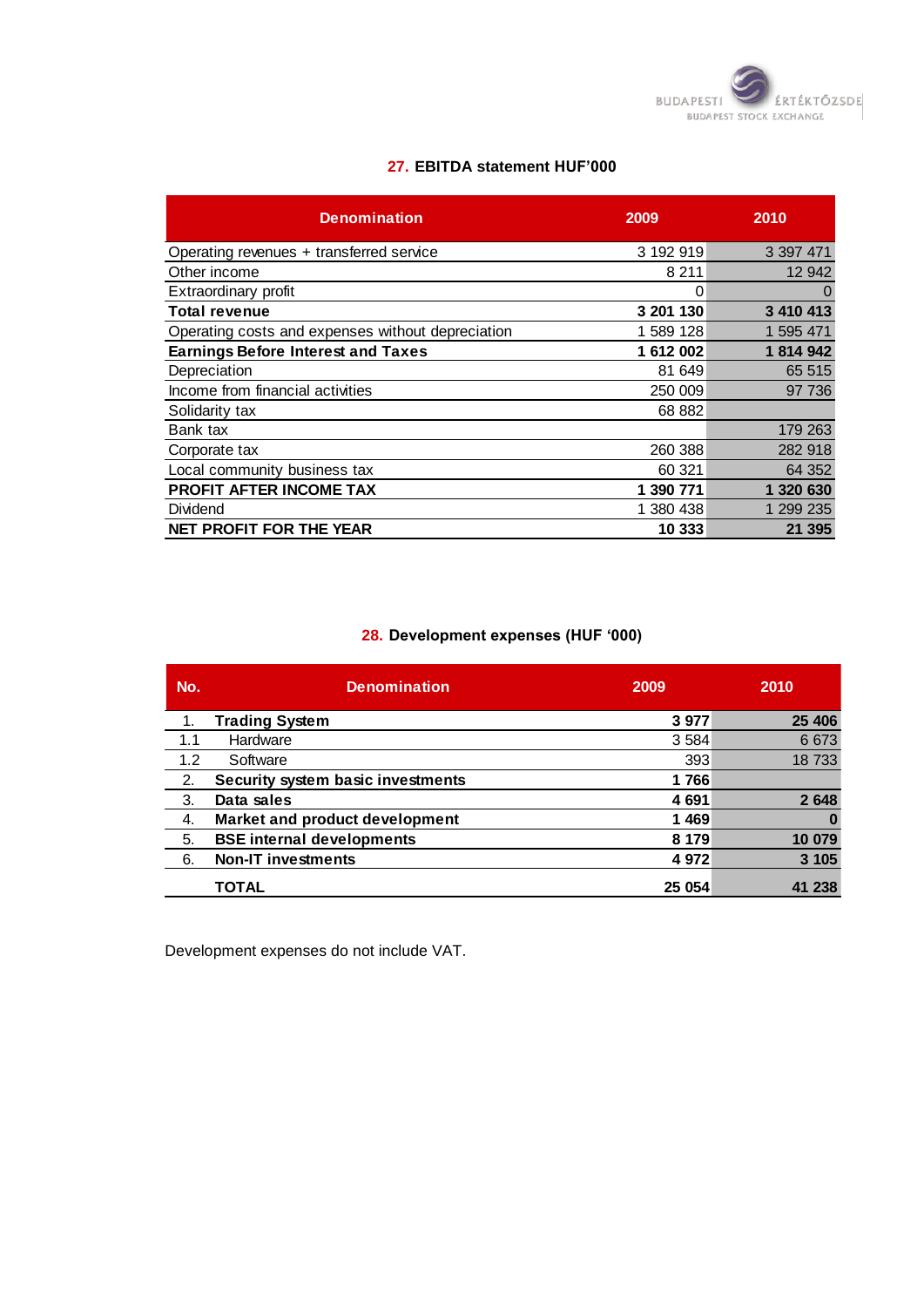

# **29. Cash flow (HUF '000)**

|      | No.          | <b>Description</b>                                        | 31.12.2009    | 31.12.2010    |
|------|--------------|-----------------------------------------------------------|---------------|---------------|
| ı.   |              | Cash flows from ordinary activities (Operating cash flow, | $-694520$     | 24 145        |
|      |              | rows 1-15)                                                |               |               |
|      | $\mathbf 1$  | Profit/loss before taxation                               | 1 720 041     | 1 603 548     |
|      | $\mathbf{2}$ | <b>Booked amortisation</b>                                | 81 649        | 65 515        |
|      | 3            | Booked impairment and reversal                            | 113           | 1 903         |
|      | 4            | Difference between the allocation and use of provisions   | 0             | $\mathbf 0$   |
|      | 5            | Income from the sales of fixed assets                     | 0             | $\Omega$      |
|      | 6            | Changes to trade payables                                 | 12 076        | $-4047$       |
|      | $7^{\circ}$  | Changes to other current liabilities                      | -880 173      | $-166$ 158    |
|      | 8            | Changes to accrued expenses and deferred income           | $-93265$      | 200 022       |
|      | 9            | Changes to trade debtors                                  | 145 708       | $-121169$     |
|      | 10           | Changes to current assets (excluding trade debtors, cash  | 3823          | 26 944        |
|      |              | and securities)                                           |               |               |
|      |              | 11 Overdue written off receivables                        |               |               |
|      |              | 12 Securities                                             | $\Omega$      | $\Omega$      |
|      |              | 13 Changes to prepaid expenses and accrued income         | 25 216        | $-260$        |
|      |              | 14 Taxes paid and payable                                 | -329 270      | $-282918$     |
|      |              | 15 Dividends approved                                     | -1 380 438    | -1 299 235    |
| II.  |              | Cash flows from investment activities (rows 16-17)        | $-18236$      | $-41220$      |
|      |              | 16 Acquisition of fixed assets                            | $-25054$      | $-41238$      |
|      |              | 17 Sales of fixed assets                                  | 6818          | 18            |
| III. |              | Cash flows from financial activities (rows 18-23)         | 200           | 200           |
|      |              | 18 Loans drawn                                            | 0             | $\Omega$      |
|      |              | 19 Cash received definitively                             | 0             | $\mathbf 0$   |
|      |              | 20 Bond repayment                                         | 0             | $\mathbf 0$   |
|      |              | 21 Loan repayment                                         | 0             | $\mathbf 0$   |
|      |              | 22 Cash transferred definitively                          | 0             | $\mathbf 0$   |
|      |              | 23 Housing loan repayment                                 | 200           | 200           |
| IV.  |              | Changes to cash flows (rows +-, l. +-, ll. +- III.)       | $-712556$     | $-16875$      |
|      |              | Opening                                                   | 2 304 357     | 1 591 801     |
|      |              | Closing                                                   | 1 591 801     | 1 574 926     |
|      |              | Securities at the end of the year (in HUF)                | 0             | $\Omega$      |
|      |              | Cash at the end of the year (in HUF)                      | 1 591 800 130 | 1 574 926 260 |
|      |              |                                                           | 1 591 800 130 | 1 574 926 260 |

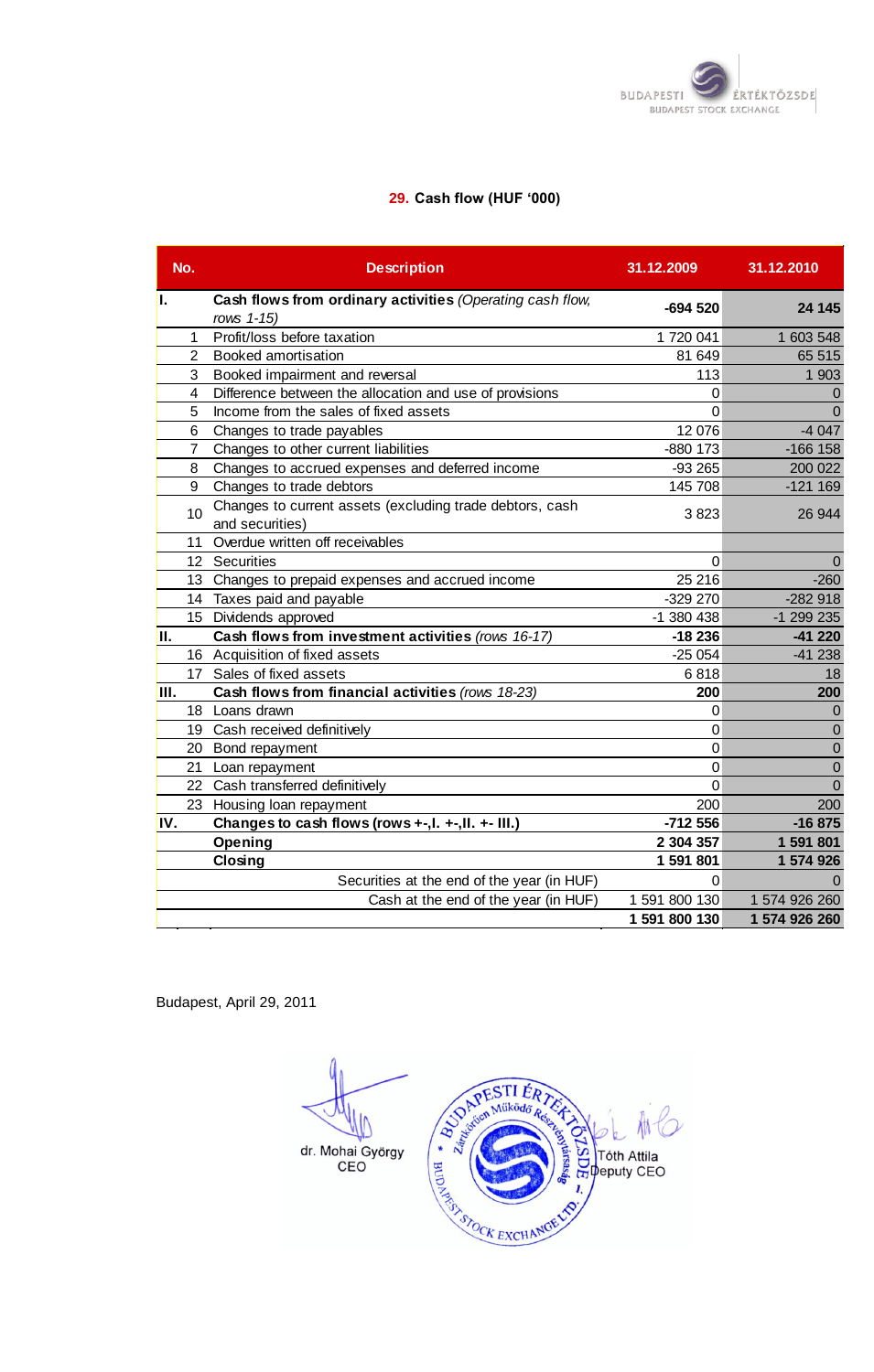

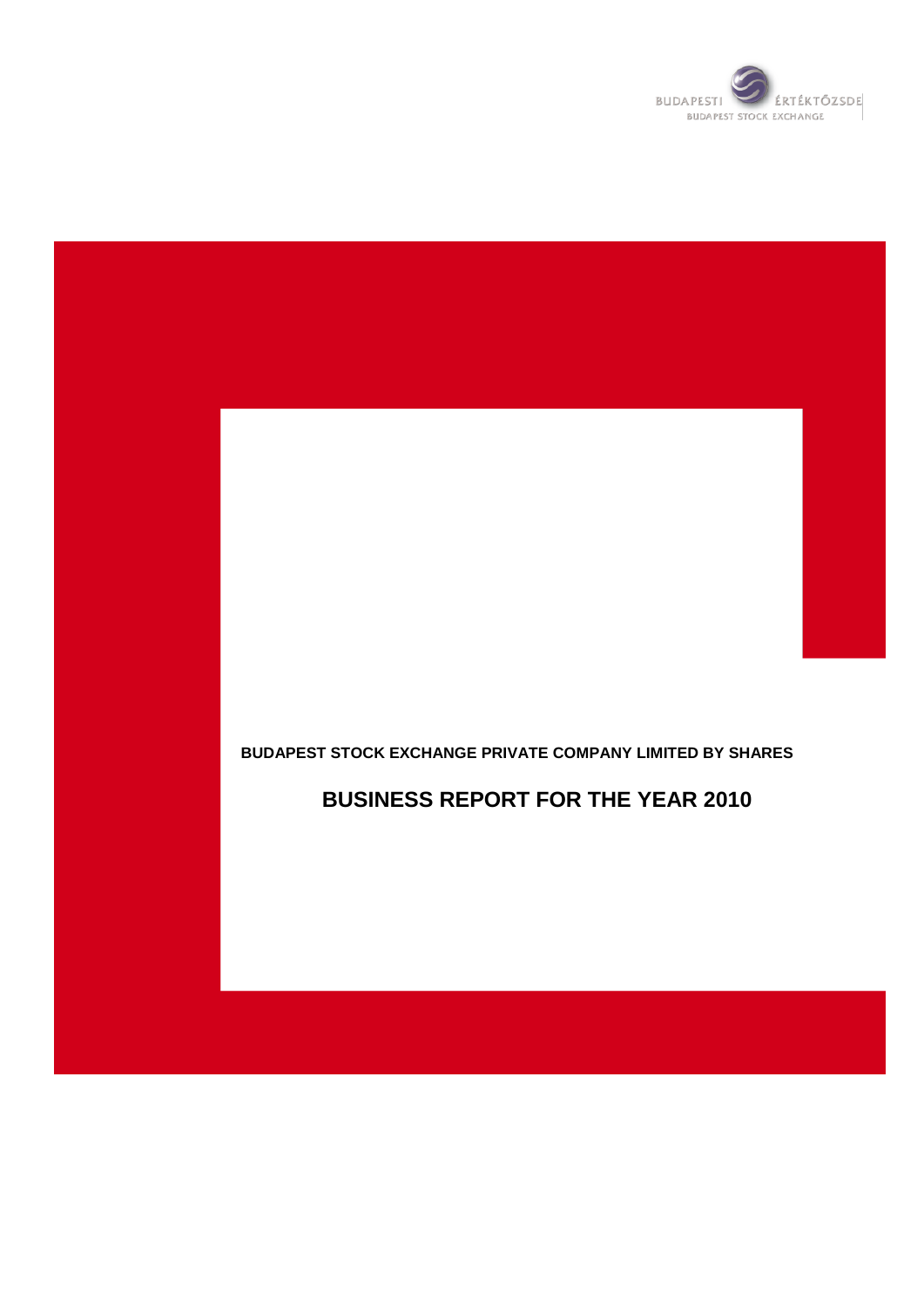

# **Overview of 2010**

The Budapest Stock Exchange had a successful year from several aspects. 2010 proved to be the best performing year in the last decade regarding new listings, six new companies were listed - Appeninn Plc., HybridBox Plc., ALTEO Plc., CIG Pannónia Életbiztosító Plc., KREDITJOG Corporation Plc., Őrmester Plc. – and two new corporate bond issues took place - MOL Plc.,, RFV Plc. Potential trading members showed higher interest as well, five new members acquired trading right and one acquired section membership, including four international investment banks having become primary dealers in the debt securities section. The popularity of certificates introduced in 2008 is undiminished, their average monthly turnover increased 1.5 times compared to 2009.

In 2010 the Hungarian equity market only showed minor fluctuations. At the beginning of the year an increasing trend characterised the market. Later on the performance of the Hungarian major index fell behind its peers, and by the end of the year it closed unchanged.

Investor structure changed in 2010 and became similar to the pre-crisis situation. The weight of domestic retail investors on the equity market decreased from 45.2% in 2009 to 30.6% in 2010, which still indicates a permanent increase in their activity compared to 2008. This reduction is also connected to the fact that foreign investors started to return to the Hungarian market, their proportion moved around the pre-crisis level, it was 39.9% on average.

Aiming to meet the market demand, to boost liquidity and to draw more attention to the Hungarian market, the BSE extended trading hours by 30 minutes as of 1 December 2010. Due to this change, it is possible to trade until 17.10 in the equities section.

In 2010 the BSE started to publish two new, monthly updated statistics: investor statistics about the investor structure in terms of turnover; Budapest Liquidity Measure (BLM), which gives information about the different products" liquidity. The Budapest Stock Exchange still puts high priority on the financial education and the strengthening of the domestic corporate culture.

|                                               | 2005   | 2006   | 2007        | 2008   | 2009     | 2010   |
|-----------------------------------------------|--------|--------|-------------|--------|----------|--------|
| Average daily turnover in equities<br>(HUFbn) | 19.1   | 25.8   | 35.5        | 21.1   | 20.7     | 22.0   |
| Equity market capitalisation<br>(HUFbn)       | 6971.9 | 7994.6 | 8 2 3 9 . 3 | 3553.7 | 5712.9   | 5816.1 |
| Equity market capitalisation/GDP*             | 31.7%  | 33.6%  | 32.4%       | 13.0%  | 21.0%    | 21.8%  |
| Share turnover velocity*                      | 69.3%  | 81.3%  | 105.5%      | 148.7% | $90.0\%$ | 95.0%  |

#### **Table 1: Main indicators 2005-2010**

\*Calculation of turnover velocity: Yearly market turnover / market capitalisation at year-end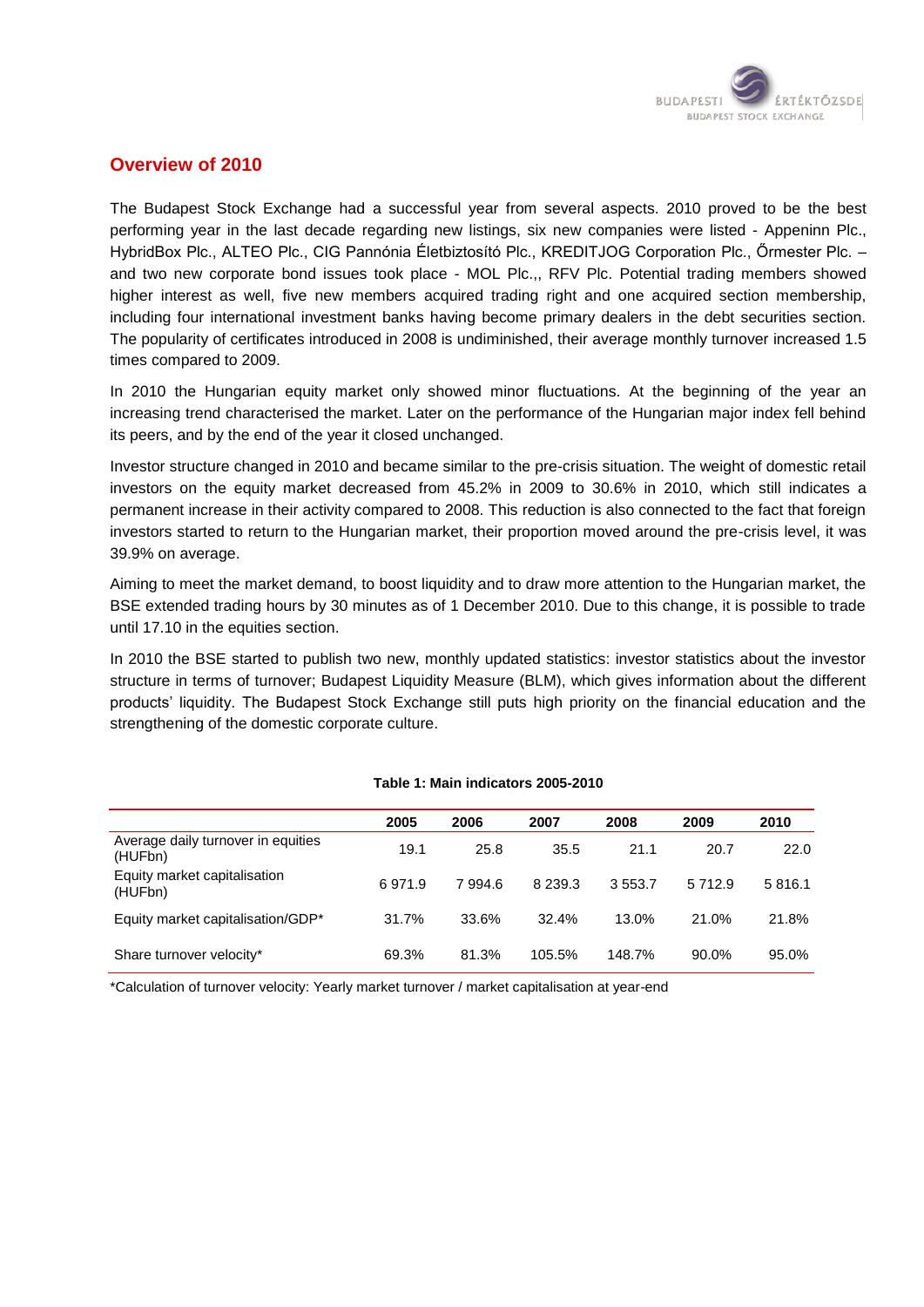

#### **Cash market**

The market capitalisation of the BSE reached HUF 5 816 billion by the end of 2010, which is 1.8% higher than in 2009.

The cash market turnover of the Budapest Stock Exchange accounted for HUF 5 823 billion in 2010 – 59.4% of the total exchange turnover -, which is 6.2% higher compared to the previous year.



#### **Chart 1: Daily average equity turnover 2007-2010**

In 2010 the daily average equity market turnover was HUF 22 billion. The daily average turnover calculated on a monthly basis reached its peak value in May with HUF 34.7 billion, while in December there was a significant drop in the daily average turnover to HUF 11.3 billion. Compared to 2009 the velocity of equity turnover increased by 5 percentage point to 95.0%, which can be explained by the fact that the turnover and the market capitalisation changed by similar rates.

While the value of transactions increased, the monthly average number of trades dropped by 22.0%, which means that investors concluded less transactions on average.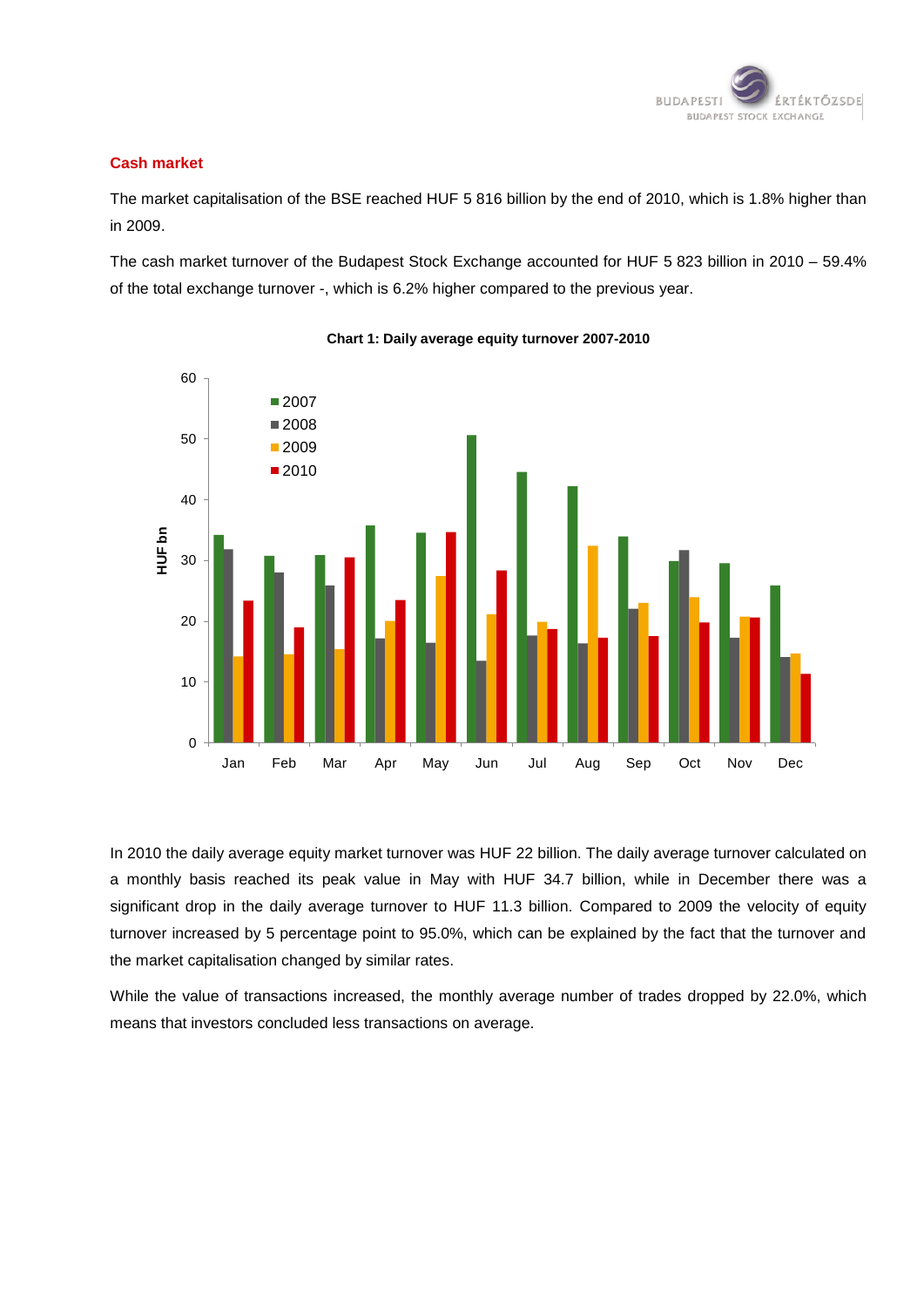



#### **Chart 2: Equities market turnover (number of trades) 2009-2010**

Concentration of the cash market increased slightly, by 1.4 percentage points – in 2010 approximately 96% of cash market turnover came from the equities section. 98.8% of turnover in the equities section was generated by share trading. The concentration of share trading did not change: OTP, MOL, Richter, Magyar Telekom and Egis shares gave 97.5% of the total equity market turnover. There was no substantial change in the composition; however, the proportion of MOL shares increased from 11.9 to 15.4 percent.



#### **Chart 3: Concentration in equity turnover in 2009 Chart 4: Concentration in equity turnover in 2010**

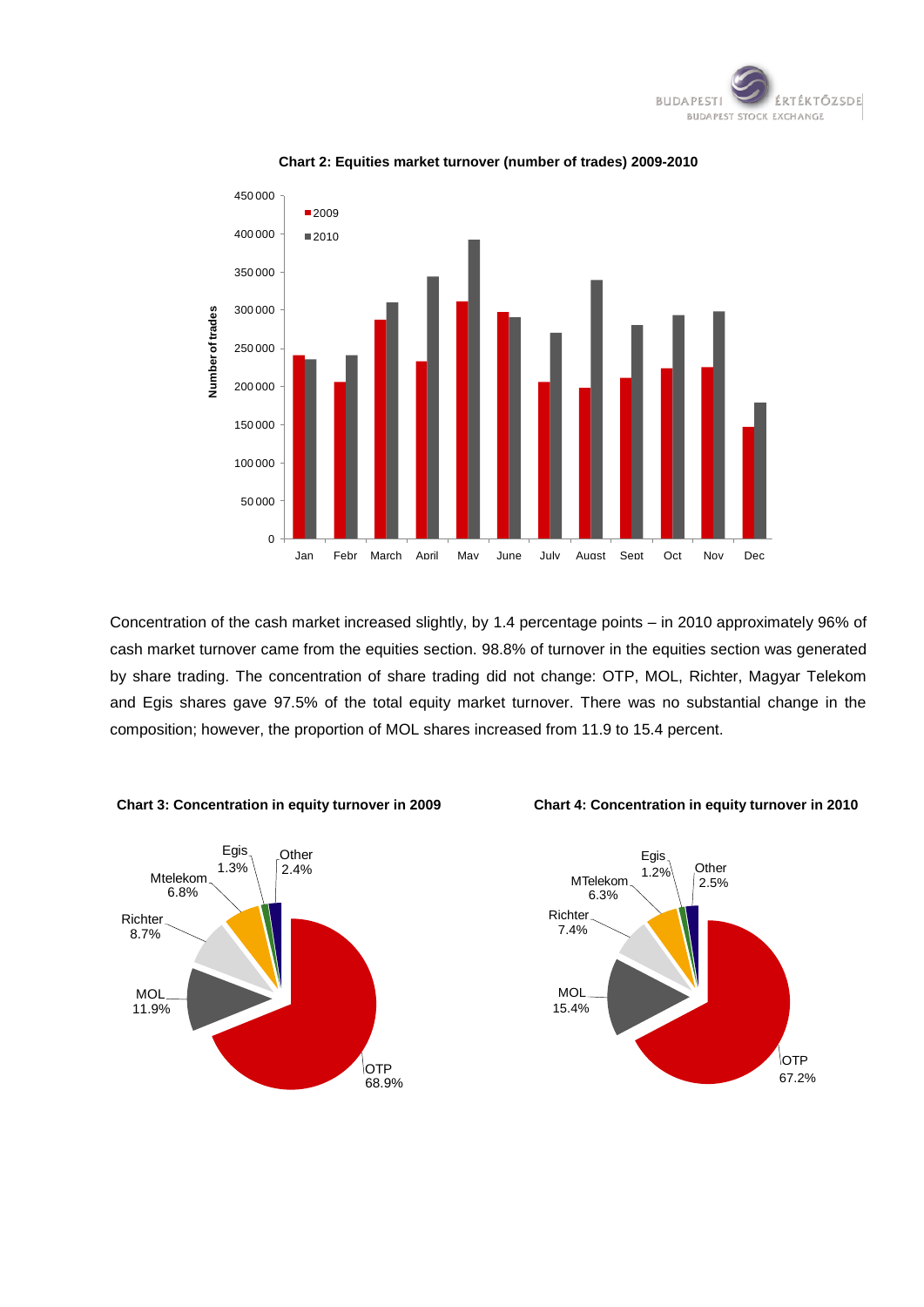

The BUX index closed 0.5% higher compared to 31 December 2009, it reached its annual peak of 25 323 points on 6 April, 2010.



#### **Chart 5: Relative performance of indices in 2010**

#### **Derivatives market**

The turnover on the derivatives market of BSE increased to HUF 3 947 billion, by 8.1% compared to 2009, showing a slightly larger growth than the turnover of cash market. The composition of the turnover shifted from FX-based products toward index-based contracts, with the proportion of the former decreasing by 10 percentage points within the value of turnover, which can be explained primarily by the termination of tax benefits related to stock exchange transactions. As a consequence, index-based products gave 21.0%, while FX-based products gave 47.4% of the value of derivatives market turnover.

#### **Commodities market**

Commodity market turnover decreased by 24.3%, while the number of contracts reduced by 31.4% from 2009 levels.

#### **Information services**

The Market Data revenue of BSE increased by 10% to 2.5M EUR in 2010. The number of overall Market Data partners reached 50, including the 12 new partners contracted during the year.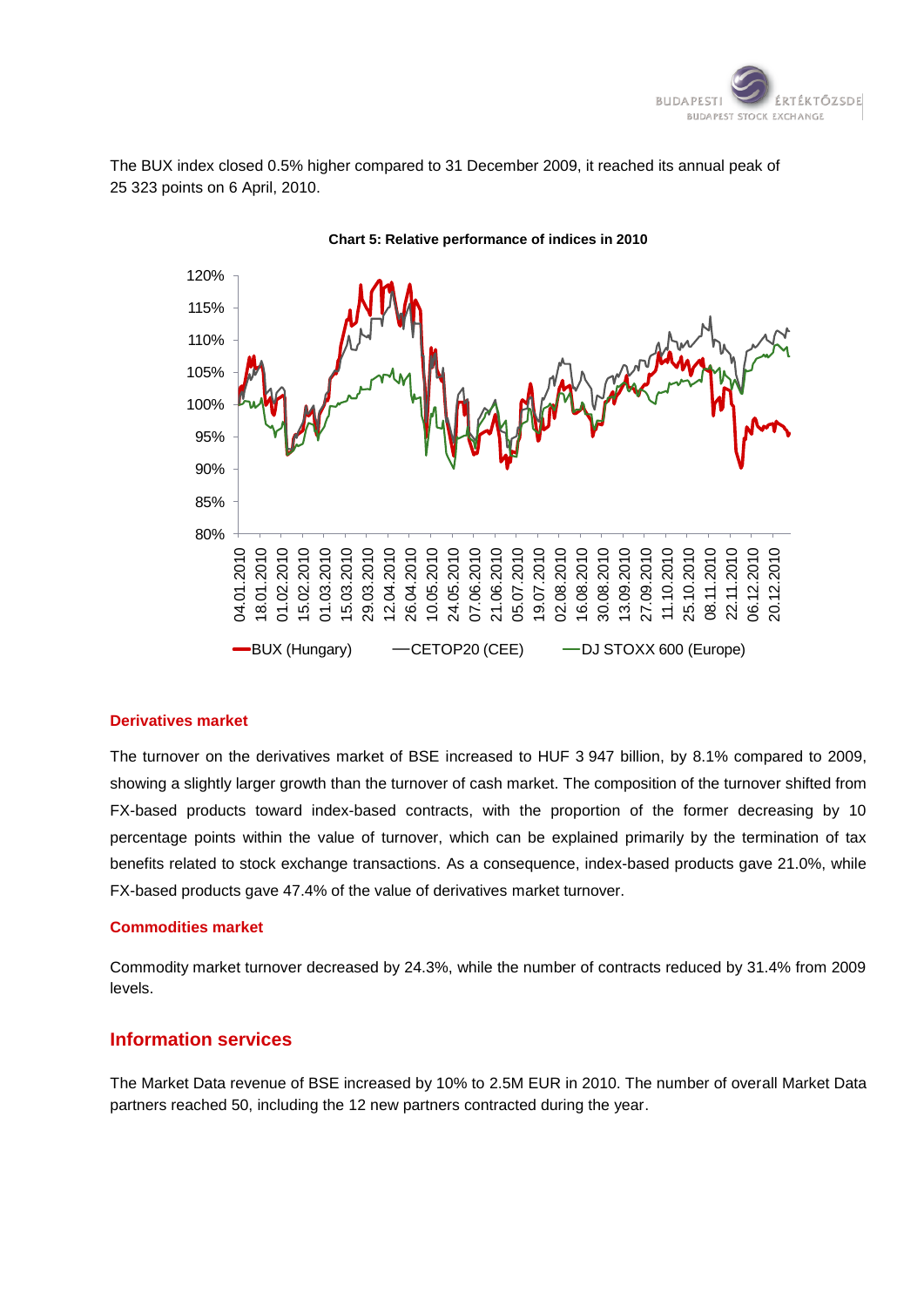



The number of end users increased by average 10%. The increase of the non-professionals could not reach the previous year"s level, however the increase on the professional end user number compensated on this occasion

Total number of eight audits has been executed during 2010, with long term impact on licensing and ongoing, i.e. end user revenues.

# **Number of staff**

At the Budapest Stock Exchange on December 31, 2010 the number of staff was 60. The number of active staff was 60, of which 56 persons are in full time and 4 persons work 6 hours a day. The number of full-time equivalents were 59. The number of employees leaving company was 2 and the number of joining was 1.

# **Organization**

BSE is subsidiary of CEESEG AG similarly to the Ljubljana, Prague and Vienna Stock Exchange.

# **Financial investments**

In accordance with legal provisions, BSE invests its free liquid assets to deposit and government securities. In the balance sheet, investments were capitalised on historic costs. BSE does not have loan debt, the company"s liquid assets are stable, and liquidity risks are not to be reckoned with.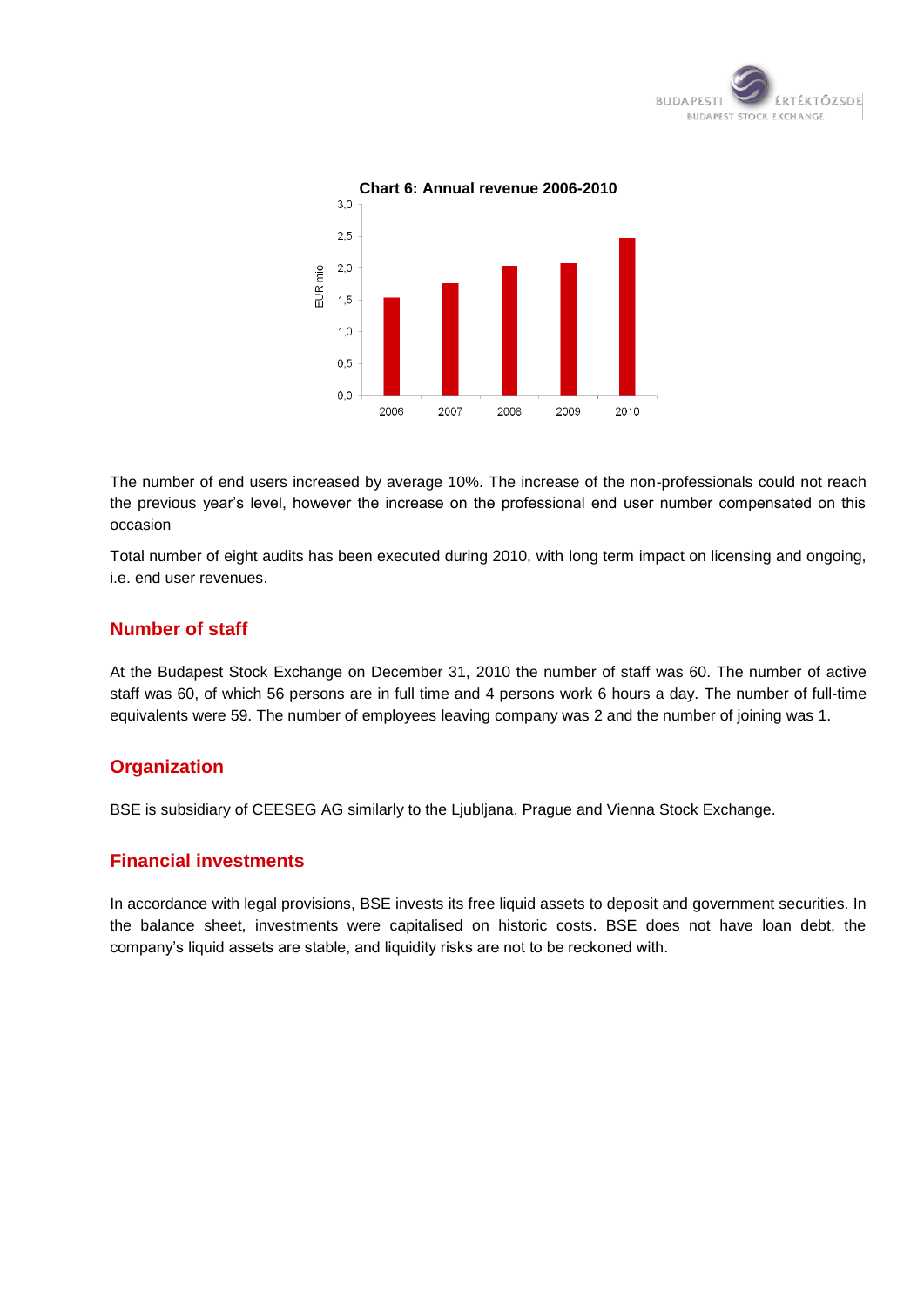

# **The BSE in 2010**

The revenues of the BSE amounted to HUF 3.4 billion forints, 6.4% higher than revenues last year. EBITDA reached 1.8 billion forints, exceeding the figure for 2009 by 13%, due to stricter cost management the operating expenses remained the same as in 2009. The net profit –1.3 billion forints – is 5% less than that figure in 2009, primarily attributable to lower levels of financial income.

BSE has been posted to the list of the Hungarian Tax Authority as a qualified taxpayer from February 02, 2010.

In October the Hungarian Tax and Financial Control Administration made an investigation at BSE for the year 2007-2008. The resolution of the investigation has not come into force by the closing of the financial year.

| ('000 HUF)    | 2005 | 2006 | 2007                                              | 2008 | 2009 | 2010      |
|---------------|------|------|---------------------------------------------------|------|------|-----------|
| Revenues      |      |      | 2 636 943 3 570 364 3 947 479 3 292 346 3 201 130 |      |      | 3 410 413 |
| <b>FBITDA</b> |      |      | 1 264 284 1 742 106 2 056 146 1 467 980 1 612 002 |      |      | 1 814 942 |
| Net profit    |      |      | 2 364 113 2 400 491 2 586 054 2 276 106 1 390 772 |      |      | 1 320 630 |

**Table 2: Revenue and earnings of BSE, 2005-2010**



#### **Chart 8: Revenues breakdown, 2010**